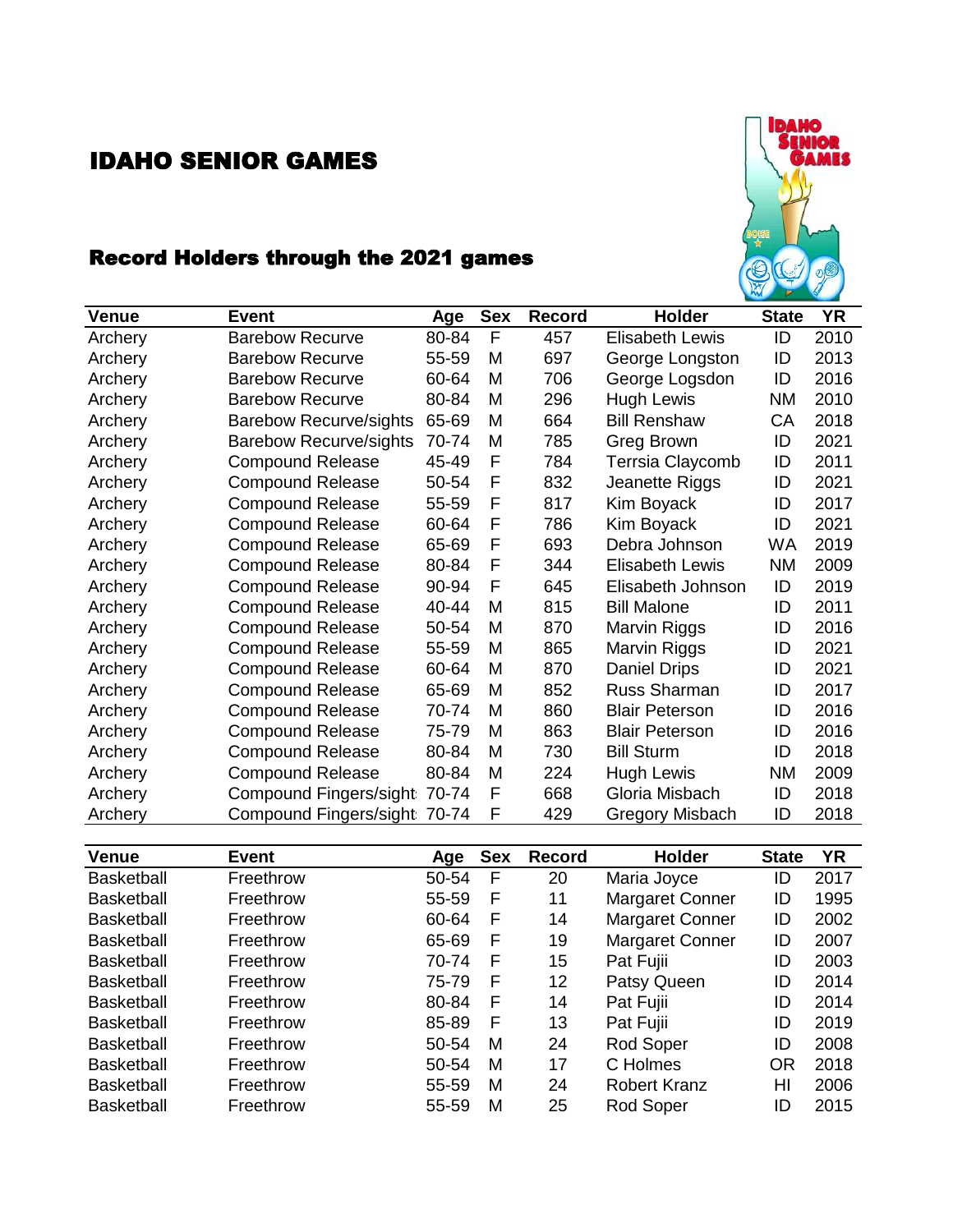| <b>Basketball</b> | Freethrow       | 60-64 | M | 22               | James Honell           | ID        | 2003 |
|-------------------|-----------------|-------|---|------------------|------------------------|-----------|------|
| <b>Basketball</b> | Freethrow       | 60-64 | M | 22               | David Steadman         | ID        | 2011 |
| <b>Basketball</b> | Freethrow       | 60-64 | M | 23               | Aaron Jones            | CA        | 2008 |
| <b>Basketball</b> | Freethrow       | 65-69 | M | 24               | <b>Edward Nappo</b>    | ID        | 2006 |
| <b>Basketball</b> | Freethrow       | 65-69 | Μ | 24               | Louie Osuna            | ID        | 2002 |
| <b>Basketball</b> | Freethrow       | 65-69 | M | 19               | <b>Tarrel Palmer</b>   | UT        | 2012 |
| <b>Basketball</b> | Freethrow       | 70-74 | M | 24               | <b>Tarrel Palmer</b>   | UT        | 2016 |
| <b>Basketball</b> | Freethrow       | 70-74 | M | 24               | <b>Ray Stein</b>       | ID        | 2017 |
| <b>Basketball</b> | Freethrow       | 75-79 | M | 22               | <b>Floyd Strain</b>    | ID        | 2007 |
| <b>Basketball</b> | Freethrow       | 75-79 | M | 24               | Darrel Olson           | <b>WA</b> | 2016 |
| <b>Basketball</b> | Freethrow       | 80-84 | M | 24               | <b>Floyd Strain</b>    | ID        | 2008 |
| <b>Basketball</b> | Freethrow       | 80-84 | M | 16               | <b>Frank Condie</b>    | UT        | 2012 |
| <b>Basketball</b> | Freethrow       | 85-89 | Μ | 9                | John Jensen            | ID        | 2008 |
| <b>Basketball</b> | Freethrow       | 90-94 | M | $\boldsymbol{9}$ | John Bachmann          | ID        | 2002 |
| <b>Basketball</b> | <b>Hot Shot</b> | 50-54 | F | 46               | Maria Joyce            | ID        | 2017 |
| <b>Basketball</b> | <b>Hot Shot</b> | 60-64 | F | 19               | <b>Maxine Jones</b>    | ID        | 2008 |
| <b>Basketball</b> | <b>Hot Shot</b> | 70-74 | F | 46               | <b>Margaret Conner</b> | ID        | 2010 |
| <b>Basketball</b> | <b>Hot Shot</b> | 75-79 | F | 20               | Patsy Queen            | ID        | 2014 |
| <b>Basketball</b> | <b>Hot Shot</b> | 80-84 | F | 34               | Lorry Roberts          | ID        | 2010 |
| <b>Basketball</b> | <b>Hot Shot</b> | 85-89 | F | 8                | Pat Fujii              | ID        | 2018 |
| <b>Basketball</b> | <b>Hot Shot</b> | 50-54 | M | 54               | Rod Soper              | ID        | 2008 |
| <b>Basketball</b> | <b>Hot Shot</b> | 55-59 | M | 73               | John Fritz             | ID        | 2010 |
| <b>Basketball</b> | <b>Hot Shot</b> | 60-64 | M | 70               | <b>Kerry Page</b>      | ID        | 2011 |
| <b>Basketball</b> | <b>Hot Shot</b> | 60-64 | M | 71               | A Bauer                | <b>NV</b> | 2018 |
| <b>Basketball</b> | <b>Hot Shot</b> | 65-69 | M | 50               | Don Mathern            | ID        | 2013 |
| <b>Basketball</b> | <b>Hot Shot</b> | 65-69 | M | 46               | <b>Tarrel Palmer</b>   | <b>NV</b> | 2012 |
| <b>Basketball</b> | <b>Hot Shot</b> | 70-74 | M | 56               | G Walsh                | ID        | 2018 |
| <b>Basketball</b> | <b>Hot Shot</b> | 70-74 | M | 58               | <b>Tarrel Palmer</b>   | <b>NV</b> | 2017 |
| <b>Basketball</b> | <b>Hot Shot</b> | 75-79 | M | 27               | Louie Osuna            | ID        | 2011 |
| <b>Basketball</b> | <b>Hot Shot</b> | 75-79 | M | 45               | J Pettit               | <b>WA</b> | 2018 |

| <b>Venue</b>   | <b>Event</b>   | Age   | <b>Sex</b> | Record | Holder                | <b>State</b> | <b>YR</b> |
|----------------|----------------|-------|------------|--------|-----------------------|--------------|-----------|
| <b>Bowling</b> | <b>Doubles</b> | 50-54 | F          | 858    | Johnson/Small         | WA           | 2021      |
| <b>Bowling</b> | <b>Doubles</b> | 50-55 | F          | 733    | Owen/Svetkovich       | ID           | 2021      |
| <b>Bowling</b> | <b>Doubles</b> | 55-59 | F          | 1009   | Biggerstaff/Griffiths | ID           | 1998      |
| <b>Bowling</b> | <b>Doubles</b> | 60-64 | F          | 1052   | <b>Tolliver/Greg</b>  | ID           | 1996      |
| <b>Bowling</b> | <b>Doubles</b> | 65-69 | F          | 991    | Cavins/Larsen         | ID           | 2021      |
| <b>Bowling</b> | <b>Doubles</b> | 70-74 | F          | 947    | Garrison/Imai         | ID           | 1998      |
| <b>Bowling</b> | <b>Doubles</b> | 75-79 | F          | 973    | Garrison/Meserole     | ID           | 1997      |
| <b>Bowling</b> | <b>Doubles</b> | 45-49 | M          | 1180   | Hughes/Albanese       | ID           | 2011      |
| <b>Bowling</b> | <b>Doubles</b> | 50-54 | M          | 1186   | Marose/Taylor         | ID           | 2008      |
| <b>Bowling</b> | <b>Doubles</b> | 55-59 | M          | 1167   | Hooper/Franklin       | ID           | 1993      |
| <b>Bowling</b> | <b>Doubles</b> | 60-64 | M          | 1396   | Street/               | ID           | 1998      |
| <b>Bowling</b> | <b>Doubles</b> | 60-64 | M          | 1175   | Johnson/Zier          | МT           | 2016      |
| <b>Bowling</b> | <b>Doubles</b> | 65-69 | M          | 1246   | Samperisi/White       | ID           | 2018      |
| <b>Bowling</b> | <b>Doubles</b> | 70-74 | M          | 1169   | Short/Hansen          | ID           | 2011      |
| <b>Bowling</b> | <b>Doubles</b> | 75-79 | M          | 1246   | Samperisi/White       | ID           | 2018      |
| <b>Bowling</b> | <b>Doubles</b> | 80-84 | M          | 932    | Meserole/Chadwick     | ID           | 1997      |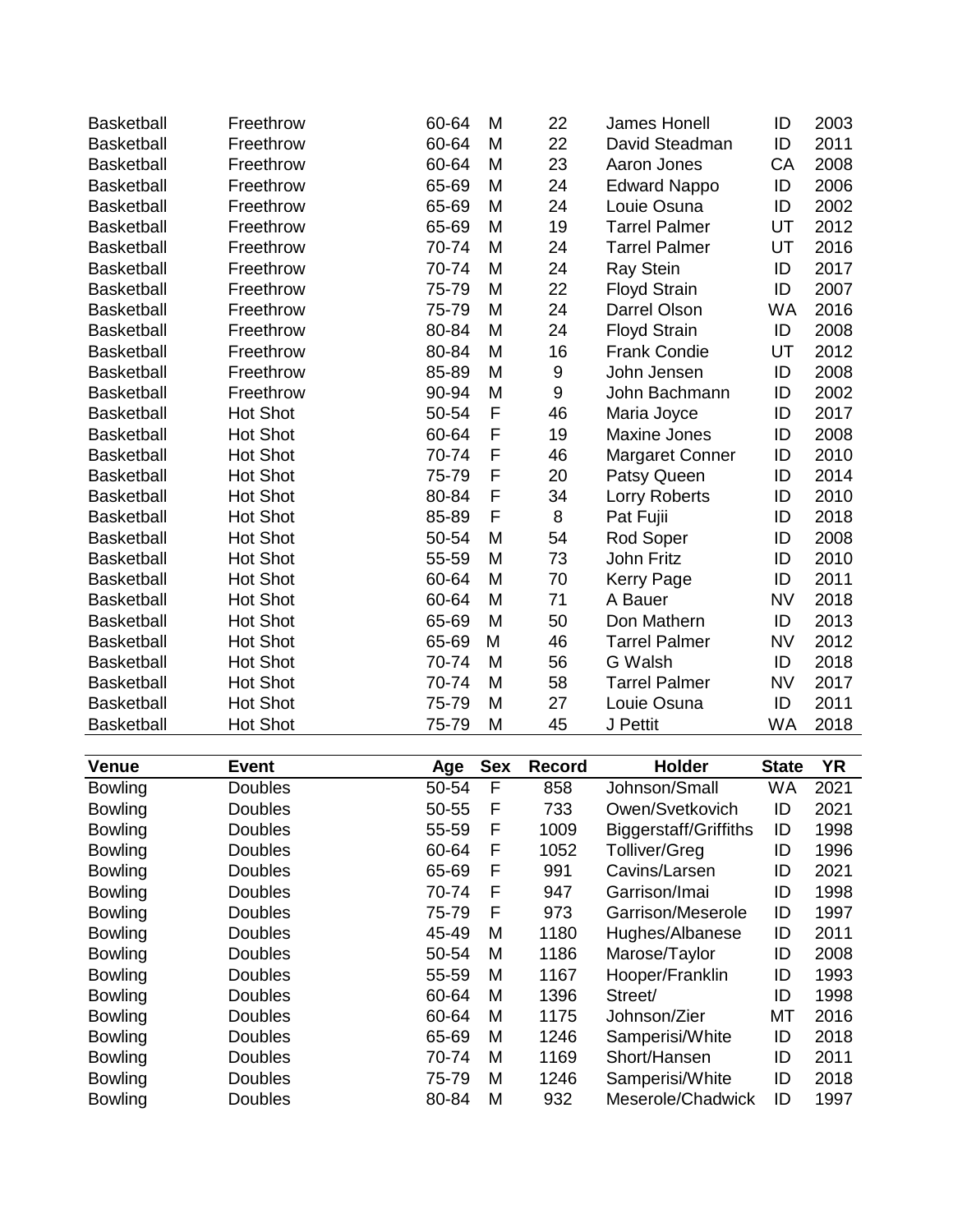| <b>Bowling</b> | <b>Doubles</b>     | 85-89 | M | 1231 | Otsuji/Perkins         | ID        | 2011 |
|----------------|--------------------|-------|---|------|------------------------|-----------|------|
| <b>Bowling</b> | Mixed D            | 50-54 |   | 1076 | Anderson/Anderson      | ID        | 1997 |
| <b>Bowling</b> | Mixed D            | 55-59 |   | 1249 | Kokrda/Kokrda          | ID        | 2018 |
| <b>Bowling</b> | Mixed D            | 60-64 |   | 1153 | Wright/Wright          | ID        | 2011 |
| <b>Bowling</b> | Mixed D            | 65-69 |   | 1096 | Imai/Imai              | ID        | 1995 |
| <b>Bowling</b> | Mixed D            | 70-74 |   | 1118 | Imai/Imai              | ID        | 1997 |
| <b>Bowling</b> | Mixed D            | 75-79 |   | 1174 | Justice/Jewett         | ID        | 2011 |
| <b>Bowling</b> | Mixed D            | 80-84 |   | 1014 | Justice/Lea            | ID        | 2003 |
| <b>Bowling</b> | Singles            | 50-54 | F | 565  | Barbara Quinlan        | ID        | 2003 |
| <b>Bowling</b> | Singles            | 55-59 | F | 579  | Jessie Biggerstaff     | ID        | 1998 |
| <b>Bowling</b> | Singles            | 60-64 | F | 629  | Valorie Biggs          | ID        | 2011 |
| <b>Bowling</b> | Singles            | 65-69 | F | 564  | Leona Conway           | ID        | 2002 |
| <b>Bowling</b> | Singles            | 70-74 | F | 546  | Chickie Imai           | ID        | 1996 |
| <b>Bowling</b> | Singles            | 75-79 | F | 590  | <b>Phyllis Jewett</b>  | ID        | 2011 |
| <b>Bowling</b> | Singles            | 80-84 | F | 524  | Norma Maslonka         | ID        | 1996 |
| <b>Bowling</b> | Singles            | 85-89 | F | 432  | Lois Meserole          | ID        | 2006 |
| <b>Bowling</b> | Singles            | 90-94 | F | 321  | Ailsie Lane            | ID        | 1996 |
| <b>Bowling</b> | Singles            | 45-49 | M | 613  | Joe Hughes             | ID        | 2011 |
| <b>Bowling</b> | Singles            | 50-54 | M | 731  | <b>Steven Albanese</b> | ID        | 2011 |
| <b>Bowling</b> | Singles            | 55-59 | M | 663  | Robert Korkrda         | ID        | 2018 |
| <b>Bowling</b> | Singles            | 60-64 | M | 618  | Roy Taylor             | ID        | 2008 |
| <b>Bowling</b> | Singles            | 60-64 | M | 532  | Donald Zier            | <b>MT</b> | 2016 |
| <b>Bowling</b> | Singles            | 65-69 | M | 664  | Angelo Samperisi       | ID        | 2016 |
| <b>Bowling</b> | Singles            | 70-74 | M | 643  | John Tolliver          | ID        | 1993 |
| <b>Bowling</b> | Singles            | 75-79 | M | 683  | Lynn White             | ID        | 2017 |
| <b>Bowling</b> | Singles            | 75-79 | M | 547  | David Bjork            | <b>WA</b> | 2018 |
| <b>Bowling</b> | Singles            | 80-84 | M | 548  | Walter F. Chadwick     | ID        | 1993 |
| <b>Bowling</b> | Singles            | 85-89 | M | 692  | <b>Rudene Perkins</b>  | ID        | 2011 |
| <b>Bowling</b> | Singles Blind Vet. | 55-59 | M | 488  | Doug Owsley            | ID        | 2013 |
| <b>Bowling</b> | Singles Blind Vet. | 70-74 | M | 359  | David Spiegel          | ID        | 2013 |
| <b>Bowling</b> | Singles Blind Vet. | 75-79 | M | 269  | Jack Kesgard           | ID        | 2013 |
| <b>Bowling</b> | Singles Blind Vet. | 80-84 | M | 398  | George Heil            | ID        | 2013 |
| <b>Bowling</b> | Team               | 60-64 | M | 2460 | Otsuji/Biggs/Rudene    | ID        | 2011 |
| <b>Bowling</b> | Team               | 65-69 | M | 2313 | Cox/Haley/Gulu/McL     | ID        | 2011 |
| <b>Bowling</b> | Team               | 45-49 | M | 2513 | Short/Hansen/Hugh      | ID        | 2011 |

| <b>Venue</b> | Event          | Age   | <b>Sex</b> | Record  | <b>Holder</b>            | <b>State</b> | ΥR   |
|--------------|----------------|-------|------------|---------|--------------------------|--------------|------|
| Cycling      | 10K Time Trial | 50-54 | F          | 0:16:10 | <b>Christine Edwards</b> | ID           | 2019 |
| Cycling      | 10K Time Trial | 50-54 | F          | 0:17:05 | Kelly Haberman           | WA           | 2013 |
| Cycling      | 10K Time Trial | 55-59 | F          | 0:16:23 | <b>Christine Edwards</b> | ID           | 2021 |
| Cycling      | 10K Time Trial | 55-59 | F          | 0:15:56 | Lorraine Dillon          | WA           | 2008 |
| Cycling      | 10K Time Trial | 60-64 | F          | 0:18:57 | Linda Roose              | ID           | 2012 |
| Cycling      | 10K Time Trial | 60-64 | F          | 0:19:43 | <b>LaNett Draper</b>     | UT           | 2017 |
| Cycling      | 10K Time Trial | 65-69 | F          | 0:21:33 | <b>Sherry Sisson</b>     | OR           | 2012 |
| Cycling      | 10K Time Trial | 65-69 | F          | 0:21:24 | Diane Hyndman            | ID           | 2021 |
| Cycling      | 10K Time Trial | 70-74 | F          | 0:19:46 | Janet Bee                | CА           | 2008 |
| Cycling      | 10K Time Trial | 75-79 | F          | 0:29:17 | Mary Lou Gruber          | ID           | 2012 |
| Cycling      | 10K Time Trial | 75-79 | F          | 0:36:27 | Elisabeth Johnson        | <b>NM</b>    | 2006 |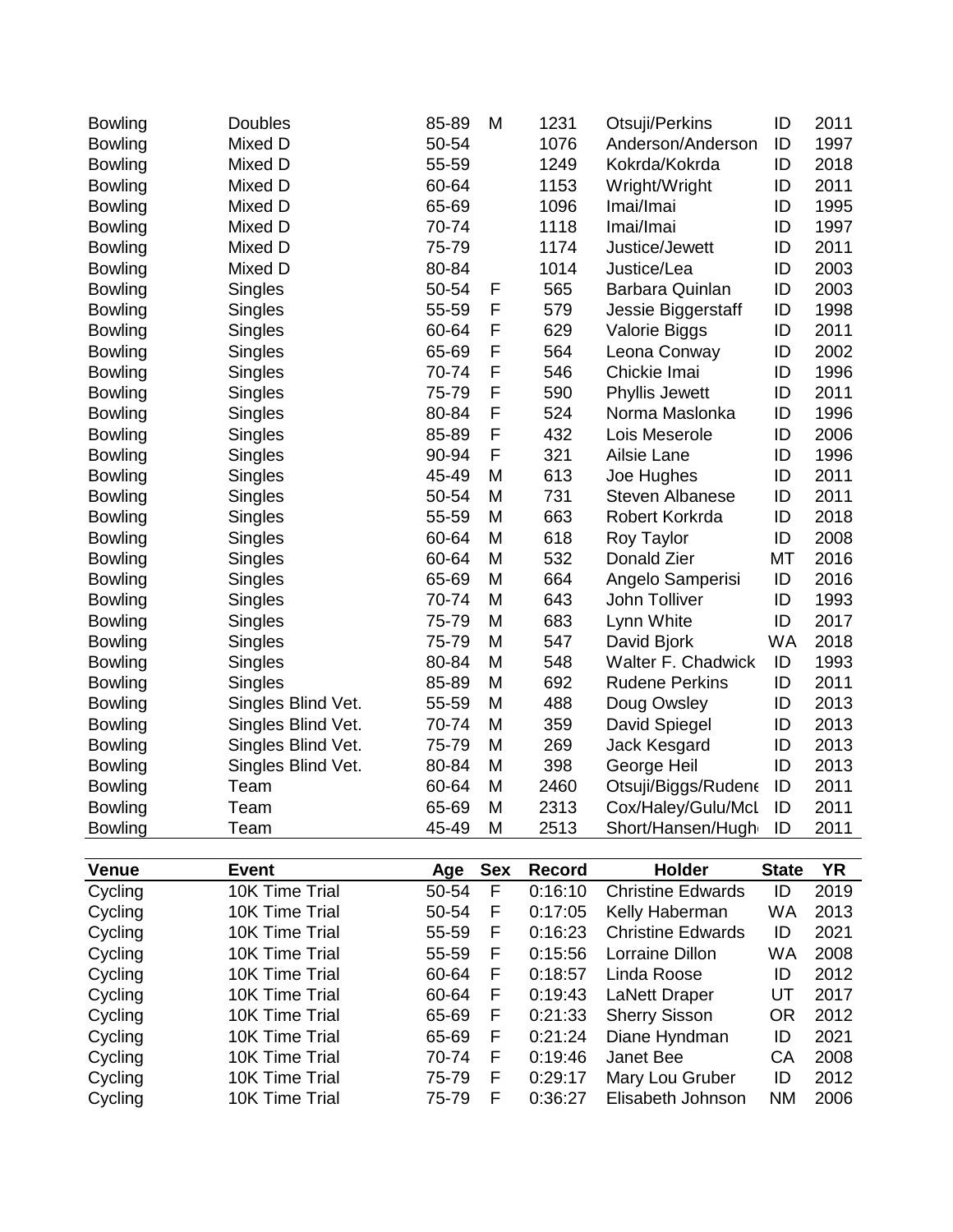| 10K Time Trial | 50-54 | M | 0:17:00 | <b>Lance Francis</b>        | <b>WY</b> | 2014 |
|----------------|-------|---|---------|-----------------------------|-----------|------|
| 10K Time Trial | 50-54 | Μ | 0:12:34 | <b>Russell Thorstrom</b>    | ID        | 2008 |
| 10K Time Trial | 55-59 | M | 0:14:04 | Gary Azevedo                | ID        | 2016 |
| 10K Time Trial | 55-59 | M | 0:16:50 | Lance Francis               | <b>WY</b> | 2017 |
| 10K Time Trial | 60-64 | Μ | 0:13:47 | <b>Howard Roose</b>         | ID        | 2013 |
| 10K Time Trial | 60-64 | M | 0:15:27 | James Noonan                | <b>WA</b> | 2009 |
| 10K Time Trial | 65-69 | Μ | 0:15:04 | <b>Allan Neal</b>           | ID        | 2021 |
| 10K Time Trial | 65-69 | M | 0:14:46 | David Russell               | <b>OR</b> | 2010 |
| 10K Time Trial | 70-74 | M | 0:16:12 | John Swyers                 | ID        | 2009 |
| 10K Time Trial | 70-74 | M | 0:15:03 | Roger Johnson               | <b>OR</b> | 2013 |
| 10K Time Trial | 75-79 | Μ | 0:18:01 | Stephen Asher               | ID        | 2019 |
| 10K Time Trial | 75-79 | M | 0:18:28 | <b>Siegfried Schnelle</b>   | <b>NV</b> | 2013 |
| 10K Time Trial | 80-84 | M | 0:20:24 | <b>Thomas Neary</b>         | ID        | 2021 |
| 10K Time Trial | 80-84 | M | 0:26:42 | <b>Hugh Lewis</b>           | <b>NM</b> | 2006 |
| 20K Road Race  | 50-54 | F | 0:34:44 | <b>Christine Edwards</b>    | ID        | 2018 |
| 20K Road Race  | 50-54 | F | 0:38:38 | Kelly Haberman              | <b>WA</b> | 2013 |
| 20K Road Race  | 55-59 | F | 0:34:54 | <b>Christine Edwards</b>    | ID        | 2021 |
| 20K Road Race  | 55-59 | F | 0:39:11 | <b>LaNett Draper</b>        | UT        | 2014 |
| 20K Road Race  | 60-64 | F | 0:40:40 | Victoria Brown              | ID        | 2014 |
| 20K Road Race  | 60-64 | F | 0:40:35 | Patrice Mango               | <b>OR</b> | 2019 |
| 20K Road Race  | 65-69 | F | 0:39:06 | Susan Haskell               | ID        | 2021 |
| 20K Road Race  | 70-74 | F | 0:46:02 | Roma Montoya                | ID        | 2012 |
| 20K Road Race  | 75-79 | F | 0:54:48 | Lois Lindsay                | ID        | 2011 |
| 20K Road Race  | 75-79 | F | 0:50:44 | Linda Stanly                | ТX        | 2018 |
| 20K Road Race  | 50-54 | М | 0:32:33 | <b>Chris Berry</b>          | ID        | 2014 |
| 20K Road Race  | 50-54 | M | 0:33:28 | <b>Lance Francis</b>        | <b>WY</b> | 2014 |
| 20K Road Race  | 55-59 | M | 0:32:24 | <b>Tim Oneill</b>           | ID        | 2021 |
| 20K Road Race  | 55-59 | M | 0:33:51 | <b>Lance Francis</b>        | <b>WY</b> | 2017 |
| 20K Road Race  | 60-64 | M | 0:32:33 | <b>Bob Marcinko</b>         | ID        | 2012 |
| 20K Road Race  | 60-64 | M | 0:33:28 | James Noonan                | <b>WA</b> | 2009 |
| 20K Road Race  | 65-69 | M | 0:32:33 | <b>Reinhard Seyffertitz</b> | ID        | 2012 |
| 20K Road Race  | 65-69 | M | 0:35:15 | <b>Rick Hoekwater</b>       | CA        | 2018 |
| 20K Road Race  | 70-74 | M | 0:33:40 | John Swyers                 | ID        | 2009 |
| 20K Road Race  | 70-74 | М | 0:40:45 | Thomas Neary                | FL        | 2012 |
| 20K Road Race  | 75-79 | M | 0:38:27 | Will Lindsay                | ID        | 2009 |
| 20K Road Race  | 75-79 | M | 0:40:27 | Rossiter Langhorne          | <b>WY</b> | 2013 |
| 20K Road Race  | 80-84 | M | 0:45:52 | <b>Thomas Neary</b>         | ID        | 2021 |
| 20K Road Race  | 85-89 | Μ | 0:52:05 | John Zanot                  | ID        | 2021 |
| 40K Road Race  | 50-54 | F | 1:13:09 | <b>Christine Edwards</b>    | ID        | 2018 |
| 40K Road Race  | 50-54 | F | 1:17:03 | Kelly Haberman              | WA        | 2013 |
| 40K Road Race  | 55-59 | F | 1:11:16 | <b>Christine Edwards</b>    | ID        | 2021 |
| 40K Road Race  | 55-59 | F | 1:15:02 | Jodie Bolt                  | <b>WA</b> | 2018 |
| 40K Road Race  | 60-64 | F | 1:23:25 | Victoria Brown              | ID        | 2014 |
| 40K Road Race  | 60-64 | F | 1:25:04 | <b>LaNett Draper</b>        | UT        | 2017 |
| 40K Road Race  | 65-69 | F | 1:21:06 | Susan Haskell               | ID        | 2021 |
| 40K Road Race  | 70-74 | F | 1:35:42 | <b>Chris Berry</b>          | ID        | 2016 |
| 40K Road Race  | 75-79 | F | 1:25:07 | Jrene Asher                 | ID        | 2019 |
| 40K Road Race  | 50-54 | M | 1:04:02 | <b>Brian Kohagen</b>        | ID        | 2021 |
|                |       |   |         |                             |           |      |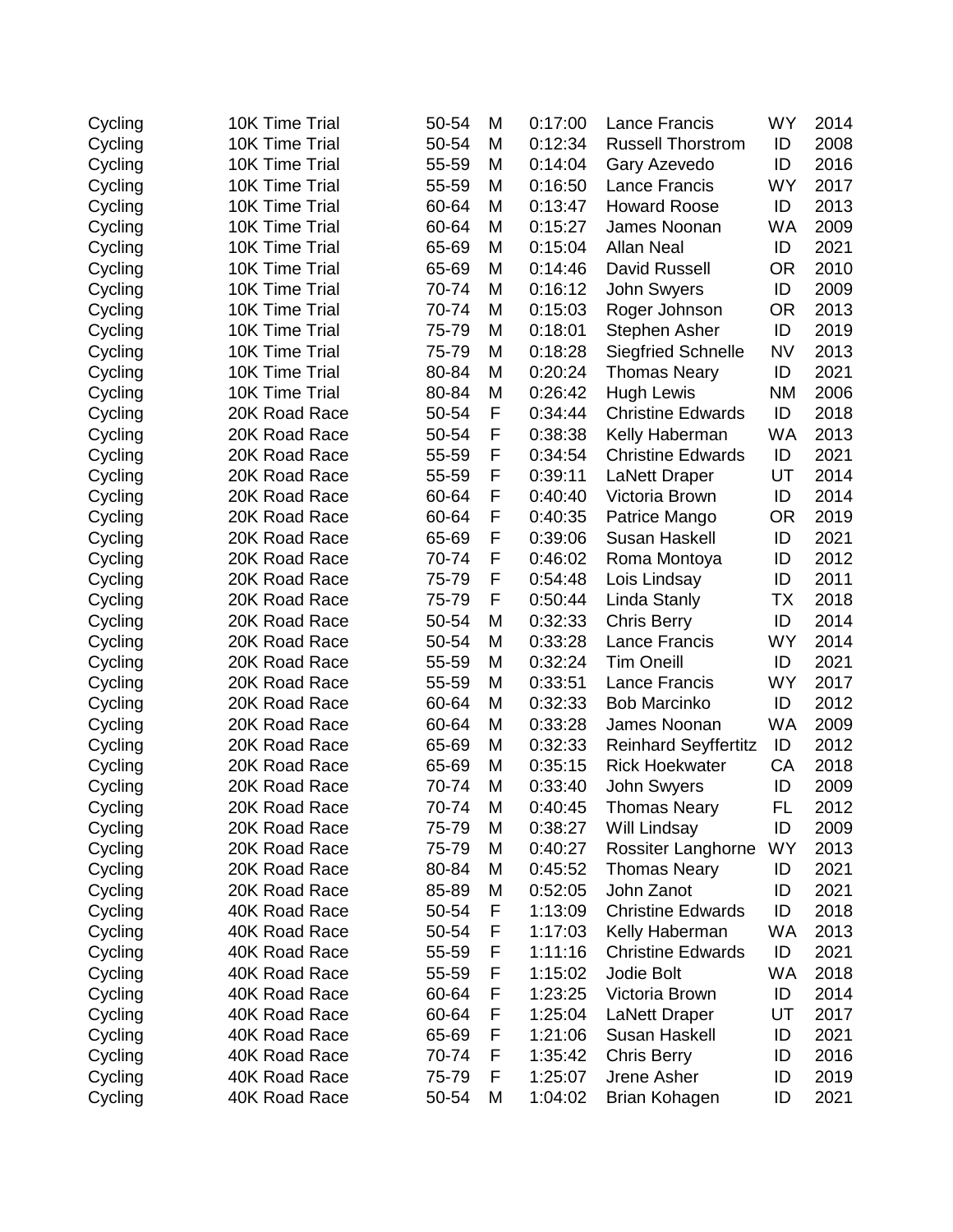| Cycling | 40K Road Race        | 50-54 | M | 1:08:46 | <b>Lance Francis</b>    | <b>WY</b> | 2014 |
|---------|----------------------|-------|---|---------|-------------------------|-----------|------|
| Cycling | 40K Road Race        | 55-59 | Μ | 1:04:02 | <b>Chris Butler</b>     | ID        | 2021 |
| Cycling | 40K Road Race        | 55-59 | M | 1:10:08 | <b>Rockland Draper</b>  | UT        | 2014 |
| Cycling | 40K Road Race        | 60-64 | M | 1:08:45 | <b>Bill Crum</b>        | ID        | 2018 |
| Cycling | 40K Road Race        | 60-64 | M | 1:10:58 | Scott Ryman             | <b>WA</b> | 2010 |
| Cycling | 40K Road Race        | 65-69 | M | 1:08:57 | S Walling               | ID        | 2018 |
| Cycling | 40K Road Race        | 65-69 | Μ | 1:06:03 | Jerry Wickham           | <b>WA</b> | 2021 |
| Cycling | 40K Road Race        | 70-74 | M | 1:09:20 | <b>Reinhard Seyfert</b> | ID        | 2013 |
| Cycling | 40K Road Race        | 75-79 | M | 1:16:41 | <b>Stephen Asher</b>    | ID        | 2019 |
| Cycling | 40K Road Race        | 75-79 | M | 1:19:40 | Rossiter Langhorne      | <b>WY</b> | 2013 |
| Cycling | 40K Road Race        | 80-84 | M | 1:30:28 | M.Lechner               | ID        | 2019 |
| Cycling | 40K Road Race        | 85-89 | M | 1:48:43 | John Zanot              | ID        | 2021 |
| Cycling | <b>5K Time Trial</b> | 50-54 | F | 0:08:32 | <b>Tiedji Baker</b>     | ID        | 2019 |
| Cycling | <b>5K Time Trial</b> | 50-54 | F | 0:09:13 | Kelly Haberman          | <b>WA</b> | 2012 |
| Cycling | <b>5K Time Trial</b> | 55-59 | F | 0:09:17 | Renee Bobrowski         | ID        | 2021 |
| Cycling | <b>5K Time Trial</b> | 55-59 | F | 0:08:10 | <b>Lorraine Dillon</b>  | <b>WA</b> | 2008 |
| Cycling | <b>5K Time Trial</b> | 60-64 | F | 0:10:02 | Victoria Brown          | ID        | 2014 |
| Cycling | <b>5K Time Trial</b> | 60-64 | F | 0:09:16 | <b>LaNett Draper</b>    | UT        | 2017 |
| Cycling | <b>5K Time Trial</b> | 65-69 | F | 0:10:23 | Dianne Hyndman          | ID        | 2021 |
| Cycling | <b>5K Time Trial</b> | 70-74 | F | 0:10:29 | Lois Lindsay            | ID        | 2008 |
| Cycling | <b>5K Time Trial</b> | 70-74 | F | 0:09:46 | Janet Bee               | CA        | 2008 |
| Cycling | 5K Time Trial        | 75-79 | F | 0:15:12 | Mary Lou Gruber         | ID        | 2012 |
| Cycling | 5K Time Trial        | 75-79 | F | 0:12:32 | Linda Stanly            | <b>TX</b> | 2018 |
| Cycling | 5K Time Trial        | 50-54 | M | 0:06:53 | Eugene Allwine          | ID        | 2008 |
| Cycling | 5K Time Trial        | 50-54 | M | 0:07:56 | Lance Francis           | <b>WY</b> | 2014 |
| Cycling | <b>5K Time Trial</b> | 55-59 | M | 0:07:20 | Gary Azevedo            | ID        | 2018 |
| Cycling | <b>5K Time Trial</b> | 55-59 | M | 0:08:16 | <b>Lance Francis</b>    | <b>WY</b> | 2017 |
| Cycling | <b>5K Time Trial</b> | 60-64 | M | 0:07:30 | <b>Howard Roose</b>     | ID        | 2013 |
| Cycling | <b>5K Time Trial</b> | 60-64 | M | 0:07:49 | James Noonan            | <b>WA</b> | 2009 |
| Cycling | <b>5K Time Trial</b> | 65-69 | M | 0:07:34 | John Swyers             | ID        | 2008 |
| Cycling | <b>5K Time Trial</b> | 65-69 | M | 0:07:55 | Roger Johnson           | <b>OR</b> | 2009 |
| Cycling | 5K Time Trial        | 70-74 | M | 0:08:48 | <b>Allan Crockett</b>   | ID        | 2016 |
| Cycling | <b>5K Time Trial</b> | 70-74 | M | 0:08:11 | Roger Johnson           | <b>OR</b> | 2013 |
| Cycling | <b>5K Time Trial</b> | 75-79 | M | 0:09:27 | <b>Thomas Neary</b>     | ID        | 2017 |
| Cycling | <b>5K Time Trial</b> | 75-79 | M | 0:08:54 | Roger Johnson           | <b>OR</b> | 2016 |
| Cycling | 5K Time Trial        | 80-84 | M | 0:10:30 | <b>Thomas Neary</b>     | ID        | 2021 |
| Cycling | 5K Time Trial        | 85-89 | M | 0:11:55 | John Zanot              | ID        | 2021 |
| Cycling | 5K Time Trial        | 90-95 | M | 0:18:51 | Glenn Koch              | ID        | 2021 |

| <b>Venue</b> | <b>Event</b> | Aqe   | <b>Sex</b> | Record | <b>Holder</b>          | <b>State</b> | <b>YR</b> |
|--------------|--------------|-------|------------|--------|------------------------|--------------|-----------|
| Golf         | Golf/Gross   | 50-54 | F          | 81     | Teresa Coiner          | ID           | 2014      |
| Golf         | Golf/Gross   | 55-59 | F          | 80     | <b>Patty Campbell</b>  | ID           | 2018      |
| Golf         | Golf/Gross   | 60-64 | F          | 89     | <b>Connie Colerick</b> | ID           | 2010      |
| Golf         | Golf/Gross   | 60-64 | F          | 89     | Kristin Christensen    | ID           | 2010      |
| Golf         | Golf/Gross   | 65-69 | F          | 96     | <b>Kathy Hutt</b>      | ID           | 2016      |
| Golf         | Golf/Gross   | 70-74 | F          | 89     | <b>Cheri Meyer</b>     | ID           | 2021      |
| Golf         | Golf/Gross   | 75-79 | F          | 98     | Caroline Seaman        |              | 2008      |
| Golf         | Golf/Gross   | 50-54 | М          | 74     | Glen Coiner            |              | 2014      |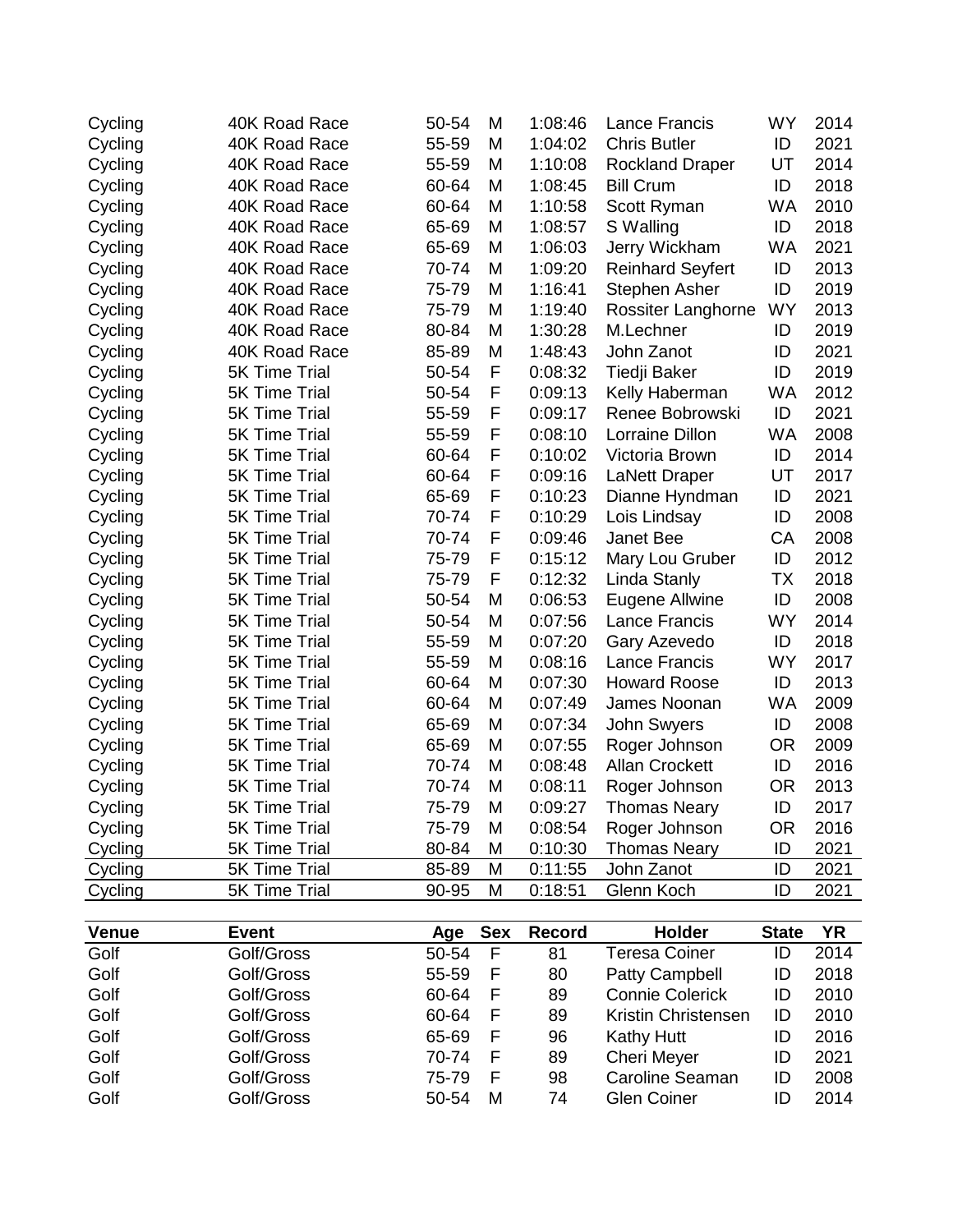| Golf               | Golf/Gross   | 55-59 | M          | 68            | Sam Davis               | ID           | 2010      |
|--------------------|--------------|-------|------------|---------------|-------------------------|--------------|-----------|
| Golf               | Golf/Gross   | 60-64 | M          | 74            | <b>Steve Duncanson</b>  | ID           | 2018      |
| Golf               | Golf/Gross   | 65-69 | M          | 71            | Jack Keifer             | ID           | 2011      |
| Golf               | Golf/Gross   | 65-69 | M          | 71            | Mike Lemna              | ID           | 2011      |
| Golf               | Golf/Gross   | 65-69 | M          | 71            | Tom Tracy               | ID           | 2115      |
| Golf               | Golf/Gross   | 70-74 | M          | 71            | Larry Leach             | ID           | 2011      |
| Golf               | Golf/Gross   | 75-79 | M          | 71            | Lee Bernasconi          | ID           | 2011      |
| Golf               | Golf/Gross   | 80-84 | M          | 86            | <b>Robert Alexander</b> | ID           | 2021      |
| Golf               | Golf/Gross   | 85-89 | M          | 86            | <b>Bert Holt</b>        | ID           | 2009      |
| Golf               | Golf/Gross   | 90-94 | M          | 110           | <b>Chuck Young</b>      | ID           | 2007      |
|                    |              |       |            |               |                         |              |           |
| <b>Venue</b>       | <b>Event</b> | Age   | <b>Sex</b> | <b>Record</b> | Holder                  | <b>State</b> | <b>YR</b> |
| Road Race/Walk 10K |              | 50-54 | F          | 0:54:55       | Jenny Stinson           | ID           | 2013      |
| Road Race/Walk 10K |              | 50-54 | F          | 0:51:23       | <b>Denise Gaither</b>   | <b>WA</b>    | 2010      |
| Road Race/Walk 10K |              | 55-59 | F          | 0:51:32       | Susan Bradley           | ID           | 2011      |
| Road Race/Walk 10K |              | 60-64 | F          | 0:56:37       | Candace Argo            | ID           | 2019      |
| Road Race/Walk 10K |              | 65-69 | F          | 1:04:05       | <b>Susan Urness</b>     | ID           | 2017      |
| Road Race/Walk 10K |              | 65-69 | F          | 0:54:35       | Barbara Bumann          | <b>WA</b>    | 2021      |
| Road Race/Walk 10K |              | 70-74 | F          | 1:11:21       | Miki Kaderabek          | ID           | 2008      |
| Road Race/Walk 10K |              | 75-79 | F          | 1:30:54       | Nancy McMorrow          | ID           | 2021      |
| Road Race/Walk 10K |              | 50-54 | M          | 0:36:08       | Joel Martindale         | ID           | 2019      |
| Road Race/Walk 10K |              | 55-59 | M          | 0:38:13       | <b>Emil Magallanes</b>  | ID           | 2010      |
| Road Race/Walk 10K |              | 55-59 | M          | 0:41:28       | <b>Delmer Kelly</b>     | <b>NV</b>    | 2014      |
| Road Race/Walk 10K |              | 60-64 | M          | 0:48:10       | Daniel Beckman          | ID           | 2021      |
| Road Race/Walk 10K |              | 65-69 | M          | 0:48:46       | <b>Benjamin Hipple</b>  | ID           | 2021      |
| Road Race/Walk 10K |              | 65-69 | M          | 0:53:29       | Larry Arata             | VA           | 2011      |
| Road Race/Walk 10K |              | 70-74 | M          | 0:48:02       | <b>Alan Crockett</b>    | ID           | 2018      |
| Road Race/Walk 10K |              | 75-79 | M          | 0:58:01       | Joe Zimmer              | ID           | 2011      |
| Road Race/Walk 10K |              | 80-84 | M          | 1:04:53       | Joe Zimmer              | ID           | 2014      |
| Road Race/Walk 10K |              | 80-84 | M          | 0:53:10       | Paul Flanagan           | <b>WA</b>    | 2010      |
| Road Race/Walk 5K  |              | 45-49 | F          | 0:26:59       | Angela Kerber           | ID           | 2008      |
| Road Race/Walk 5K  |              | 50-54 | F          | 0:20:34       | <b>Christine Olen</b>   | ID           | 2019      |
| Road Race/Walk 5K  |              | 50-54 | F          | 0:24:25       | <b>Denise Gaither</b>   | <b>WA</b>    | 2010      |
| Road Race/Walk 5K  |              | 55-59 | F          | 0:22:57       | Lois Wight              | ID           | 2012      |
| Road Race/Walk 5K  |              | 60-64 | F          | 0:25:29       | Lois Allen              | ID           | 2017      |
| Road Race/Walk 5K  |              | 60-64 | F          | 0:31:41       | Patti Palmer            | WV           | 2004      |
| Road Race/Walk 5K  |              | 65-69 | F          | 0:30:30       | <b>Margaret Conner</b>  | ID           | 2005      |
| Road Race/Walk 5K  |              | 65-69 | F          | 0:29:51       | Louise Mihay            | <b>WA</b>    | 2008      |
| Road Race/Walk 5K  |              | 70-74 | F          | 0:31:40       | Micki Kaderabek         | ID           | 2007      |
| Road Race/Walk 5K  |              | 75-79 | F          | 0:33:20       | Maria Jetley            | ID           | 2011      |
| Road Race/Walk 5K  |              | 80-84 | F          | 0:47:24       | Pat Fujii               | ID           | 2011      |
| Road Race/Walk 5K  |              | 85-89 | F          | 0:57:12       | Pat Fujii               | ID           | 2016      |
| Road Race/Walk 5K  |              | 90-94 | F          | 0:01:01       | Lorry Roberts           | ID           | 2017      |
| Road Race/Walk 5K  |              | 50-54 | M          | 0:17:45       | <b>Bob Walker</b>       | ID           | 2006      |
| Road Race/Walk 5K  |              | 50-54 | M          | 0:19:22       | Larry Mays              | <b>WA</b>    | 2006      |
| Road Race/Walk 5K  |              | 55-59 | M          | 0:19:03       | <b>Steve Moore</b>      | ID           | 2015      |
| Road Race/Walk 5K  |              | 55-59 | M          | 0:20:41       | Larry Mays              | WA           | 2008      |
| Road Race/Walk 5K  |              | 60-64 | M          | 0:20:47       | Werner Hoeger           | ID           | 2014      |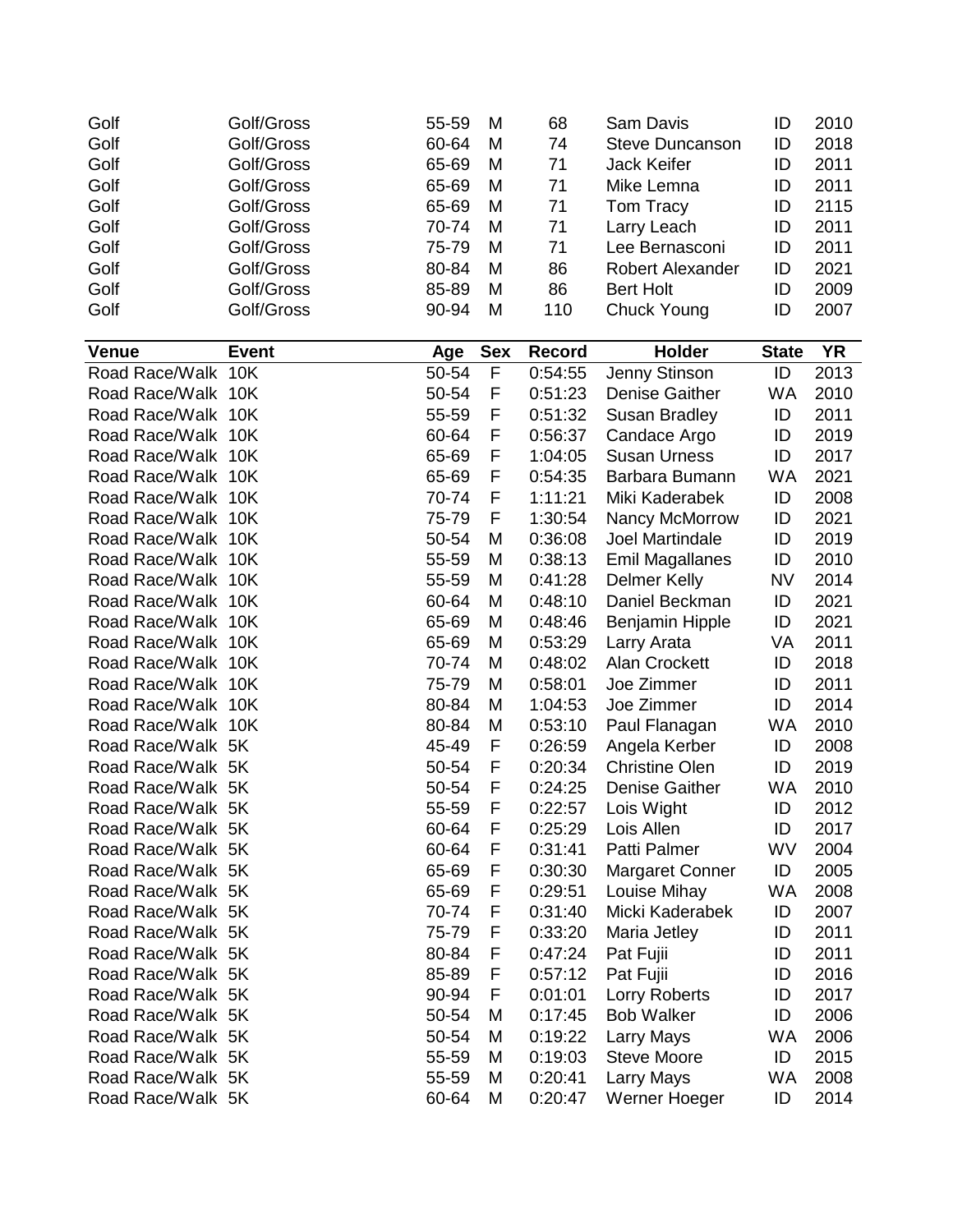| Road Race/Walk 5K |              | 65-69 | M          | 0:19:51       | Melvin B. Branch           | ID           | 1995      |
|-------------------|--------------|-------|------------|---------------|----------------------------|--------------|-----------|
| Road Race/Walk 5K |              | 65-69 | M          | 0:22:56       | Danny Tippetts             | <b>WA</b>    | 2012      |
| Road Race/Walk 5K |              | 70-74 | M          | 0:22:57       | <b>Alan Crockett</b>       | ID           | 2016      |
| Road Race/Walk 5K |              | 70-74 | M          | 0:37:19       | Don Huston                 | UT           | 2004      |
| Road Race/Walk 5K |              | 75-79 | M          | 0:25:05       | Joe Zimmer                 | ID           | 2010      |
| Road Race/Walk 5K |              | 75-79 | M          | 0:23:46       | Paul Flanagan              | <b>WA</b>    | 2006      |
| Road Race/Walk 5K |              | 80-84 | M          | 0:41:47       | <b>Bob Gokey</b>           | ID           | 2019      |
| Road Race/Walk 5K |              | 80-84 | M          | 0:26:09       | Paul Flanagan              | <b>WA</b>    | 2011      |
| Road Race/Walk 5K |              | 85-89 | M          | 0:40:48       | <b>Bruce Groves</b>        | ID           | 2003      |
|                   |              |       |            |               |                            |              |           |
| <b>Venue</b>      | <b>Event</b> | Age   | <b>Sex</b> | <b>Record</b> | Holder                     | <b>State</b> | <b>YR</b> |
| Swim              | 100BACK      | 50-54 | F          | 01:15:17      | Sue Langley                | ID           | 2019      |
| Swim              | 100BACK      | 55-59 | F          | 01:24:07      | <b>Blossom Johnston</b>    | ID           | 2019      |
| Swim              | 100BACK      | 60-64 | F          | 01:52.95      | Marie Baldner              | ID           | 2006      |
| Swim              | 100BACK      | 60-64 | F          | 01:44.38      | Kristen Anderson           | <b>WY</b>    | 2021      |
| Swim              | 100BACK      | 65-69 | F          | 01:38.87      | Jill Wright                | ID           | 2017      |
| Swim              | 100BACK      | 65-69 | F          | 02:02.00      | M Kleman                   | CA           | 2008      |
| Swim              | 100BACK      | 70-74 | F          | 01:45.78      | Pat Kay                    | ID           | 1990      |
| Swim              | 100BACK      | 75-79 | F          | 02:40.41      | Elizabeth Keen             | ID           | 2003      |
| Swim              | 100BACK      | 80-84 | F          | 03:01:94      | Sherilyn Robison           | ID           | 2019      |
| Swim              | 100BACK      | 50-54 | M          | 01:13.36      | <b>Oliver Cleaver</b>      | ID           | 2015      |
| Swim              | 100BACK      | 55-59 | M          | 01:13.17      | <b>Oliver Cleaver</b>      | ID           | 2018      |
| Swim              | 100BACK      | 55-59 | M          | 02:25.10      | <b>Robert Kranz</b>        | HI           | 2006      |
| Swim              | 100BACK      | 60-64 | M          | 01:57.76      | <b>Blake Olson</b>         | ID           | 2021      |
|                   | 100BACK      | 65-69 | M          | 01:44.52      | John Crooks                | ID           | 2010      |
| Swim              |              |       |            |               |                            |              |           |
| Swim              | 100BACK      | 65-69 | M          | 01:35.37      | <b>Keith Shaw</b>          | AB<br>ID     | 2012      |
| Swim              | 100BACK      | 70-74 | M          | 02:27.31      | Eugene Balazs              |              | 2004      |
| Swim              | 100BACK      | 75-79 | M          | 02:44.12      | Craig Walker               | ID           | 2016      |
| Swim              | 100BACK      | 75-79 | M          | 01:45.66      | John Ehrenreich            | <b>WA</b>    | 2005      |
| Swim              | 100BACK      | 80-84 | M          | 03:54.86      | <b>Bob Keyes</b>           | ID           | 1997      |
| Swim              | 100BACK      | 85-89 | M          | 04:42.16      | <b>Bob Keyes</b>           | ID           | 2003      |
| Swim              | 100BREAST    | 50-54 | F          | 01:37.00      | <b>Barbara Cosens</b>      | ID           | 2008      |
| Swim              | 100BREAST    | 55-59 | F          | 01:47:14      | Cynthia Fairfax            | ID           | 2019      |
| Swim              | 100BREAST    | 60-64 | F          |               | 01:30.78 Janet Gettling    | ID           | 2009      |
| Swim              | 100BREAST    | 60-64 | F          | 01:50.00      | <b>Coleen Colasito</b>     | <b>NV</b>    | 2017      |
| Swim              | 100BREAST    | 65-69 | F          | 01:58.00      | Jane Wright                | ID           | 2014      |
| Swim              | 100BREAST    | 70-74 | F          | 02:00.28      | Jane Wright                | ID           | 2021      |
| Swim              | 100BREAST    | 75-79 | F          | 02:34.91      | <b>Brigitte Richardson</b> | ID           | 2012      |
| Swim              | 100BREAST    | 75-79 | F          | 02:28.80      | Patricia Hastings          | МT           | 2014      |
| Swim              | 100BREAST    | 80-84 | F          | 03:09.32      | <b>Brigitte Richardson</b> | ID           | 2017      |
| Swim              | 100BREAST    | 50-54 | M          | 01:17.59      | <b>Oliver Cleaver</b>      | ID           | 2015      |
| Swim              | 100BREAST    | 55-59 | M          | 01:15.21      | <b>Karl Sloth</b>          | ID           | 2021      |
| Swim              | 100BREAST    | 55-59 | M          | 01:47.60      | James Jeffords             | WA           | 2014      |
| Swim              | 100BREAST    | 60-64 | M          | 01:47.10      | Cleon Hone                 | ID           | 1998      |
| Swim              | 100BREAST    | 60-64 | M          | 01:28.06      | <b>Kieth Murray</b>        | VA           | 2018      |
| Swim              | 100BREAST    | 65-69 | M          | 01:23.32      | Jim Clemmons               | ID           | 2018      |
| Swim              | 100BREAST    | 65-69 | M          | 01:31.70      | <b>Karl Kleman</b>         | CA           | 2008      |
| Swim              | 100BREAST    | 70-74 | M          | 01:18.02      | <b>Robert Strand</b>       | ID           | 2019      |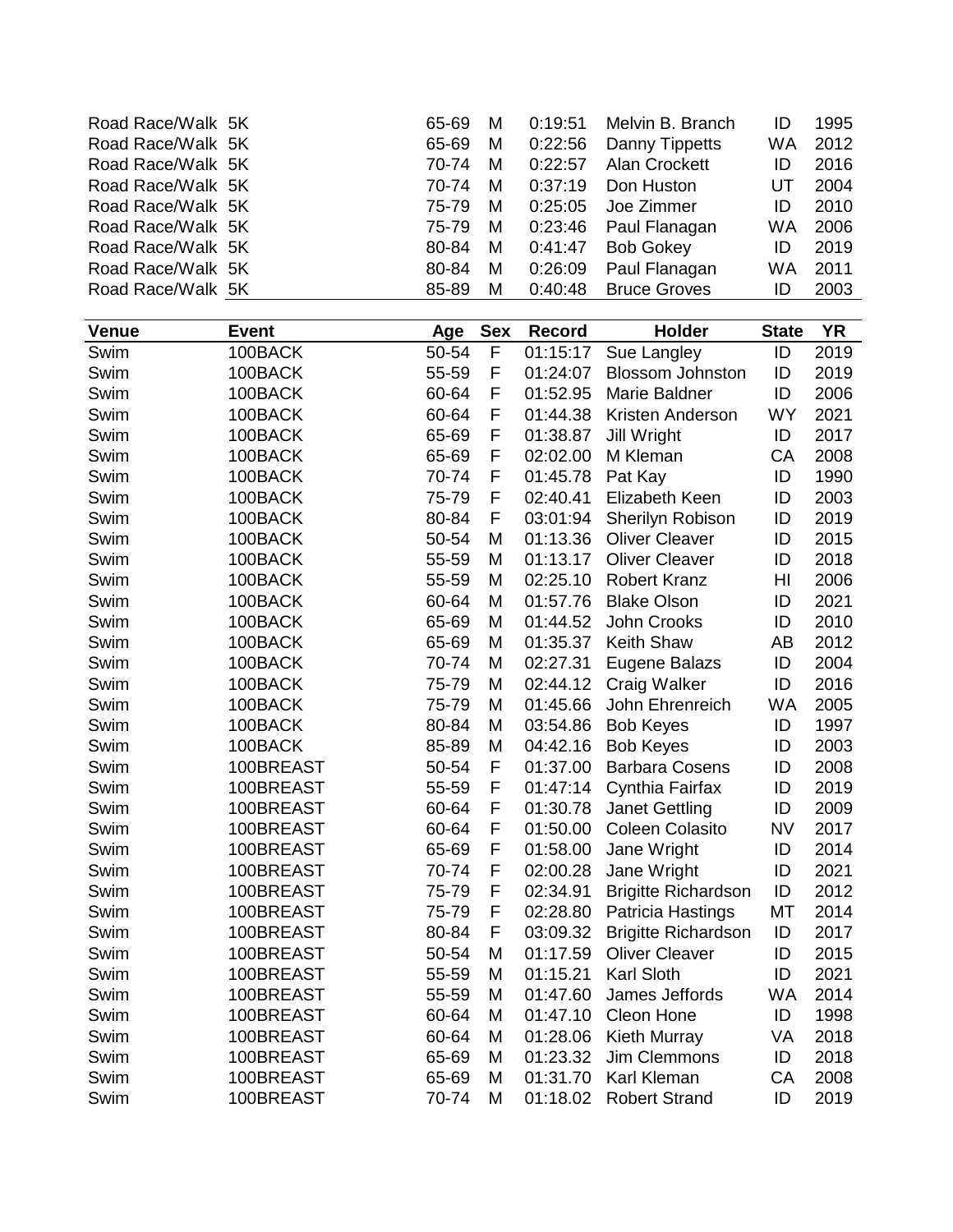| Swim | 100BREAST | 75-79 | M | 01:45.42 | <b>Paul Otter</b>         | ID        | 2012 |
|------|-----------|-------|---|----------|---------------------------|-----------|------|
| Swim | 100BREAST | 80-84 | M | 01:52.34 | <b>Paul Otter</b>         | ID        | 2016 |
| Swim | 100FLY    | 70-74 | F | 02:10.81 | Wendy Weinberg            | ID        | 2016 |
| Swim | 100FLY    | 50-54 | M | 01:06.58 | <b>Oliver Cleaver</b>     | ID        | 2017 |
| Swim | 100FLY    | 55-59 | M | 01:09.81 | <b>Oliver Cleaver</b>     | ID        | 2018 |
| Swim | 100FLY    | 60-64 | M | 01:20.68 | David Harmer              | ID        | 2010 |
| Swim | 100FLY    | 65-69 | M | 01:35.72 | Mark Mering               | ID        | 2019 |
| Swim | 100FLY    | 70-74 | M | 01:58.92 | Michael Fenner            | ID        | 2021 |
| Swim | 100FLY    | 75-79 | M | 02:18.00 | <b>Alfred Maguire</b>     | ID        | 2006 |
| Swim | 100FLY    | 75-79 | M | 02:16.10 | John Ehrenreich           | <b>WA</b> | 2008 |
| Swim | 100FLY    | 80-84 | M | 02:34.40 | <b>Alfred Maguire</b>     | ID        | 2008 |
| Swim | 100FREE   | 50-54 | F | 01:25.49 | <b>Jill Wright</b>        | ID        | 2004 |
| Swim | 100FREE   | 55-59 | F | 01:09.18 | <b>Blossom Johnston</b>   | ID        | 2018 |
| Swim | 100FREE   | 55-59 | F | 01:48.00 | <b>Cindy Sulenes</b>      | <b>WA</b> | 2008 |
| Swim | 100FREE   | 60-64 | F | 01:23.19 | Linda Goodman             | ID        | 2018 |
| Swim | 100FREE   | 60-64 | F | 01:40.90 | <b>Connie Williams</b>    | CA        | 2008 |
| Swim | 100FREE   | 65-69 | F | 01:43.66 | Saundra Scmidt            | ID        | 2010 |
| Swim | 100FREE   | 65-69 | F | 01:48.00 | M Kleman                  | CA        | 2008 |
| Swim | 100FREE   | 70-74 | F | 01:32.84 | Louis McManus             | ID        | 2021 |
| Swim | 100FREE   | 75-79 | F | 01:44.09 | <b>Dottie Emert</b>       | ID        | 2009 |
| Swim | 100FREE   | 80-84 | F | 02:20.29 | Sherilyn Robison          | ID        | 2019 |
| Swim | 100FREE   | 50-54 | M | 00:57.33 | <b>Oliver Cleaver</b>     | ID        | 2013 |
| Swim | 100FREE   | 50-54 | M | 01:04.20 | James Jeffords            | <b>WA</b> | 2012 |
| Swim | 100FREE   | 55-59 | M | 01:01.07 | Karl Sloth                | ID        | 2021 |
| Swim | 100FREE   | 55-59 | Μ | 01:11.09 | <b>Graig Murray</b>       | CA        | 2014 |
| Swim | 100FREE   | 60-64 | M | 01:03.60 | <b>Richard Stillinger</b> | ID        | 2006 |
| Swim | 100FREE   | 65-69 | M | 00:53.87 | Don M. Cunningham         | ID        | 1996 |
| Swim | 100FREE   | 65-69 | M | 01:10.75 | <b>Keith Shaw</b>         | <b>WA</b> | 2012 |
| Swim | 100FREE   | 70-74 | M | 01:24.50 | David Fortsch             | ID        | 2006 |
| Swim | 100FREE   | 75-79 | M | 01:18.51 | Joel Brotman              | ID        | 2019 |
| Swim | 100FREE   | 75-79 | M | 01:20.56 | John Ehrenreich           | <b>WA</b> | 2005 |
| Swim | 100FREE   | 80-84 | M | 01:51.88 | <b>Paul Otter</b>         | ID        | 2016 |
| Swim | 100FREE   | 80-84 | M | 02:25.45 | Clink Yonaka              | <b>NV</b> | 1997 |
| Swim | 100FREE   | 85-89 | М | 02:40.41 | Andy Anderson             | ID        | 2011 |
| Swim | 100IM     | 50-54 | F |          | 01:53.52 Sue Langley      | ID        | 2019 |
| Swim | 100IM     | 55-59 | F | 01:21.90 | <b>Blossom Johnston</b>   | ID        | 2018 |
| Swim | 100IM     | 60-64 | F | 01:23.79 | <b>Janet Gettling</b>     | ID        | 2010 |
| Swim | 100IM     | 60-64 | F | 01:54.60 | <b>Connie Williams</b>    | CA        | 2008 |
| Swim | 100IM     | 65-69 | F | 01:37.42 | Jill Wright               | ID        | 2017 |
| Swim | 100IM     | 70-74 | F | 01:48.65 | <b>Catherine Brooks</b>   | ID        | 2019 |
| Swim | 100IM     | 75-79 | F | 02:15.40 | Patricia Hastings         | MT        | 2014 |
| Swim | 100IM     | 50-54 | M | 01:07.10 | <b>Oliver Cleaver</b>     | ID        | 2013 |
| Swim | 100IM     | 55-59 | M | 01:09.66 | <b>Oliver Cleaver</b>     | ID        | 2019 |
| Swim | 100IM     | 55-59 | M | 01:28.57 | Craig Murray              | CA        | 2018 |
| Swim | 100IM     | 60-64 | M | 01:23.43 | <b>Mark Nering</b>        | ID        | 2018 |
| Swim | 100IM     | 65-69 | M | 01:14.73 | Jim Clemmons              | ID        | 2018 |
| Swim | 100IM     | 65-69 | M | 01:15.00 | Robert Shannon            | CA        | 2018 |
| Swim | 100IM     | 70-74 | M | 01:09.41 | <b>Robert Strand</b>      | ID        | 2019 |
|      |           |       |   |          |                           |           |      |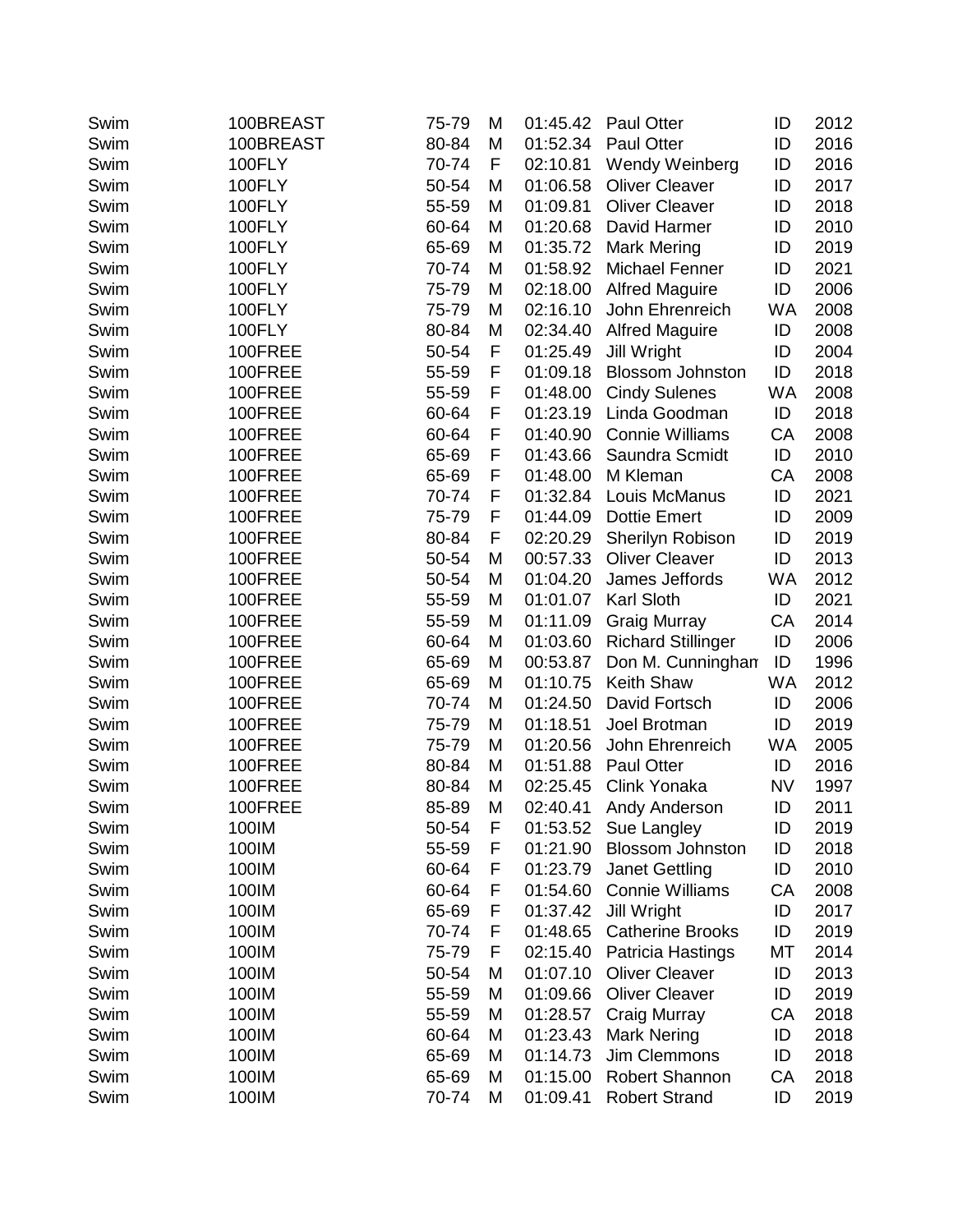| Swim | 100IM     | 75-79 | M | 01:50.50 | John Ehrenreich            | WA        | 2008 |
|------|-----------|-------|---|----------|----------------------------|-----------|------|
| Swim | 100IM     | 80-84 | M | 02:17.50 | <b>Alfred Maguire</b>      | ID        | 2007 |
| Swim | 200BACK   | 50-54 | F | 03:19.51 | <b>Jill Wright</b>         | ID        | 2004 |
| Swim | 200BACK   | 55-59 | F | 02:18.01 | Jill Wright                | ID        | 2010 |
| Swim | 200BACK   | 60-64 | F | 04:14.40 | Marie Baldner              | ID        | 2006 |
| Swim | 200BACK   | 65-69 | F | 04:07.30 | Marie Baldner              | ID        | 2009 |
| Swim | 200BACK   | 70-74 | F | 07:46.80 | Mary Frangiosa             | ID        | 2014 |
| Swim | 200BACK   | 75-79 | F | 05:46.37 | Elizabeth Keen             | ID        | 2002 |
| Swim | 200BACK   | 80-84 | F | 06:46.70 | Elizabeth Keen             | ID        | 2007 |
| Swim | 200BACK   | 50-54 | M | 02:41.21 | <b>Mike Bennett</b>        | ID        | 2002 |
| Swim | 200BACK   | 65-69 | M | 02;42.67 | Jim Clemmons               | ID        | 2017 |
| Swim | 200BACK   | 65-69 | M | 03:22.91 | <b>Keith Shaw</b>          | AB        | 2012 |
| Swim | 200BREAST | 50-54 | F | 04:32.30 | Joetta Anderson            | ID        | 2008 |
| Swim | 200BREAST | 60-64 | F | 04:29.81 | Marie Baldner              | ID        | 2007 |
| Swim | 200BREAST | 65-69 | F | 04:37.88 | Marie Baldner              | ID        | 2009 |
| Swim | 200BREAST | 70-74 | F | 04:35.69 | Wendy Weinberg             | ID        | 2016 |
| Swim | 200BREAST | 75-79 | F | 05:36.70 | <b>Brigitte Richardson</b> | ID        | 2012 |
| Swim | 200BREAST | 75-79 | F | 05:19.40 | Patricia Hastings          | MT        | 2014 |
| Swim | 200BREAST | 80-84 | F | 06:41.66 | <b>Brigitte Richardson</b> | ID        | 2077 |
| Swim | 200BREAST | 55-59 | M | 02:49.52 | <b>Oliver Cleaver</b>      | ID        | 2017 |
| Swim | 200BREAST | 55-59 | M | 04:16.07 | James Colasito             | <b>NV</b> | 2017 |
| Swim | 200BREAST | 60-64 | M | 03:12.79 | <b>Keith Murray</b>        | VA        | 2018 |
| Swim | 200BREAST | 65-69 | M | 03:00.04 | Jim Clemmons               | ID        | 2018 |
| Swim | 200BREAST | 70-74 | M | 02:57.84 | Jim Clemmons               | ID        | 2021 |
| Swim | 200BREAST | 75-79 | M | 03:59.43 | <b>Paul Otter</b>          | ID        | 2012 |
| Swim | 200BREAST | 80-84 | M | 04:14.62 | <b>Paul Otter</b>          | ID        | 2016 |
| Swim | 200FREE   | 50-54 | F | 03:08.07 | Luke Yumiko                | ID        | 2018 |
| Swim | 200FREE   | 55-59 | F | 02:43.46 | <b>Blossom Johnston</b>    | ID        | 2019 |
| Swim | 200FREE   | 55-59 | F | 04:44.30 | <b>Cindy Sulenes</b>       | <b>WA</b> | 2008 |
| Swim | 200FREE   | 60-64 | F | 03:06.03 | Linda Goodman              | ID        | 2018 |
| Swim | 200FREE   | 65-69 | F | 02:59.41 | Jill Wright                | ID        | 2017 |
| Swim | 200FREE   | 70-74 | F | 03:20.10 | <b>Catherine Brooks</b>    | ID        | 2019 |
| Swim | 200FREE   | 75-79 | F | 03:58.39 | <b>Dottie Emert</b>        | ID        | 2009 |
| Swim | 200FREE   | 80-84 | F |          | 05:12.04 Sherilyn Robison  | ID        | 2019 |
| Swim | 200FREE   | 50-54 | M |          | 02:14.17 Oliver Cleaver    | ID        | 2017 |
| Swim | 200FREE   | 50-54 | M | 03:00.75 | James Jeffords             | WA        | 2012 |
| Swim | 200FREE   | 55-59 | M | 02:27.56 | Dan Steckal                | ID        | 2018 |
| Swim | 200FREE   | 55-59 | M | 02:53.10 | James Jeffords             | WA        | 2014 |
| Swim | 200FREE   | 60-64 | M | 02:22.18 | Jeff Bynum                 | ID        | 2018 |
| Swim | 200FREE   | 65-69 | M | 02:16.49 | Jim Clemmons               | ID        | 2019 |
| Swim | 200FREE   | 65-69 | M | 02:47.97 | Kieth Shaw                 | AB        | 2012 |
| Swim | 200FREE   | 70-74 | M | 03:02.90 | David Fortsch              | ID        | 2006 |
| Swim | 200FREE   | 75-79 | M | 03:08.97 | Joel Brotman               | ID        | 2019 |
| Swim | 200FREE   | 75-79 | M | 03:13.50 | John Ehrenreich            | WA        | 2006 |
| Swim | 200FREE   | 80-84 | M | 02:52.10 | <b>Henry Greenberg</b>     | CA        | 2002 |
| Swim | 200FREE   | 80-84 | M | 04:12.31 | Paul Otter                 | ID        | 2017 |
| Swim | 200FREE   | 85-89 | M | 05:55.88 | Andy Anderson              | ID        | 2011 |
| Swim | 200IM     | 60-64 | F | 03:07.82 | <b>Janet Gettling</b>      | ID        | 2010 |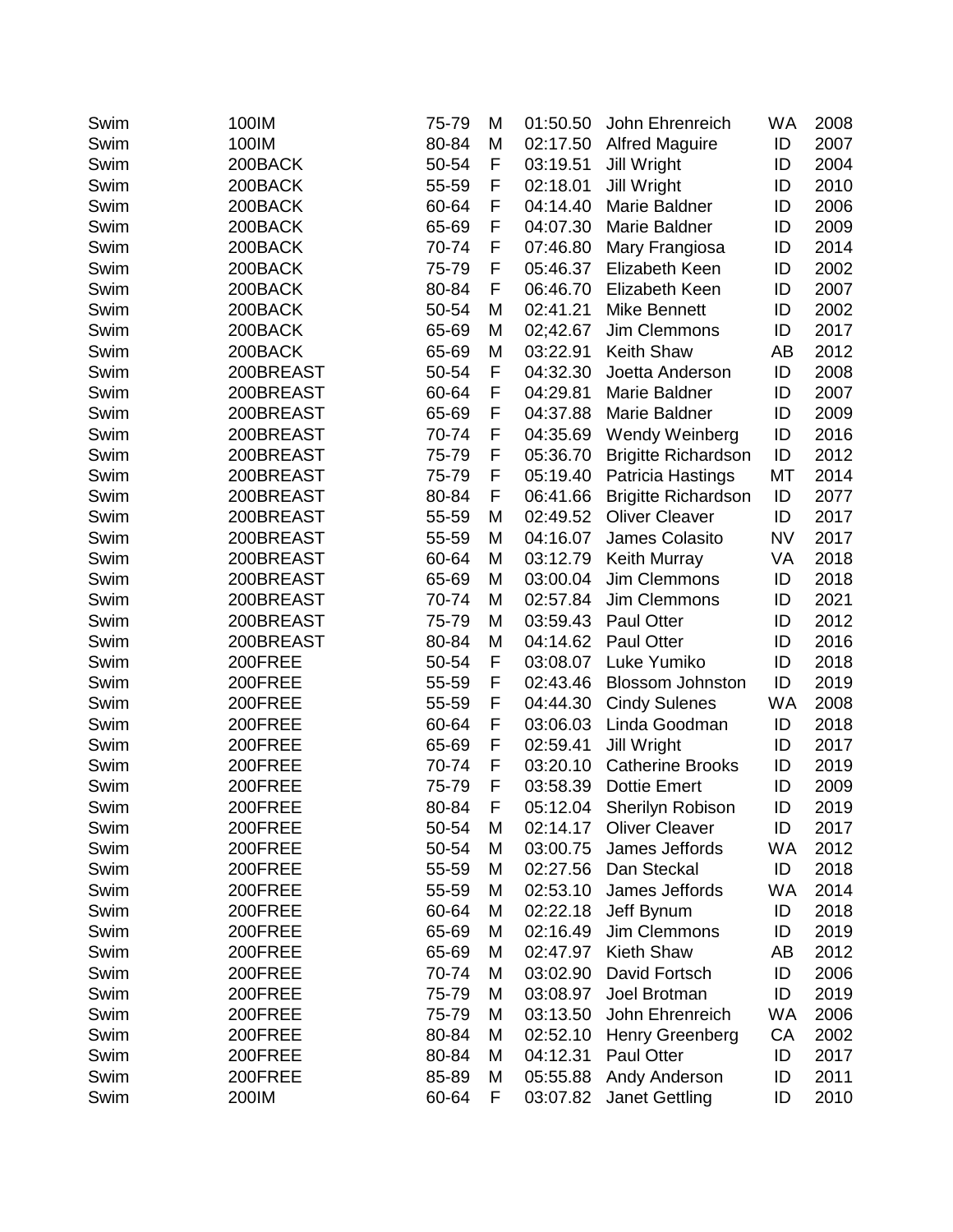| Swim | 200IM   | 65-69 | F | 03:46.49 | Jane Wright               | ID        | 2019 |
|------|---------|-------|---|----------|---------------------------|-----------|------|
| Swim | 200IM   | 70-74 | F | 03:48.46 | <b>Catherine Brooks</b>   | ID        | 2019 |
| Swim | 200IM   | 50-54 | M | 02:34.83 | <b>Oliver Cleaver</b>     | ID        | 2017 |
| Swim | 200IM   | 55-59 | M | 03:06.30 | Joe Borman                | ID        | 2014 |
| Swim | 200IM   | 60-64 | M | 03:03.50 | <b>Mark Nering</b>        | ID        | 2016 |
| Swim | 200IM   | 65-69 | M | 02:38.41 | <b>Jim Clemmons</b>       | ID        | 2019 |
| Swim | 200IM   | 65-69 | M | 03:06.28 | Keith Shaw                | AB        | 2012 |
| Swim | 200IM   | 70-74 | M | 02:37.69 | Jim Clemmons              | ID        | 2021 |
| Swim | 200IM   | 75-79 | M | 04:39.38 | <b>Alfred Maguire</b>     | ID        | 2003 |
| Swim | 200IM   | 80-84 | M | 05:33.00 | <b>Alfred Maguire</b>     | ID        | 2008 |
| Swim | 25BACK  | 55-59 | F | 00:23.66 | Marilyn Friedrichmey      | ID        | 1993 |
| Swim | 25BACK  | 60-64 | F | 00:26.94 | Dorothy Huston            | ID        | 1993 |
| Swim | 25BACK  | 65-69 | F | 00:28.54 | <b>Beatrice Baldridge</b> | ID        | 1993 |
| Swim | 25BACK  | 70-74 | F | 00:27.24 | <b>Beatrice Baldridge</b> | ID        | 1995 |
| Swim | 25BACK  | 75-79 | F | 00:54.74 | Rose Ausman               | ID        | 1992 |
| Swim | 25BACK  | 55-59 | M | 00:22.19 | <b>Chet Hall</b>          | ID        | 1994 |
| Swim | 25BACK  | 65-69 | M | 00:21.20 | Joe Watson                | ID        | 1993 |
| Swim | 25BACK  | 70-74 | M | 00:31.42 | Dan Baer                  | ID        | 1994 |
| Swim | 25BACK  | 75-79 | M | 00:45.58 | <b>Bob Keyes</b>          | ID        | 1994 |
| Swim | 25BACK  | 80-84 | M | 00:39.48 | John Bachmann             | ID        | 1990 |
| Swim | 25BACK  | 85-89 | M | 00:42.83 | John Bachmann             | ID        | 1994 |
| Swim | 25FREE  | 55-59 | F | 00:19.62 | Marilyn Friedrichmey      | ID        | 1992 |
| Swim | 25FREE  | 60-64 | F | 00:18.23 | <b>Dottie Emert</b>       | ID        | 1995 |
| Swim | 25FREE  | 65-69 | F | 00:31.47 | Lotte Franklin            | ID        | 1994 |
| Swim | 25FREE  | 70-74 | F | 00:23.54 | Carmen McKee              | ID        | 1992 |
| Swim | 25FREE  | 75-79 | F | 00:30.58 | Rose Ausman               | ID        | 1992 |
| Swim | 25FREE  | 55-59 | M | 00:17.88 | Donald Huston             | ID        | 1992 |
| Swim | 25FREE  | 60-64 | M | 00:21.57 | Donald Huston             | ID        | 1995 |
| Swim | 25FREE  | 65-69 | M | 00:17.02 | Joe Watson                | ID        | 1994 |
| Swim | 25FREE  | 70-74 | M | 00:19.51 | Lyle Callow               | ID        | 1993 |
| Swim | 25FREE  | 75-79 | M | 00:17.30 | W. W. Roberts             | ID        | 1992 |
| Swim | 25FREE  | 80-84 | M | 00:28.16 | John Bachmann             | ID        | 1992 |
| Swim | 25FREE  | 85-89 | M | 00:29.60 | John Bachmann             | ID        | 1995 |
| Swim | 400FREE | 55-59 | F |          | 10:19.16 Saundra Schmidt  | ID        | 2004 |
| Swim | 400FREE | 65-69 | F | 18:01.55 | Dorothy Huston            | UT        | 2004 |
| Swim | 400FREE | 75-79 | F | 14:10.38 | Elizabeth Keen            | ID        | 2004 |
| Swim | 400FREE | 50-54 | M | 07:52.00 | Ron Barker                | ID        | 1998 |
| Swim | 400FREE | 55-59 | М | 09:50.15 | <b>Michael Fenner</b>     | ID        | 2005 |
| Swim | 400FREE | 65-69 | M | 14:38.53 | Jim Madonna               | AΚ        | 2004 |
| Swim | 400FREE | 70-74 | M | 09:38.90 | Andy Anderson             | ID        | 1998 |
| Swim | 400FREE | 75-79 | M | 12:54.28 | Andy Anderson             | ID        | 2004 |
| Swim | 400FREE | 80-84 | M | 11:06.00 | Clink Yonaka              | <b>NV</b> | 1998 |
| Swim | 500FREE | 50-54 | F | 12:29.56 | Jennifer Gardner          | ID        | 2021 |
| Swim | 500FREE | 55-59 | F | 07:43.39 | Jill Wright               | ID        | 2010 |
| Swim | 500FREE | 60-64 | F | 11:59.44 | Jean Heinz                | ID        | 2017 |
| Swim | 500FREE | 60-64 | F | 09:01.57 | Coleen Colasito           | <b>NV</b> | 2017 |
| Swim | 500FREE | 65-69 | F | 09:32.12 | Jane Wright               | ID        | 2017 |
| Swim | 500FREE | 65-69 | F | 18:05.50 | Dorothy Huston            | AZ        | 2003 |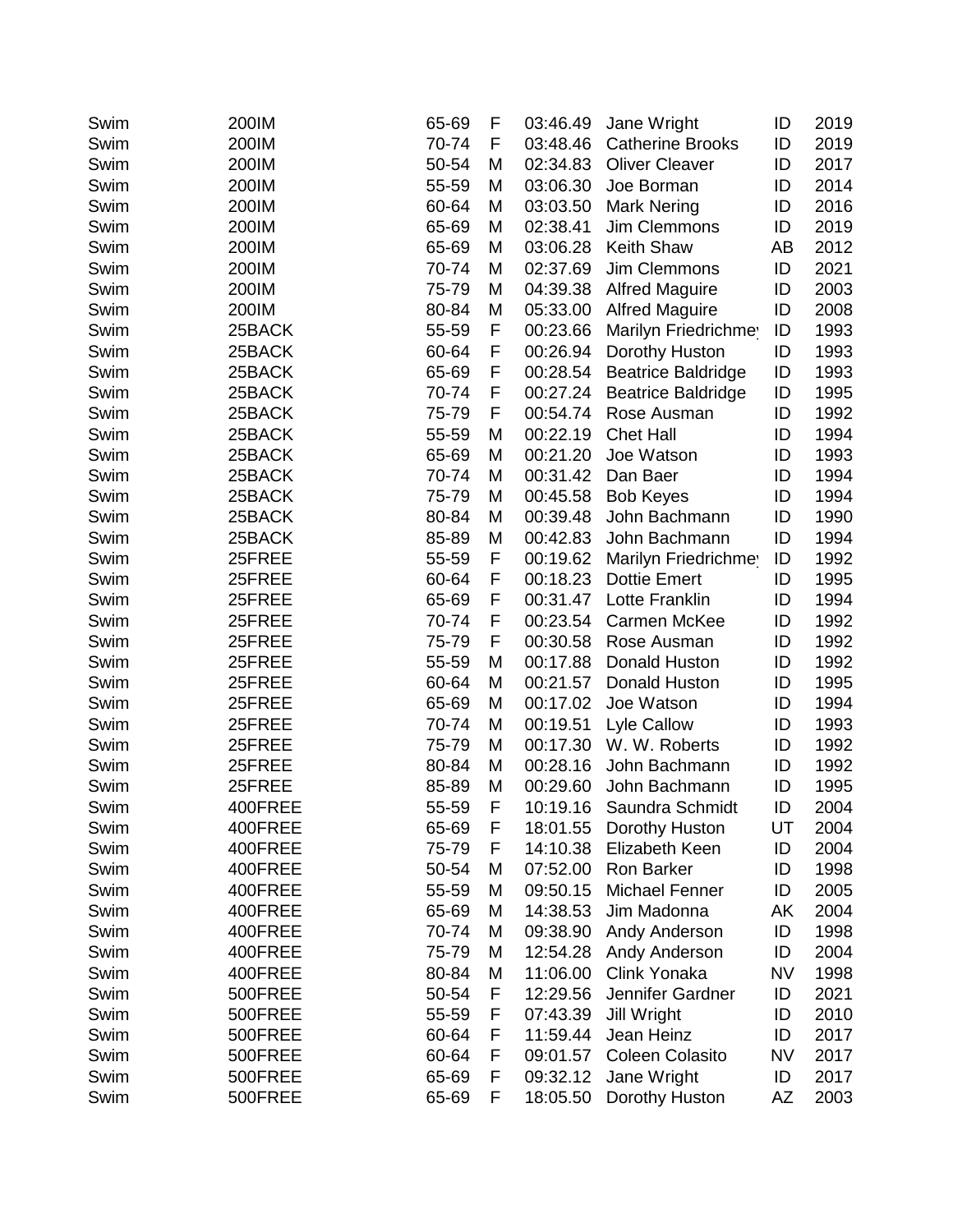| Swim | 500FREE  | 70-74 | F | 09:32.00 | Wendy Weinberg             | ID        | 2016 |
|------|----------|-------|---|----------|----------------------------|-----------|------|
| Swim | 500FREE  | 75-79 | F | 10:38.46 | <b>Dottie Emert</b>        | ID        | 2009 |
| Swim | 500FREE  | 75-79 | F | 10:27.10 | Patricia Hastings          | МT        | 2014 |
| Swim | 500FREE  | 50-54 | M | 05:57.00 | Pete Redetski              | ID        | 2019 |
| Swim | 500FREE  | 50-54 | M | 08:04.09 | James Jeffords             | <b>WA</b> | 2012 |
| Swim | 500FREE  | 55-69 | M | 06:20.37 | <b>Oliver Cleaver</b>      | ID        | 2018 |
| Swim | 500FREE  | 55-59 | M | 07:30.18 | Craig Murray               | CA        | 2018 |
| Swim | 500FREE  | 60-64 | M | 06:29.33 | Jeff Bynum                 | ID        | 2018 |
| Swim | 500FREE  | 65-69 | M | 06:00.16 | Jim Clemmons               | ID        | 2019 |
| Swim | 500FREE  | 65-69 | M | 13:35.00 | Ivan Maggert               | GA        | 2008 |
| Swim | 500FREE  | 70-74 | M | 06:14.25 | Jim Clemmons               | ID        | 2021 |
| Swim | 500FREE  | 75-79 | M | 09:02.27 | Joel Brotman               | ID        | 2021 |
| Swim | 50BACK   | 50-54 | F | 00:57.16 | <b>Shirley Olen</b>        | ID        | 1996 |
| Swim | 50BACK   | 55-59 | F | 00:37.89 | <b>Blossom Johnston</b>    | ID        | 2018 |
| Swim | 50BACK   | 60-64 | F | 00:51.49 | Marie Baldner              | ID        | 2006 |
| Swim | 50BACK   | 65-69 | F | 00:50.60 | Jane Wright                | ID        | 2017 |
| Swim | 50BACK   | 65-69 | F | 00:47.73 | Karen Jenkins              | AZ        | 2021 |
| Swim | 50BACK   | 70-74 | F | 00:48.80 | Jane Wright                | ID        | 2019 |
| Swim | 50BACK   | 75-79 | F | 01:10.00 | Elizabeth Keen             | ID        | 2003 |
| Swim | 50BACK   | 75-79 | F | 01:05.40 | Patricia Hastings          | МT        | 2014 |
| Swim | 50BACK   | 80-84 | F | 01:16.48 | Lynn Jensen                | ID        | 2002 |
| Swim | 50BACK   | 50-54 | M | 00:31.73 | <b>Oliver Cleaver</b>      | ID        | 2016 |
| Swim | 50BACK   | 55-59 | M | 00:32.35 | <b>Oliver Cleaver</b>      | ID        | 2018 |
| Swim | 50BACK   | 55-59 | M | 01:06.50 | <b>Robert Kranz</b>        | HI        | 2007 |
| Swim | 50BACK   | 60-64 | M | 00:43.12 | <b>Eric Perttula</b>       | ID        | 2021 |
| Swim | 50BACK   | 60-64 | M | 00:38.44 | <b>Keith Murray</b>        | VA        | 2018 |
| Swim | 50BACK   | 65-69 | M | 00:45.62 | <b>Richard Kneidl</b>      | ID        | 2017 |
| Swim | 50BACK   | 65-69 | M | 00:35.33 | Robert Shannon             | CA        | 2018 |
| Swim | 50BACK   | 70-74 | M | 00:45.00 | <b>Bob Keenan</b>          | ID        | 1991 |
| Swim | 50BACK   | 75-79 | M | 01:03.60 | <b>Bob Keenan</b>          | ID        | 1996 |
| Swim | 50BACK   | 75-79 | M | 00:50.03 | John Ehrenreich            | <b>WA</b> | 2006 |
| Swim | 50BACK   | 80-84 | M | 01:26.70 | John Bachmann              | ID        | 1992 |
| Swim | 50BACK   | 85-89 | M | 02:05.06 | <b>Bob Keyes</b>           | ID        | 2002 |
| Swim | 50BREAST | 50-54 | F | 00:45.00 | <b>Barbara Cosens</b>      | ID        | 2008 |
| Swim | 50BREAST | 55-59 | F | 00:41.35 | <b>Blossom Johnston</b>    | ID        | 2018 |
| Swim | 50BREAST | 60-64 | F | 00:39.89 | <b>Janet Gettling</b>      | ID        | 2009 |
| Swim | 50BREAST | 60-64 | F | 00:49.00 | <b>Coleen Colasito</b>     | <b>NV</b> | 2017 |
| Swim | 50BREAST | 65-69 | F | 00:57.66 | Jean Heinz                 | ID        | 2019 |
| Swim | 50BREAST | 65-69 | F | 00:39.69 | Dorothy Huston             | AZ        | 2003 |
| Swim | 50BREAST | 70-74 | F | 00:56.91 | Jane Wright                | ID        | 2019 |
| Swim | 50BREAST | 75-79 | F | 00:59.46 | <b>Dottie Emert</b>        | ID        | 2009 |
| Swim | 50BREAST | 75-79 | F | 01:07.90 | Patricia Hastings          | МT        | 2014 |
| Swim | 50BREAST | 80-84 | F | 01:27.75 | <b>Brigitte Richardson</b> | ID        | 2017 |
| Swim | 50BREAST | 50-54 | M | 00:33.70 | <b>Oliver Cleaver</b>      | ID        | 2013 |
| Swim | 50BREAST | 50-54 | M | 00:52.06 | James Jeffords             | <b>WA</b> | 2012 |
| Swim | 50BREAST | 55-59 | M | 00:33.84 | Karl Sloth                 | ID        | 2021 |
| Swim | 50BREAST | 55-59 | M | 00:42.39 | David Sutherland           | <b>WA</b> | 2014 |
| Swim | 50BREAST | 60-64 | M | 00:38.17 | <b>Garth Sears</b>         | ID        | 2019 |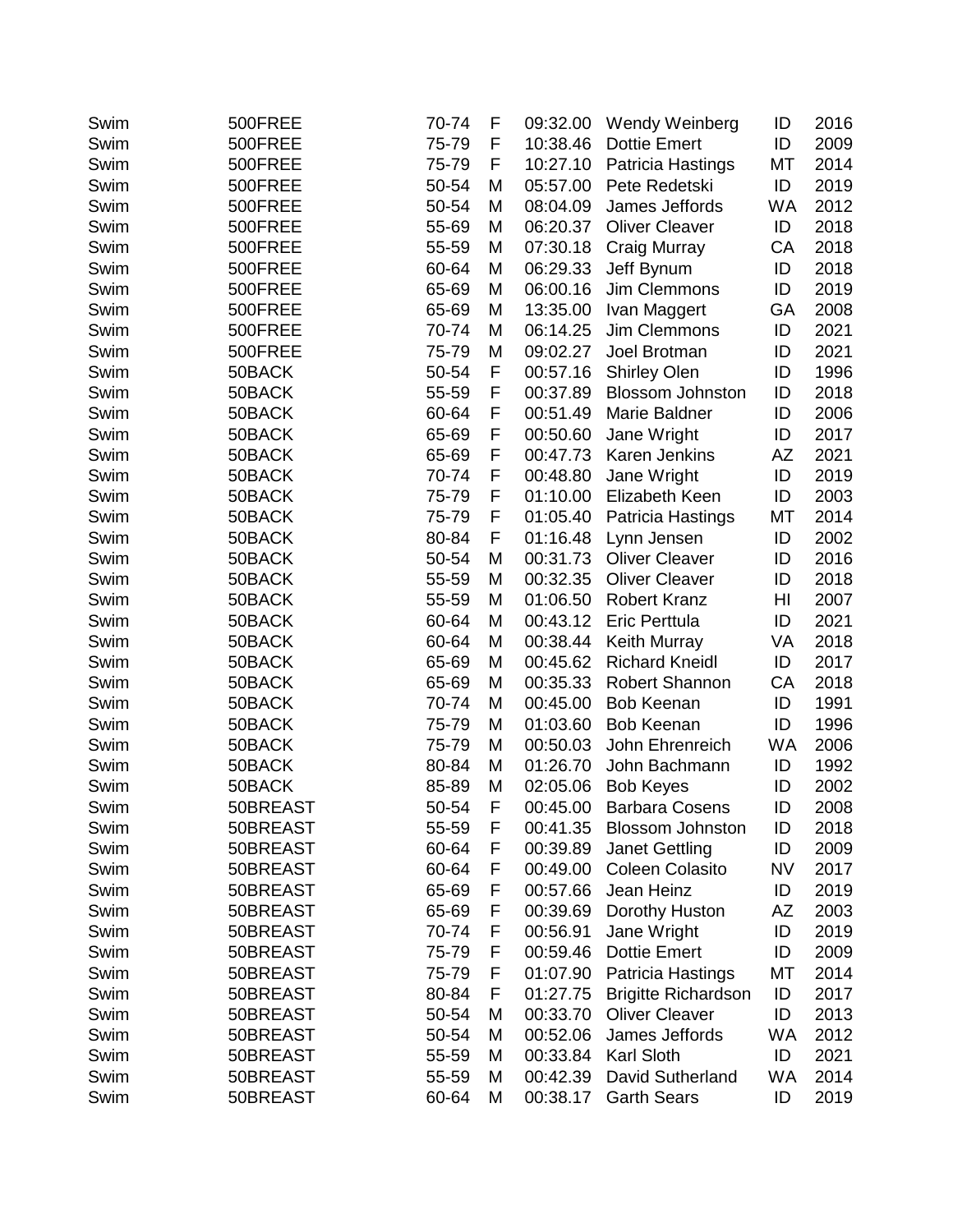| ID<br>50BREAST<br>65-69<br>M<br>00:45.61<br>John Croos<br>2010<br>Swim<br>2008<br>50BREAST<br>65-69<br>00:38.80<br>Karl Kleman<br>CA<br>Swim<br>M<br>ID<br>2019<br>Swim<br>50BREAST<br>70-74<br>M<br>00:35.23<br><b>Robert Strand</b><br>00:48.32<br>2014<br>50BREAST<br>75-79<br><b>Paul Otter</b><br>ID<br>Swim<br>M<br>Swim<br>50BREAST<br>75-79<br>M<br>01:06.80<br>John Ehrenreich<br><b>WA</b><br>2006<br>80-84<br>2016<br>50BREAST<br>00:48.77<br><b>Paul Otter</b><br>ID<br>Swim<br>M<br>2002<br>Swim<br>50BREAST<br>85-89<br>M<br>02:47.37<br><b>Bob Keyes</b><br>ID<br>F<br>2004<br>Swim<br>50FLY<br>50-54<br>00:39.71<br><b>Jill Wright</b><br>ID<br>50FLY<br>55-59<br>F<br>ID<br>00:39.46<br><b>Blossom Johnston</b><br>2019<br>Swim<br>WY<br>50FLY<br>60-64<br>F<br>00:39.17<br>Kristen Anderson<br>2021<br>Swim<br>ID<br>2017<br>Swim<br>50FLY<br>65-69<br>F<br>00:49.80<br><b>Jill Wright</b><br>70-74<br>F<br>2019<br>Swim<br>50FLY<br>00:55.98<br>Jane Wright<br>ID<br>50FLY<br>50-54<br><b>Oliver Cleaver</b><br>ID<br>2016<br>M<br>00:28.57<br>Swim<br>50-54<br>Swim<br>50FLY<br>M<br>00:34.21<br>Henry Greenberg<br><b>CA</b><br>2002<br><b>WA</b><br>2014<br>50FLY<br>55-59<br>00:35.64<br>David Sutherland<br>Swim<br>M<br><b>Oliver Cleaver</b><br>2018<br>Swim<br>50FLY<br>55-59<br>00:29.00<br>ID<br>M<br>50FLY<br>60-64<br>ID<br>2016<br>Swim<br>00:34.72<br><b>Mark Mering</b><br>M<br>50FLY<br>01:06.30<br><b>WA</b><br>60-64<br>Ron Snipe<br>2006<br>Swim<br>M<br>ID<br>50FLY<br>65-69<br>M<br>00:37.55<br>Mark Mering<br>2019<br>Swim<br>2018<br>50FLY<br>65-69<br>00:32.30<br>Robert Shannon<br><b>CA</b><br>Swim<br>M<br>70-74<br>ID<br>2010<br>Swim<br>50FLY<br>M<br>00:44.58<br><b>Paul Otter</b><br>75-79<br>2011<br>Swim<br>50FLY<br>00:46.88<br><b>Paul Otter</b><br>ID<br>M<br>50FLY<br>75-79<br>John Ehrenreich<br>2008<br>Swim<br>M<br>00:49.40<br><b>WA</b><br>50FLY<br>80-84<br>01:08.90<br><b>Alfred Maguire</b><br>ID<br>2007<br>Swim<br>M<br>2010<br>Swim<br>50FLY<br>60-64<br>W<br>00:37.23<br><b>Janet Gettling</b><br>ID<br>50-54<br>F<br>00:38.56<br>2019<br>50FREE<br>ID<br>Swim<br>Sue Langley<br>55-59<br>F<br>00:29.03<br>50FREE<br>ID<br>2018<br>Swim<br><b>Blossom Johnston</b><br>F<br>50FREE<br>60-64<br>00:32.60<br><b>Janet Gettling</b><br>ID<br>2009<br>Swim<br>50FREE<br>60-64<br>F<br>00:45.00<br><b>Connie Williams</b><br><b>CA</b><br>2008<br>Swim<br>F<br>ID<br>2017<br>Swim<br>50FREE<br>65-69<br>00:40.50<br>Jane Wright<br>F<br>Swim<br>50FREE<br>65-69<br>00:49.00<br>M Kleman<br><b>CA</b><br>2008<br>F<br>70-74<br>00:41.13<br>ID<br>2021<br>Swim<br>50FREE<br>Jane Wright<br>75-79<br>F<br>ID<br>2019<br>Swim<br>50FREE<br>00:43.41<br>Ineke Ashey<br>01:00.09 Sherilyn Robison<br>2019<br>Swim<br>50FREE<br>80-84<br>F<br>ID<br>50-54<br>ID<br>2013<br>Swim<br>50FREE<br>M<br>00:25.37<br><b>Oliver Cleaver</b><br>50FREE<br>50-54<br>00:38.00<br>James Jeffords<br><b>WA</b><br>2012<br>Swim<br>M<br><b>Oliver Cleaver</b><br>ID<br>2019<br>Swim<br>50FREE<br>55-59<br>M<br>00:26.07<br>50FREE<br>55-59<br>00:30.42<br>Craig Murray<br>CA<br>2018<br>Swim<br>M<br>60-64<br>00:26.81<br><b>Richard Stillinger</b><br>ID<br>2006<br>Swim<br>50FREE<br>M<br>65-69<br>00:25.65<br>Jim Pierce<br>ID<br>2016<br>Swim<br>50FREE<br>M<br><b>Robert Shannon</b><br>Swim<br>50FREE<br>65-69<br>M<br>00:29.48<br>CA<br>2018<br>Swim<br>70-74<br>00:34.40<br><b>Bob Keenan</b><br>ID<br>1990<br>50FREE<br>M<br>75-79<br>Joel Brotman<br>ID<br>2019<br>Swim<br>50FREE<br>M<br>00:34.58<br>75-79<br>John Ehrenreich<br><b>WA</b><br>2004<br>Swim<br>50FREE<br>M<br>00:37.26<br>80-84<br>00:43.17<br>John Bachmann<br>ID<br>1992<br>Swim<br>50FREE<br>M<br>85-89<br>01:15.35<br>ID<br>2012<br>Swim<br>50FREE<br>M<br>Andy Anderson | Swim | 50BREAST | 60-64 | M | 00:36.84 | <b>Keith Murray</b> | VA | 2018 |
|-------------------------------------------------------------------------------------------------------------------------------------------------------------------------------------------------------------------------------------------------------------------------------------------------------------------------------------------------------------------------------------------------------------------------------------------------------------------------------------------------------------------------------------------------------------------------------------------------------------------------------------------------------------------------------------------------------------------------------------------------------------------------------------------------------------------------------------------------------------------------------------------------------------------------------------------------------------------------------------------------------------------------------------------------------------------------------------------------------------------------------------------------------------------------------------------------------------------------------------------------------------------------------------------------------------------------------------------------------------------------------------------------------------------------------------------------------------------------------------------------------------------------------------------------------------------------------------------------------------------------------------------------------------------------------------------------------------------------------------------------------------------------------------------------------------------------------------------------------------------------------------------------------------------------------------------------------------------------------------------------------------------------------------------------------------------------------------------------------------------------------------------------------------------------------------------------------------------------------------------------------------------------------------------------------------------------------------------------------------------------------------------------------------------------------------------------------------------------------------------------------------------------------------------------------------------------------------------------------------------------------------------------------------------------------------------------------------------------------------------------------------------------------------------------------------------------------------------------------------------------------------------------------------------------------------------------------------------------------------------------------------------------------------------------------------------------------------------------------------------------------------------------------------------------------------------------------------------------------------------------------------------------------------------------------------------------------------------------------------------------------------------------------------------------------------------------------------------------------------------------------------------------------------------------------------------------------------------------------------------------------------------------------------------------------------------------------------------------------------------------------------------------------------------------|------|----------|-------|---|----------|---------------------|----|------|
|                                                                                                                                                                                                                                                                                                                                                                                                                                                                                                                                                                                                                                                                                                                                                                                                                                                                                                                                                                                                                                                                                                                                                                                                                                                                                                                                                                                                                                                                                                                                                                                                                                                                                                                                                                                                                                                                                                                                                                                                                                                                                                                                                                                                                                                                                                                                                                                                                                                                                                                                                                                                                                                                                                                                                                                                                                                                                                                                                                                                                                                                                                                                                                                                                                                                                                                                                                                                                                                                                                                                                                                                                                                                                                                                                                                                 |      |          |       |   |          |                     |    |      |
|                                                                                                                                                                                                                                                                                                                                                                                                                                                                                                                                                                                                                                                                                                                                                                                                                                                                                                                                                                                                                                                                                                                                                                                                                                                                                                                                                                                                                                                                                                                                                                                                                                                                                                                                                                                                                                                                                                                                                                                                                                                                                                                                                                                                                                                                                                                                                                                                                                                                                                                                                                                                                                                                                                                                                                                                                                                                                                                                                                                                                                                                                                                                                                                                                                                                                                                                                                                                                                                                                                                                                                                                                                                                                                                                                                                                 |      |          |       |   |          |                     |    |      |
|                                                                                                                                                                                                                                                                                                                                                                                                                                                                                                                                                                                                                                                                                                                                                                                                                                                                                                                                                                                                                                                                                                                                                                                                                                                                                                                                                                                                                                                                                                                                                                                                                                                                                                                                                                                                                                                                                                                                                                                                                                                                                                                                                                                                                                                                                                                                                                                                                                                                                                                                                                                                                                                                                                                                                                                                                                                                                                                                                                                                                                                                                                                                                                                                                                                                                                                                                                                                                                                                                                                                                                                                                                                                                                                                                                                                 |      |          |       |   |          |                     |    |      |
|                                                                                                                                                                                                                                                                                                                                                                                                                                                                                                                                                                                                                                                                                                                                                                                                                                                                                                                                                                                                                                                                                                                                                                                                                                                                                                                                                                                                                                                                                                                                                                                                                                                                                                                                                                                                                                                                                                                                                                                                                                                                                                                                                                                                                                                                                                                                                                                                                                                                                                                                                                                                                                                                                                                                                                                                                                                                                                                                                                                                                                                                                                                                                                                                                                                                                                                                                                                                                                                                                                                                                                                                                                                                                                                                                                                                 |      |          |       |   |          |                     |    |      |
|                                                                                                                                                                                                                                                                                                                                                                                                                                                                                                                                                                                                                                                                                                                                                                                                                                                                                                                                                                                                                                                                                                                                                                                                                                                                                                                                                                                                                                                                                                                                                                                                                                                                                                                                                                                                                                                                                                                                                                                                                                                                                                                                                                                                                                                                                                                                                                                                                                                                                                                                                                                                                                                                                                                                                                                                                                                                                                                                                                                                                                                                                                                                                                                                                                                                                                                                                                                                                                                                                                                                                                                                                                                                                                                                                                                                 |      |          |       |   |          |                     |    |      |
|                                                                                                                                                                                                                                                                                                                                                                                                                                                                                                                                                                                                                                                                                                                                                                                                                                                                                                                                                                                                                                                                                                                                                                                                                                                                                                                                                                                                                                                                                                                                                                                                                                                                                                                                                                                                                                                                                                                                                                                                                                                                                                                                                                                                                                                                                                                                                                                                                                                                                                                                                                                                                                                                                                                                                                                                                                                                                                                                                                                                                                                                                                                                                                                                                                                                                                                                                                                                                                                                                                                                                                                                                                                                                                                                                                                                 |      |          |       |   |          |                     |    |      |
|                                                                                                                                                                                                                                                                                                                                                                                                                                                                                                                                                                                                                                                                                                                                                                                                                                                                                                                                                                                                                                                                                                                                                                                                                                                                                                                                                                                                                                                                                                                                                                                                                                                                                                                                                                                                                                                                                                                                                                                                                                                                                                                                                                                                                                                                                                                                                                                                                                                                                                                                                                                                                                                                                                                                                                                                                                                                                                                                                                                                                                                                                                                                                                                                                                                                                                                                                                                                                                                                                                                                                                                                                                                                                                                                                                                                 |      |          |       |   |          |                     |    |      |
|                                                                                                                                                                                                                                                                                                                                                                                                                                                                                                                                                                                                                                                                                                                                                                                                                                                                                                                                                                                                                                                                                                                                                                                                                                                                                                                                                                                                                                                                                                                                                                                                                                                                                                                                                                                                                                                                                                                                                                                                                                                                                                                                                                                                                                                                                                                                                                                                                                                                                                                                                                                                                                                                                                                                                                                                                                                                                                                                                                                                                                                                                                                                                                                                                                                                                                                                                                                                                                                                                                                                                                                                                                                                                                                                                                                                 |      |          |       |   |          |                     |    |      |
|                                                                                                                                                                                                                                                                                                                                                                                                                                                                                                                                                                                                                                                                                                                                                                                                                                                                                                                                                                                                                                                                                                                                                                                                                                                                                                                                                                                                                                                                                                                                                                                                                                                                                                                                                                                                                                                                                                                                                                                                                                                                                                                                                                                                                                                                                                                                                                                                                                                                                                                                                                                                                                                                                                                                                                                                                                                                                                                                                                                                                                                                                                                                                                                                                                                                                                                                                                                                                                                                                                                                                                                                                                                                                                                                                                                                 |      |          |       |   |          |                     |    |      |
|                                                                                                                                                                                                                                                                                                                                                                                                                                                                                                                                                                                                                                                                                                                                                                                                                                                                                                                                                                                                                                                                                                                                                                                                                                                                                                                                                                                                                                                                                                                                                                                                                                                                                                                                                                                                                                                                                                                                                                                                                                                                                                                                                                                                                                                                                                                                                                                                                                                                                                                                                                                                                                                                                                                                                                                                                                                                                                                                                                                                                                                                                                                                                                                                                                                                                                                                                                                                                                                                                                                                                                                                                                                                                                                                                                                                 |      |          |       |   |          |                     |    |      |
|                                                                                                                                                                                                                                                                                                                                                                                                                                                                                                                                                                                                                                                                                                                                                                                                                                                                                                                                                                                                                                                                                                                                                                                                                                                                                                                                                                                                                                                                                                                                                                                                                                                                                                                                                                                                                                                                                                                                                                                                                                                                                                                                                                                                                                                                                                                                                                                                                                                                                                                                                                                                                                                                                                                                                                                                                                                                                                                                                                                                                                                                                                                                                                                                                                                                                                                                                                                                                                                                                                                                                                                                                                                                                                                                                                                                 |      |          |       |   |          |                     |    |      |
|                                                                                                                                                                                                                                                                                                                                                                                                                                                                                                                                                                                                                                                                                                                                                                                                                                                                                                                                                                                                                                                                                                                                                                                                                                                                                                                                                                                                                                                                                                                                                                                                                                                                                                                                                                                                                                                                                                                                                                                                                                                                                                                                                                                                                                                                                                                                                                                                                                                                                                                                                                                                                                                                                                                                                                                                                                                                                                                                                                                                                                                                                                                                                                                                                                                                                                                                                                                                                                                                                                                                                                                                                                                                                                                                                                                                 |      |          |       |   |          |                     |    |      |
|                                                                                                                                                                                                                                                                                                                                                                                                                                                                                                                                                                                                                                                                                                                                                                                                                                                                                                                                                                                                                                                                                                                                                                                                                                                                                                                                                                                                                                                                                                                                                                                                                                                                                                                                                                                                                                                                                                                                                                                                                                                                                                                                                                                                                                                                                                                                                                                                                                                                                                                                                                                                                                                                                                                                                                                                                                                                                                                                                                                                                                                                                                                                                                                                                                                                                                                                                                                                                                                                                                                                                                                                                                                                                                                                                                                                 |      |          |       |   |          |                     |    |      |
|                                                                                                                                                                                                                                                                                                                                                                                                                                                                                                                                                                                                                                                                                                                                                                                                                                                                                                                                                                                                                                                                                                                                                                                                                                                                                                                                                                                                                                                                                                                                                                                                                                                                                                                                                                                                                                                                                                                                                                                                                                                                                                                                                                                                                                                                                                                                                                                                                                                                                                                                                                                                                                                                                                                                                                                                                                                                                                                                                                                                                                                                                                                                                                                                                                                                                                                                                                                                                                                                                                                                                                                                                                                                                                                                                                                                 |      |          |       |   |          |                     |    |      |
|                                                                                                                                                                                                                                                                                                                                                                                                                                                                                                                                                                                                                                                                                                                                                                                                                                                                                                                                                                                                                                                                                                                                                                                                                                                                                                                                                                                                                                                                                                                                                                                                                                                                                                                                                                                                                                                                                                                                                                                                                                                                                                                                                                                                                                                                                                                                                                                                                                                                                                                                                                                                                                                                                                                                                                                                                                                                                                                                                                                                                                                                                                                                                                                                                                                                                                                                                                                                                                                                                                                                                                                                                                                                                                                                                                                                 |      |          |       |   |          |                     |    |      |
|                                                                                                                                                                                                                                                                                                                                                                                                                                                                                                                                                                                                                                                                                                                                                                                                                                                                                                                                                                                                                                                                                                                                                                                                                                                                                                                                                                                                                                                                                                                                                                                                                                                                                                                                                                                                                                                                                                                                                                                                                                                                                                                                                                                                                                                                                                                                                                                                                                                                                                                                                                                                                                                                                                                                                                                                                                                                                                                                                                                                                                                                                                                                                                                                                                                                                                                                                                                                                                                                                                                                                                                                                                                                                                                                                                                                 |      |          |       |   |          |                     |    |      |
|                                                                                                                                                                                                                                                                                                                                                                                                                                                                                                                                                                                                                                                                                                                                                                                                                                                                                                                                                                                                                                                                                                                                                                                                                                                                                                                                                                                                                                                                                                                                                                                                                                                                                                                                                                                                                                                                                                                                                                                                                                                                                                                                                                                                                                                                                                                                                                                                                                                                                                                                                                                                                                                                                                                                                                                                                                                                                                                                                                                                                                                                                                                                                                                                                                                                                                                                                                                                                                                                                                                                                                                                                                                                                                                                                                                                 |      |          |       |   |          |                     |    |      |
|                                                                                                                                                                                                                                                                                                                                                                                                                                                                                                                                                                                                                                                                                                                                                                                                                                                                                                                                                                                                                                                                                                                                                                                                                                                                                                                                                                                                                                                                                                                                                                                                                                                                                                                                                                                                                                                                                                                                                                                                                                                                                                                                                                                                                                                                                                                                                                                                                                                                                                                                                                                                                                                                                                                                                                                                                                                                                                                                                                                                                                                                                                                                                                                                                                                                                                                                                                                                                                                                                                                                                                                                                                                                                                                                                                                                 |      |          |       |   |          |                     |    |      |
|                                                                                                                                                                                                                                                                                                                                                                                                                                                                                                                                                                                                                                                                                                                                                                                                                                                                                                                                                                                                                                                                                                                                                                                                                                                                                                                                                                                                                                                                                                                                                                                                                                                                                                                                                                                                                                                                                                                                                                                                                                                                                                                                                                                                                                                                                                                                                                                                                                                                                                                                                                                                                                                                                                                                                                                                                                                                                                                                                                                                                                                                                                                                                                                                                                                                                                                                                                                                                                                                                                                                                                                                                                                                                                                                                                                                 |      |          |       |   |          |                     |    |      |
|                                                                                                                                                                                                                                                                                                                                                                                                                                                                                                                                                                                                                                                                                                                                                                                                                                                                                                                                                                                                                                                                                                                                                                                                                                                                                                                                                                                                                                                                                                                                                                                                                                                                                                                                                                                                                                                                                                                                                                                                                                                                                                                                                                                                                                                                                                                                                                                                                                                                                                                                                                                                                                                                                                                                                                                                                                                                                                                                                                                                                                                                                                                                                                                                                                                                                                                                                                                                                                                                                                                                                                                                                                                                                                                                                                                                 |      |          |       |   |          |                     |    |      |
|                                                                                                                                                                                                                                                                                                                                                                                                                                                                                                                                                                                                                                                                                                                                                                                                                                                                                                                                                                                                                                                                                                                                                                                                                                                                                                                                                                                                                                                                                                                                                                                                                                                                                                                                                                                                                                                                                                                                                                                                                                                                                                                                                                                                                                                                                                                                                                                                                                                                                                                                                                                                                                                                                                                                                                                                                                                                                                                                                                                                                                                                                                                                                                                                                                                                                                                                                                                                                                                                                                                                                                                                                                                                                                                                                                                                 |      |          |       |   |          |                     |    |      |
|                                                                                                                                                                                                                                                                                                                                                                                                                                                                                                                                                                                                                                                                                                                                                                                                                                                                                                                                                                                                                                                                                                                                                                                                                                                                                                                                                                                                                                                                                                                                                                                                                                                                                                                                                                                                                                                                                                                                                                                                                                                                                                                                                                                                                                                                                                                                                                                                                                                                                                                                                                                                                                                                                                                                                                                                                                                                                                                                                                                                                                                                                                                                                                                                                                                                                                                                                                                                                                                                                                                                                                                                                                                                                                                                                                                                 |      |          |       |   |          |                     |    |      |
|                                                                                                                                                                                                                                                                                                                                                                                                                                                                                                                                                                                                                                                                                                                                                                                                                                                                                                                                                                                                                                                                                                                                                                                                                                                                                                                                                                                                                                                                                                                                                                                                                                                                                                                                                                                                                                                                                                                                                                                                                                                                                                                                                                                                                                                                                                                                                                                                                                                                                                                                                                                                                                                                                                                                                                                                                                                                                                                                                                                                                                                                                                                                                                                                                                                                                                                                                                                                                                                                                                                                                                                                                                                                                                                                                                                                 |      |          |       |   |          |                     |    |      |
|                                                                                                                                                                                                                                                                                                                                                                                                                                                                                                                                                                                                                                                                                                                                                                                                                                                                                                                                                                                                                                                                                                                                                                                                                                                                                                                                                                                                                                                                                                                                                                                                                                                                                                                                                                                                                                                                                                                                                                                                                                                                                                                                                                                                                                                                                                                                                                                                                                                                                                                                                                                                                                                                                                                                                                                                                                                                                                                                                                                                                                                                                                                                                                                                                                                                                                                                                                                                                                                                                                                                                                                                                                                                                                                                                                                                 |      |          |       |   |          |                     |    |      |
|                                                                                                                                                                                                                                                                                                                                                                                                                                                                                                                                                                                                                                                                                                                                                                                                                                                                                                                                                                                                                                                                                                                                                                                                                                                                                                                                                                                                                                                                                                                                                                                                                                                                                                                                                                                                                                                                                                                                                                                                                                                                                                                                                                                                                                                                                                                                                                                                                                                                                                                                                                                                                                                                                                                                                                                                                                                                                                                                                                                                                                                                                                                                                                                                                                                                                                                                                                                                                                                                                                                                                                                                                                                                                                                                                                                                 |      |          |       |   |          |                     |    |      |
|                                                                                                                                                                                                                                                                                                                                                                                                                                                                                                                                                                                                                                                                                                                                                                                                                                                                                                                                                                                                                                                                                                                                                                                                                                                                                                                                                                                                                                                                                                                                                                                                                                                                                                                                                                                                                                                                                                                                                                                                                                                                                                                                                                                                                                                                                                                                                                                                                                                                                                                                                                                                                                                                                                                                                                                                                                                                                                                                                                                                                                                                                                                                                                                                                                                                                                                                                                                                                                                                                                                                                                                                                                                                                                                                                                                                 |      |          |       |   |          |                     |    |      |
|                                                                                                                                                                                                                                                                                                                                                                                                                                                                                                                                                                                                                                                                                                                                                                                                                                                                                                                                                                                                                                                                                                                                                                                                                                                                                                                                                                                                                                                                                                                                                                                                                                                                                                                                                                                                                                                                                                                                                                                                                                                                                                                                                                                                                                                                                                                                                                                                                                                                                                                                                                                                                                                                                                                                                                                                                                                                                                                                                                                                                                                                                                                                                                                                                                                                                                                                                                                                                                                                                                                                                                                                                                                                                                                                                                                                 |      |          |       |   |          |                     |    |      |
|                                                                                                                                                                                                                                                                                                                                                                                                                                                                                                                                                                                                                                                                                                                                                                                                                                                                                                                                                                                                                                                                                                                                                                                                                                                                                                                                                                                                                                                                                                                                                                                                                                                                                                                                                                                                                                                                                                                                                                                                                                                                                                                                                                                                                                                                                                                                                                                                                                                                                                                                                                                                                                                                                                                                                                                                                                                                                                                                                                                                                                                                                                                                                                                                                                                                                                                                                                                                                                                                                                                                                                                                                                                                                                                                                                                                 |      |          |       |   |          |                     |    |      |
|                                                                                                                                                                                                                                                                                                                                                                                                                                                                                                                                                                                                                                                                                                                                                                                                                                                                                                                                                                                                                                                                                                                                                                                                                                                                                                                                                                                                                                                                                                                                                                                                                                                                                                                                                                                                                                                                                                                                                                                                                                                                                                                                                                                                                                                                                                                                                                                                                                                                                                                                                                                                                                                                                                                                                                                                                                                                                                                                                                                                                                                                                                                                                                                                                                                                                                                                                                                                                                                                                                                                                                                                                                                                                                                                                                                                 |      |          |       |   |          |                     |    |      |
|                                                                                                                                                                                                                                                                                                                                                                                                                                                                                                                                                                                                                                                                                                                                                                                                                                                                                                                                                                                                                                                                                                                                                                                                                                                                                                                                                                                                                                                                                                                                                                                                                                                                                                                                                                                                                                                                                                                                                                                                                                                                                                                                                                                                                                                                                                                                                                                                                                                                                                                                                                                                                                                                                                                                                                                                                                                                                                                                                                                                                                                                                                                                                                                                                                                                                                                                                                                                                                                                                                                                                                                                                                                                                                                                                                                                 |      |          |       |   |          |                     |    |      |
|                                                                                                                                                                                                                                                                                                                                                                                                                                                                                                                                                                                                                                                                                                                                                                                                                                                                                                                                                                                                                                                                                                                                                                                                                                                                                                                                                                                                                                                                                                                                                                                                                                                                                                                                                                                                                                                                                                                                                                                                                                                                                                                                                                                                                                                                                                                                                                                                                                                                                                                                                                                                                                                                                                                                                                                                                                                                                                                                                                                                                                                                                                                                                                                                                                                                                                                                                                                                                                                                                                                                                                                                                                                                                                                                                                                                 |      |          |       |   |          |                     |    |      |
|                                                                                                                                                                                                                                                                                                                                                                                                                                                                                                                                                                                                                                                                                                                                                                                                                                                                                                                                                                                                                                                                                                                                                                                                                                                                                                                                                                                                                                                                                                                                                                                                                                                                                                                                                                                                                                                                                                                                                                                                                                                                                                                                                                                                                                                                                                                                                                                                                                                                                                                                                                                                                                                                                                                                                                                                                                                                                                                                                                                                                                                                                                                                                                                                                                                                                                                                                                                                                                                                                                                                                                                                                                                                                                                                                                                                 |      |          |       |   |          |                     |    |      |
|                                                                                                                                                                                                                                                                                                                                                                                                                                                                                                                                                                                                                                                                                                                                                                                                                                                                                                                                                                                                                                                                                                                                                                                                                                                                                                                                                                                                                                                                                                                                                                                                                                                                                                                                                                                                                                                                                                                                                                                                                                                                                                                                                                                                                                                                                                                                                                                                                                                                                                                                                                                                                                                                                                                                                                                                                                                                                                                                                                                                                                                                                                                                                                                                                                                                                                                                                                                                                                                                                                                                                                                                                                                                                                                                                                                                 |      |          |       |   |          |                     |    |      |
|                                                                                                                                                                                                                                                                                                                                                                                                                                                                                                                                                                                                                                                                                                                                                                                                                                                                                                                                                                                                                                                                                                                                                                                                                                                                                                                                                                                                                                                                                                                                                                                                                                                                                                                                                                                                                                                                                                                                                                                                                                                                                                                                                                                                                                                                                                                                                                                                                                                                                                                                                                                                                                                                                                                                                                                                                                                                                                                                                                                                                                                                                                                                                                                                                                                                                                                                                                                                                                                                                                                                                                                                                                                                                                                                                                                                 |      |          |       |   |          |                     |    |      |
|                                                                                                                                                                                                                                                                                                                                                                                                                                                                                                                                                                                                                                                                                                                                                                                                                                                                                                                                                                                                                                                                                                                                                                                                                                                                                                                                                                                                                                                                                                                                                                                                                                                                                                                                                                                                                                                                                                                                                                                                                                                                                                                                                                                                                                                                                                                                                                                                                                                                                                                                                                                                                                                                                                                                                                                                                                                                                                                                                                                                                                                                                                                                                                                                                                                                                                                                                                                                                                                                                                                                                                                                                                                                                                                                                                                                 |      |          |       |   |          |                     |    |      |
|                                                                                                                                                                                                                                                                                                                                                                                                                                                                                                                                                                                                                                                                                                                                                                                                                                                                                                                                                                                                                                                                                                                                                                                                                                                                                                                                                                                                                                                                                                                                                                                                                                                                                                                                                                                                                                                                                                                                                                                                                                                                                                                                                                                                                                                                                                                                                                                                                                                                                                                                                                                                                                                                                                                                                                                                                                                                                                                                                                                                                                                                                                                                                                                                                                                                                                                                                                                                                                                                                                                                                                                                                                                                                                                                                                                                 |      |          |       |   |          |                     |    |      |
|                                                                                                                                                                                                                                                                                                                                                                                                                                                                                                                                                                                                                                                                                                                                                                                                                                                                                                                                                                                                                                                                                                                                                                                                                                                                                                                                                                                                                                                                                                                                                                                                                                                                                                                                                                                                                                                                                                                                                                                                                                                                                                                                                                                                                                                                                                                                                                                                                                                                                                                                                                                                                                                                                                                                                                                                                                                                                                                                                                                                                                                                                                                                                                                                                                                                                                                                                                                                                                                                                                                                                                                                                                                                                                                                                                                                 |      |          |       |   |          |                     |    |      |
|                                                                                                                                                                                                                                                                                                                                                                                                                                                                                                                                                                                                                                                                                                                                                                                                                                                                                                                                                                                                                                                                                                                                                                                                                                                                                                                                                                                                                                                                                                                                                                                                                                                                                                                                                                                                                                                                                                                                                                                                                                                                                                                                                                                                                                                                                                                                                                                                                                                                                                                                                                                                                                                                                                                                                                                                                                                                                                                                                                                                                                                                                                                                                                                                                                                                                                                                                                                                                                                                                                                                                                                                                                                                                                                                                                                                 |      |          |       |   |          |                     |    |      |
|                                                                                                                                                                                                                                                                                                                                                                                                                                                                                                                                                                                                                                                                                                                                                                                                                                                                                                                                                                                                                                                                                                                                                                                                                                                                                                                                                                                                                                                                                                                                                                                                                                                                                                                                                                                                                                                                                                                                                                                                                                                                                                                                                                                                                                                                                                                                                                                                                                                                                                                                                                                                                                                                                                                                                                                                                                                                                                                                                                                                                                                                                                                                                                                                                                                                                                                                                                                                                                                                                                                                                                                                                                                                                                                                                                                                 |      |          |       |   |          |                     |    |      |
|                                                                                                                                                                                                                                                                                                                                                                                                                                                                                                                                                                                                                                                                                                                                                                                                                                                                                                                                                                                                                                                                                                                                                                                                                                                                                                                                                                                                                                                                                                                                                                                                                                                                                                                                                                                                                                                                                                                                                                                                                                                                                                                                                                                                                                                                                                                                                                                                                                                                                                                                                                                                                                                                                                                                                                                                                                                                                                                                                                                                                                                                                                                                                                                                                                                                                                                                                                                                                                                                                                                                                                                                                                                                                                                                                                                                 |      |          |       |   |          |                     |    |      |
|                                                                                                                                                                                                                                                                                                                                                                                                                                                                                                                                                                                                                                                                                                                                                                                                                                                                                                                                                                                                                                                                                                                                                                                                                                                                                                                                                                                                                                                                                                                                                                                                                                                                                                                                                                                                                                                                                                                                                                                                                                                                                                                                                                                                                                                                                                                                                                                                                                                                                                                                                                                                                                                                                                                                                                                                                                                                                                                                                                                                                                                                                                                                                                                                                                                                                                                                                                                                                                                                                                                                                                                                                                                                                                                                                                                                 |      |          |       |   |          |                     |    |      |
|                                                                                                                                                                                                                                                                                                                                                                                                                                                                                                                                                                                                                                                                                                                                                                                                                                                                                                                                                                                                                                                                                                                                                                                                                                                                                                                                                                                                                                                                                                                                                                                                                                                                                                                                                                                                                                                                                                                                                                                                                                                                                                                                                                                                                                                                                                                                                                                                                                                                                                                                                                                                                                                                                                                                                                                                                                                                                                                                                                                                                                                                                                                                                                                                                                                                                                                                                                                                                                                                                                                                                                                                                                                                                                                                                                                                 |      |          |       |   |          |                     |    |      |
|                                                                                                                                                                                                                                                                                                                                                                                                                                                                                                                                                                                                                                                                                                                                                                                                                                                                                                                                                                                                                                                                                                                                                                                                                                                                                                                                                                                                                                                                                                                                                                                                                                                                                                                                                                                                                                                                                                                                                                                                                                                                                                                                                                                                                                                                                                                                                                                                                                                                                                                                                                                                                                                                                                                                                                                                                                                                                                                                                                                                                                                                                                                                                                                                                                                                                                                                                                                                                                                                                                                                                                                                                                                                                                                                                                                                 |      |          |       |   |          |                     |    |      |
|                                                                                                                                                                                                                                                                                                                                                                                                                                                                                                                                                                                                                                                                                                                                                                                                                                                                                                                                                                                                                                                                                                                                                                                                                                                                                                                                                                                                                                                                                                                                                                                                                                                                                                                                                                                                                                                                                                                                                                                                                                                                                                                                                                                                                                                                                                                                                                                                                                                                                                                                                                                                                                                                                                                                                                                                                                                                                                                                                                                                                                                                                                                                                                                                                                                                                                                                                                                                                                                                                                                                                                                                                                                                                                                                                                                                 |      |          |       |   |          |                     |    |      |
|                                                                                                                                                                                                                                                                                                                                                                                                                                                                                                                                                                                                                                                                                                                                                                                                                                                                                                                                                                                                                                                                                                                                                                                                                                                                                                                                                                                                                                                                                                                                                                                                                                                                                                                                                                                                                                                                                                                                                                                                                                                                                                                                                                                                                                                                                                                                                                                                                                                                                                                                                                                                                                                                                                                                                                                                                                                                                                                                                                                                                                                                                                                                                                                                                                                                                                                                                                                                                                                                                                                                                                                                                                                                                                                                                                                                 |      |          |       |   |          |                     |    |      |
|                                                                                                                                                                                                                                                                                                                                                                                                                                                                                                                                                                                                                                                                                                                                                                                                                                                                                                                                                                                                                                                                                                                                                                                                                                                                                                                                                                                                                                                                                                                                                                                                                                                                                                                                                                                                                                                                                                                                                                                                                                                                                                                                                                                                                                                                                                                                                                                                                                                                                                                                                                                                                                                                                                                                                                                                                                                                                                                                                                                                                                                                                                                                                                                                                                                                                                                                                                                                                                                                                                                                                                                                                                                                                                                                                                                                 |      |          |       |   |          |                     |    |      |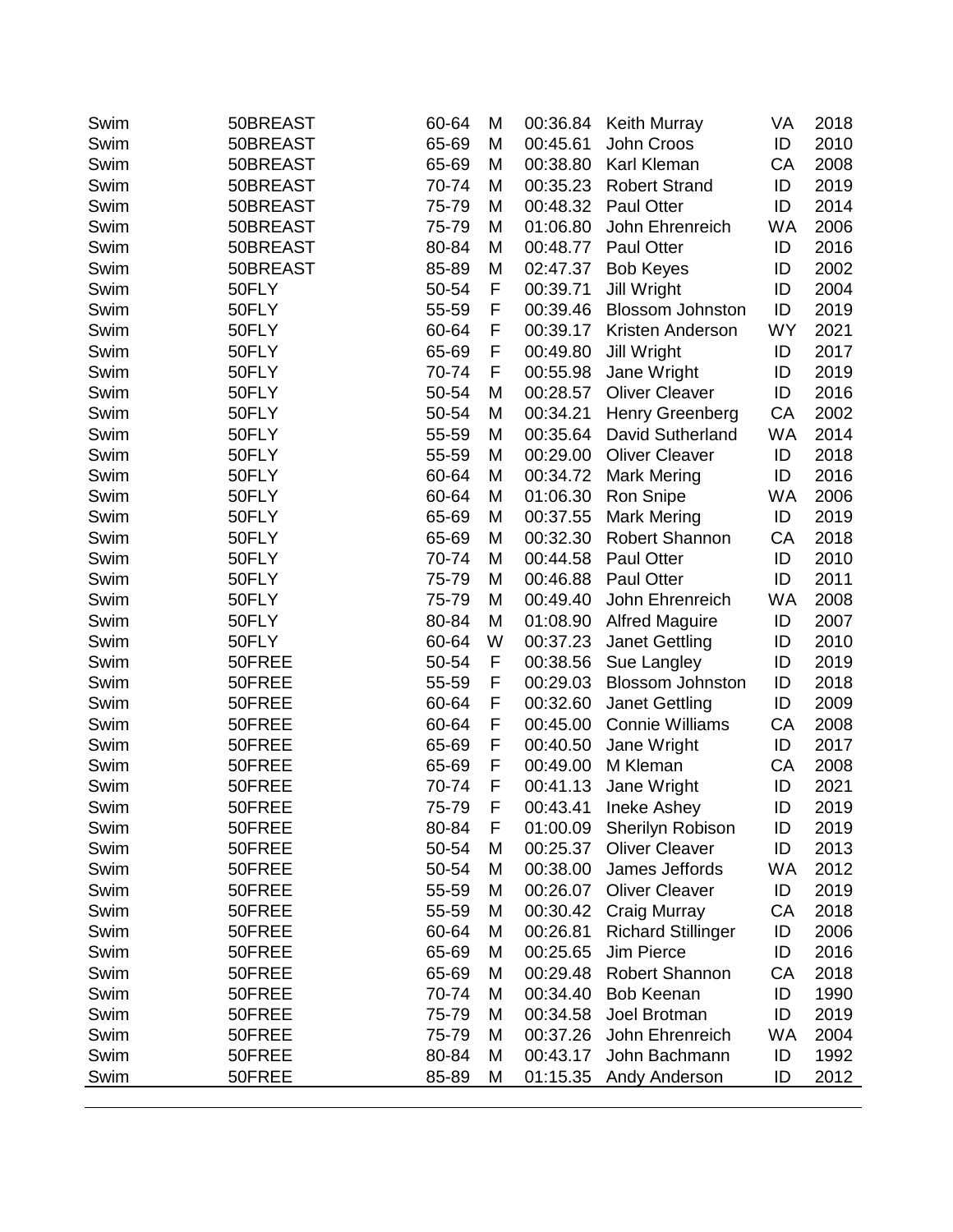| <b>Venue</b>             | <b>Event</b> | Age   | <b>Sex</b> | <b>Record</b>        | Holder                 | <b>State</b> | YR   |
|--------------------------|--------------|-------|------------|----------------------|------------------------|--------------|------|
| <b>Track &amp; Field</b> | 100M Dash    | 50-54 | F          | 00:15.71             | Signe Bedard           | ID           | 2012 |
| Track & Field            | 100M Dash    | 50-54 | F          | 00:17.90             | <b>Carol Ruth</b>      | CA           | 2008 |
| Track & Field            | 100M Dash    | 55-59 | F          | 00:16.73             | Angela Kerber          | ID           | 2019 |
| Track & Field            | 100M Dash    | 55-59 | F          | 00:19.17             | Joyce Taylor           | <b>WA</b>    | 2017 |
| Track & Field            | 100M Dash    | 60-64 | F          | 00:16.40             | Carolyn Einerson       | ID           | 2016 |
| Track & Field            | 100M Dash    | 60-64 | F          | 00:18.10             | <b>Betty Schaefer</b>  | <b>OR</b>    | 2010 |
| Track & Field            | 100M Dash    | 65-69 | F          | 00:17.11             | <b>Brenda Lish</b>     | ID           | 2021 |
| Track & Field            | 100M Dash    | 65-69 | F          | 00:18.40             | Susan Hill             | <b>FLA</b>   | 2016 |
| Track & Field            | 100M Dash    | 70-74 | F          | 00:19.80             | <b>Edith Kennedy</b>   | ID           | 1998 |
| Track & Field            | 100M Dash    | 75-79 | F          | 00.21.96             | Patsy Queen            | ID           | 2015 |
| Track & Field            | 100M Dash    | 80-84 | F          | 00:27.99             | Pat Fujii              | ID           | 2012 |
| Track & Field            | 100M Dash    | 85-89 | F          | 00:31.62             | Pat Fujii              | ID           | 2017 |
| Track & Field            | 100M Dash    | 50-54 | M          | 00:12.23             | Kevin Kellum           | ID           | 2012 |
| Track & Field            | 100M Dash    | 50-54 | M          | 00:12.11             | David Gibbon           | UT           | 2019 |
| Track & Field            | 100M Dash    | 55-59 | M          | 00:13.00             | <b>Theron Nelson</b>   | ID           | 1994 |
| Track & Field            | 100M Dash    | 55-59 | M          | 00:12.40             | <b>Chris Bayley</b>    | AZ           | 2016 |
| Track & Field            | 100M Dash    | 60-64 | M          | 00:13.48             | Claude V. Long         | ID           | 1994 |
| Track & Field            | 100M Dash    | 60-64 | M          | 00:13.48             | John Galazin           | ID           | 2007 |
| Track & Field            | 100M Dash    | 60-64 | M          | 00:13.23             | Greg Pizza             | CA           | 2017 |
| Track & Field            | 100M Dash    | 65-69 | M          | 00:13.30             | Claude V. Long         | ID           | 1996 |
| Track & Field            | 100M Dash    | 65-69 | M          | 00:14.66             | <b>Marlowe Goble</b>   | UT           | 2012 |
| Track & Field            | 100M Dash    | 70-74 | M          | 00:15.30             | Claude V. Long         | ID           | 2003 |
| Track & Field            | 100M Dash    | 70-74 | M          | 00:14.59             | Jack Coy               | <b>OR</b>    | 2002 |
| Track & Field            | 100M Dash    | 75-79 | M          | 00:14.69             | <b>Bill Platts</b>     | ID           | 2005 |
| Track & Field            | 100M Dash    | 75-79 | M          | 00:16.29             | Paul Flanagan          | <b>WA</b>    | 2006 |
| Track & Field            | 100M Dash    | 80-84 | M          | 00:15.80             | <b>Bill Platts</b>     | ID           | 2010 |
| Track & Field            | 100M Dash    | 80-84 | M          | 00:19.47             | John Parker            | <b>WY</b>    | 2018 |
| Track & Field            | 100M Dash    | 85-89 | M          | 00:20.50             | Howard Walling         | ID           | 2015 |
| Track & Field            | 1500M        | 50-54 | F          | 05:23.37             | Lois Allen             | ID           | 2008 |
| Track & Field            | 1500M        | 50-54 | F          | 07:06.30             | Carol Ruth             | СA           | 2008 |
| Track & Field            | 1500M        | 55-59 | F          | 06:44.29             | Sue Langley            | ID           | 2021 |
| Track & Field            | 1500M        | 60-64 | F          |                      |                        | ID           | 1996 |
| Track & Field            | 1500M        |       | F          | 06:29.00<br>08:19.65 | Clair Ingraham         | CA           | 2004 |
|                          |              | 60-64 |            |                      | Diane Hall             |              |      |
| Track & Field            | 1500M        | 65-69 | F          | 08:31.20             | <b>Margaret Conner</b> | ID           | 2006 |
| Track & Field            | 1500M        | 65-69 | F          | 08:04.50             | Louise Mihay           | <b>WA</b>    | 2008 |
| Track & Field            | 1500M        | 70-74 | F          | 08:35.82             | Jody Olson             | ID           | 2002 |
| Track & Field            | 1500M        | 50-54 | M          | 04:48.01             | <b>Bob Walker</b>      | ID           | 2004 |
| Track & Field            | 1500M        | 50-54 | M          | 04:38.60             | Dave Clingan           | <b>OR</b>    | 2008 |
| Track & Field            | 1500M        | 55-59 | M          | 05:46.91             | <b>Mike Mitchell</b>   | ID           | 2017 |
| Track & Field            | 1500M        | 55-59 | M          | 06:40.70             | Michael Shepherd       | <b>WA</b>    | 2008 |
| Track & Field            | 1500M        | 60-64 | M          | 05:10.03             | Mark Werthmann         | ID           | 2017 |
| Track & Field            | 1500M        | 60-64 | M          | 05:35.32             | <b>Delmar Kelly</b>    | <b>NV</b>    | 2018 |
| Track & Field            | 1500M        | 65-69 | M          | 05:32.31             | <b>Bob Walker</b>      | ID           | 2018 |
| Track & Field            | 1500M        | 65-69 | M          | 05:42.92             | David Waln             | 0R           | 2018 |
| Track & Field            | 1500M        | 70-74 | M          | 05:44.50             | Ken Girton             | ID           | 2018 |
| Track & Field            | 1500M        | 70-74 | M          | 06:32.00             | Desmond O'rourke       | WA           | 2010 |
| Track & Field            | 1500M        | 75-79 | M          | 07:08.09             | Joe Zimmer             | ID           | 2012 |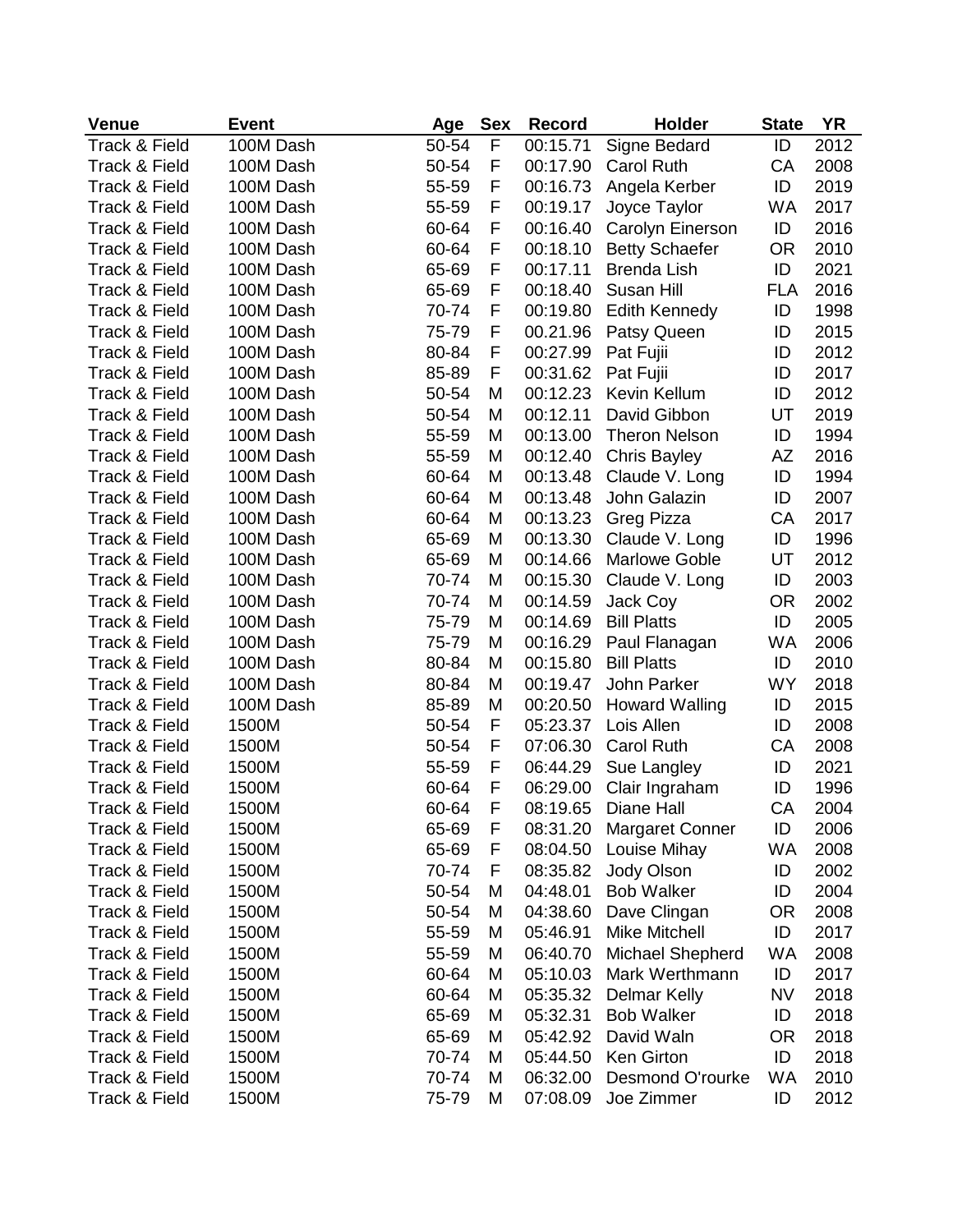| Track & Field<br>1500M<br>80-84<br>M<br>07:00.60<br>Paul Flanagan<br><b>WA</b><br>1500M Race/Walk<br>50-54<br>F<br>10:35.00<br>Diane Nimtz<br><b>Track &amp; Field</b><br>ID<br><b>Track &amp; Field</b><br>1500M Race/Walk<br>55-59<br>F<br>12:04.70<br><b>Fayann Lewis</b><br>ID<br><b>Track &amp; Field</b><br>1500M Race/Walk<br>55-59<br>F<br>10:59.19<br>Sue Cole<br>UT<br>Track & Field<br>1500M Race/Walk<br>60-64<br>09:57.10<br><b>Lynette Schuster</b><br>ID<br>F<br>F<br>Track & Field<br>1500M Race/Walk<br>65-69<br>11:13.55<br><b>Lynette Schuster</b><br>ID<br>F<br>Track & Field<br>1500M Race/Walk<br>70-74<br>12:35.85<br>Barbara Samperisi<br>ID<br>F<br>Track & Field<br>1500M Race/Walk<br>75-79<br>13:15.09<br>Val Greenspn<br>ID<br>F<br>Track & Field<br>1500M Race/Walk<br>80-84<br>11:48.11<br><b>Ethel Heaney</b><br>ID<br>F<br>1500M Race/Walk<br>85-89<br>16:20.90<br><b>Edith Thomas</b><br>ID<br>Track & Field<br><b>Track &amp; Field</b><br>1500M Race/WalkPwr<br>50-54<br>11:44.70<br>F<br><b>Catherine Gregory</b><br>ID<br>50-54<br><b>Track &amp; Field</b><br>1500M Race/WalkPwr<br>F<br>11:21.00<br>Sue Cole<br>UT<br>F<br>10:38.89<br>UT<br><b>Track &amp; Field</b><br>1500M Race/WalkPwr<br>55-59<br>Sue Cole<br>55-59<br>F<br>11:26.79<br><b>Track &amp; Field</b><br>1500M Race/WalkPwr<br><b>Bonnie Rasmussen</b><br>ID<br>F<br>Track & Field<br>1500M Race/WalkPwr<br>60-64<br>10:57.66<br>Mary Schilling<br>ID<br>60-64<br>F<br>Track & Field<br>1500M Race/WalkPwr<br>10:34.10<br>Dawna Romney<br>UT<br>F<br>Track & Field<br>1500M Race/WalkPwr<br>65-69<br>11:08.10<br><b>Lynette Schuster</b><br>ID<br>70-74<br>F<br>Track & Field<br>1500M Race/WalkPwr<br>10:49.21<br>Nancy Christiansen<br>ID<br>F<br><b>Track &amp; Field</b><br>1500M Race/WalkPwr<br>80-84<br>11:44.30<br><b>Ethel Heaney</b><br>ID<br>1500M Race/Walk<br>50-54<br><b>Steven Dahms</b><br>Track & Field<br>M<br>09:14.30<br>ID<br>Track & Field<br>1500M Race/Walk<br>50-54<br>08:30.20<br>Eric Johnson<br>UT<br>M<br>Track & Field<br>1500M Race/Walk<br>55-59<br>09:28.55<br><b>Steven Dahms</b><br>ID<br>M<br>Track & Field<br>1500M Race/Walk<br>55-59<br>M<br>07:46.29<br>Eric Johnson<br>UT<br>Track & Field<br>1500M Race/Walk<br>60-64<br>M<br>09:01.50<br>ID<br><b>Gundy Kaupins</b><br>Track & Field<br>1500M Race/Walk<br>60-64<br>07:45.31<br>Eric Johnson<br>UT<br>M<br>Track & Field<br>1500M Race/Walk<br>65-69<br>M<br>09:27.30<br><b>Brion Lowry</b><br>ID<br>11:21.90<br>Track & Field<br>1500M Race/Walk<br>65-69<br><b>Ken Stewart</b><br>M<br>ОH<br>Track & Field<br>1500M Race/Walk<br>70-74<br>M<br>12:52.20<br>ID<br><b>Barney Greenspan</b><br>1500M Race/Walk<br>70-74<br>M<br>12:02.19<br>UT<br><b>Track &amp; Field</b><br><b>Robert Linky</b><br>Track & Field<br>1500M Race/Walk<br>75-79<br>11:05.00<br>George Pescaru<br>ID<br>M | 2011<br>1998<br>2011<br>2021<br>2016<br>2018<br>2021<br>2015<br>2018<br>2011<br>2018<br>2018<br>2021<br>2019<br>2021<br>2018<br>2018 |
|--------------------------------------------------------------------------------------------------------------------------------------------------------------------------------------------------------------------------------------------------------------------------------------------------------------------------------------------------------------------------------------------------------------------------------------------------------------------------------------------------------------------------------------------------------------------------------------------------------------------------------------------------------------------------------------------------------------------------------------------------------------------------------------------------------------------------------------------------------------------------------------------------------------------------------------------------------------------------------------------------------------------------------------------------------------------------------------------------------------------------------------------------------------------------------------------------------------------------------------------------------------------------------------------------------------------------------------------------------------------------------------------------------------------------------------------------------------------------------------------------------------------------------------------------------------------------------------------------------------------------------------------------------------------------------------------------------------------------------------------------------------------------------------------------------------------------------------------------------------------------------------------------------------------------------------------------------------------------------------------------------------------------------------------------------------------------------------------------------------------------------------------------------------------------------------------------------------------------------------------------------------------------------------------------------------------------------------------------------------------------------------------------------------------------------------------------------------------------------------------------------------------------------------------------------------------------------------------------------------------------------------------------------------------------------------------------------------------------------------------------------------------------------------------------------------------------------------------------------------------------------------------|--------------------------------------------------------------------------------------------------------------------------------------|
|                                                                                                                                                                                                                                                                                                                                                                                                                                                                                                                                                                                                                                                                                                                                                                                                                                                                                                                                                                                                                                                                                                                                                                                                                                                                                                                                                                                                                                                                                                                                                                                                                                                                                                                                                                                                                                                                                                                                                                                                                                                                                                                                                                                                                                                                                                                                                                                                                                                                                                                                                                                                                                                                                                                                                                                                                                                                                            |                                                                                                                                      |
|                                                                                                                                                                                                                                                                                                                                                                                                                                                                                                                                                                                                                                                                                                                                                                                                                                                                                                                                                                                                                                                                                                                                                                                                                                                                                                                                                                                                                                                                                                                                                                                                                                                                                                                                                                                                                                                                                                                                                                                                                                                                                                                                                                                                                                                                                                                                                                                                                                                                                                                                                                                                                                                                                                                                                                                                                                                                                            |                                                                                                                                      |
|                                                                                                                                                                                                                                                                                                                                                                                                                                                                                                                                                                                                                                                                                                                                                                                                                                                                                                                                                                                                                                                                                                                                                                                                                                                                                                                                                                                                                                                                                                                                                                                                                                                                                                                                                                                                                                                                                                                                                                                                                                                                                                                                                                                                                                                                                                                                                                                                                                                                                                                                                                                                                                                                                                                                                                                                                                                                                            |                                                                                                                                      |
|                                                                                                                                                                                                                                                                                                                                                                                                                                                                                                                                                                                                                                                                                                                                                                                                                                                                                                                                                                                                                                                                                                                                                                                                                                                                                                                                                                                                                                                                                                                                                                                                                                                                                                                                                                                                                                                                                                                                                                                                                                                                                                                                                                                                                                                                                                                                                                                                                                                                                                                                                                                                                                                                                                                                                                                                                                                                                            |                                                                                                                                      |
|                                                                                                                                                                                                                                                                                                                                                                                                                                                                                                                                                                                                                                                                                                                                                                                                                                                                                                                                                                                                                                                                                                                                                                                                                                                                                                                                                                                                                                                                                                                                                                                                                                                                                                                                                                                                                                                                                                                                                                                                                                                                                                                                                                                                                                                                                                                                                                                                                                                                                                                                                                                                                                                                                                                                                                                                                                                                                            |                                                                                                                                      |
|                                                                                                                                                                                                                                                                                                                                                                                                                                                                                                                                                                                                                                                                                                                                                                                                                                                                                                                                                                                                                                                                                                                                                                                                                                                                                                                                                                                                                                                                                                                                                                                                                                                                                                                                                                                                                                                                                                                                                                                                                                                                                                                                                                                                                                                                                                                                                                                                                                                                                                                                                                                                                                                                                                                                                                                                                                                                                            |                                                                                                                                      |
|                                                                                                                                                                                                                                                                                                                                                                                                                                                                                                                                                                                                                                                                                                                                                                                                                                                                                                                                                                                                                                                                                                                                                                                                                                                                                                                                                                                                                                                                                                                                                                                                                                                                                                                                                                                                                                                                                                                                                                                                                                                                                                                                                                                                                                                                                                                                                                                                                                                                                                                                                                                                                                                                                                                                                                                                                                                                                            |                                                                                                                                      |
|                                                                                                                                                                                                                                                                                                                                                                                                                                                                                                                                                                                                                                                                                                                                                                                                                                                                                                                                                                                                                                                                                                                                                                                                                                                                                                                                                                                                                                                                                                                                                                                                                                                                                                                                                                                                                                                                                                                                                                                                                                                                                                                                                                                                                                                                                                                                                                                                                                                                                                                                                                                                                                                                                                                                                                                                                                                                                            |                                                                                                                                      |
|                                                                                                                                                                                                                                                                                                                                                                                                                                                                                                                                                                                                                                                                                                                                                                                                                                                                                                                                                                                                                                                                                                                                                                                                                                                                                                                                                                                                                                                                                                                                                                                                                                                                                                                                                                                                                                                                                                                                                                                                                                                                                                                                                                                                                                                                                                                                                                                                                                                                                                                                                                                                                                                                                                                                                                                                                                                                                            |                                                                                                                                      |
|                                                                                                                                                                                                                                                                                                                                                                                                                                                                                                                                                                                                                                                                                                                                                                                                                                                                                                                                                                                                                                                                                                                                                                                                                                                                                                                                                                                                                                                                                                                                                                                                                                                                                                                                                                                                                                                                                                                                                                                                                                                                                                                                                                                                                                                                                                                                                                                                                                                                                                                                                                                                                                                                                                                                                                                                                                                                                            |                                                                                                                                      |
|                                                                                                                                                                                                                                                                                                                                                                                                                                                                                                                                                                                                                                                                                                                                                                                                                                                                                                                                                                                                                                                                                                                                                                                                                                                                                                                                                                                                                                                                                                                                                                                                                                                                                                                                                                                                                                                                                                                                                                                                                                                                                                                                                                                                                                                                                                                                                                                                                                                                                                                                                                                                                                                                                                                                                                                                                                                                                            |                                                                                                                                      |
|                                                                                                                                                                                                                                                                                                                                                                                                                                                                                                                                                                                                                                                                                                                                                                                                                                                                                                                                                                                                                                                                                                                                                                                                                                                                                                                                                                                                                                                                                                                                                                                                                                                                                                                                                                                                                                                                                                                                                                                                                                                                                                                                                                                                                                                                                                                                                                                                                                                                                                                                                                                                                                                                                                                                                                                                                                                                                            |                                                                                                                                      |
|                                                                                                                                                                                                                                                                                                                                                                                                                                                                                                                                                                                                                                                                                                                                                                                                                                                                                                                                                                                                                                                                                                                                                                                                                                                                                                                                                                                                                                                                                                                                                                                                                                                                                                                                                                                                                                                                                                                                                                                                                                                                                                                                                                                                                                                                                                                                                                                                                                                                                                                                                                                                                                                                                                                                                                                                                                                                                            |                                                                                                                                      |
|                                                                                                                                                                                                                                                                                                                                                                                                                                                                                                                                                                                                                                                                                                                                                                                                                                                                                                                                                                                                                                                                                                                                                                                                                                                                                                                                                                                                                                                                                                                                                                                                                                                                                                                                                                                                                                                                                                                                                                                                                                                                                                                                                                                                                                                                                                                                                                                                                                                                                                                                                                                                                                                                                                                                                                                                                                                                                            |                                                                                                                                      |
|                                                                                                                                                                                                                                                                                                                                                                                                                                                                                                                                                                                                                                                                                                                                                                                                                                                                                                                                                                                                                                                                                                                                                                                                                                                                                                                                                                                                                                                                                                                                                                                                                                                                                                                                                                                                                                                                                                                                                                                                                                                                                                                                                                                                                                                                                                                                                                                                                                                                                                                                                                                                                                                                                                                                                                                                                                                                                            |                                                                                                                                      |
|                                                                                                                                                                                                                                                                                                                                                                                                                                                                                                                                                                                                                                                                                                                                                                                                                                                                                                                                                                                                                                                                                                                                                                                                                                                                                                                                                                                                                                                                                                                                                                                                                                                                                                                                                                                                                                                                                                                                                                                                                                                                                                                                                                                                                                                                                                                                                                                                                                                                                                                                                                                                                                                                                                                                                                                                                                                                                            |                                                                                                                                      |
|                                                                                                                                                                                                                                                                                                                                                                                                                                                                                                                                                                                                                                                                                                                                                                                                                                                                                                                                                                                                                                                                                                                                                                                                                                                                                                                                                                                                                                                                                                                                                                                                                                                                                                                                                                                                                                                                                                                                                                                                                                                                                                                                                                                                                                                                                                                                                                                                                                                                                                                                                                                                                                                                                                                                                                                                                                                                                            |                                                                                                                                      |
|                                                                                                                                                                                                                                                                                                                                                                                                                                                                                                                                                                                                                                                                                                                                                                                                                                                                                                                                                                                                                                                                                                                                                                                                                                                                                                                                                                                                                                                                                                                                                                                                                                                                                                                                                                                                                                                                                                                                                                                                                                                                                                                                                                                                                                                                                                                                                                                                                                                                                                                                                                                                                                                                                                                                                                                                                                                                                            | 2021                                                                                                                                 |
|                                                                                                                                                                                                                                                                                                                                                                                                                                                                                                                                                                                                                                                                                                                                                                                                                                                                                                                                                                                                                                                                                                                                                                                                                                                                                                                                                                                                                                                                                                                                                                                                                                                                                                                                                                                                                                                                                                                                                                                                                                                                                                                                                                                                                                                                                                                                                                                                                                                                                                                                                                                                                                                                                                                                                                                                                                                                                            | 2018                                                                                                                                 |
|                                                                                                                                                                                                                                                                                                                                                                                                                                                                                                                                                                                                                                                                                                                                                                                                                                                                                                                                                                                                                                                                                                                                                                                                                                                                                                                                                                                                                                                                                                                                                                                                                                                                                                                                                                                                                                                                                                                                                                                                                                                                                                                                                                                                                                                                                                                                                                                                                                                                                                                                                                                                                                                                                                                                                                                                                                                                                            | 2016                                                                                                                                 |
|                                                                                                                                                                                                                                                                                                                                                                                                                                                                                                                                                                                                                                                                                                                                                                                                                                                                                                                                                                                                                                                                                                                                                                                                                                                                                                                                                                                                                                                                                                                                                                                                                                                                                                                                                                                                                                                                                                                                                                                                                                                                                                                                                                                                                                                                                                                                                                                                                                                                                                                                                                                                                                                                                                                                                                                                                                                                                            | 2011                                                                                                                                 |
|                                                                                                                                                                                                                                                                                                                                                                                                                                                                                                                                                                                                                                                                                                                                                                                                                                                                                                                                                                                                                                                                                                                                                                                                                                                                                                                                                                                                                                                                                                                                                                                                                                                                                                                                                                                                                                                                                                                                                                                                                                                                                                                                                                                                                                                                                                                                                                                                                                                                                                                                                                                                                                                                                                                                                                                                                                                                                            | 2017                                                                                                                                 |
|                                                                                                                                                                                                                                                                                                                                                                                                                                                                                                                                                                                                                                                                                                                                                                                                                                                                                                                                                                                                                                                                                                                                                                                                                                                                                                                                                                                                                                                                                                                                                                                                                                                                                                                                                                                                                                                                                                                                                                                                                                                                                                                                                                                                                                                                                                                                                                                                                                                                                                                                                                                                                                                                                                                                                                                                                                                                                            | 2019                                                                                                                                 |
|                                                                                                                                                                                                                                                                                                                                                                                                                                                                                                                                                                                                                                                                                                                                                                                                                                                                                                                                                                                                                                                                                                                                                                                                                                                                                                                                                                                                                                                                                                                                                                                                                                                                                                                                                                                                                                                                                                                                                                                                                                                                                                                                                                                                                                                                                                                                                                                                                                                                                                                                                                                                                                                                                                                                                                                                                                                                                            | 2016                                                                                                                                 |
|                                                                                                                                                                                                                                                                                                                                                                                                                                                                                                                                                                                                                                                                                                                                                                                                                                                                                                                                                                                                                                                                                                                                                                                                                                                                                                                                                                                                                                                                                                                                                                                                                                                                                                                                                                                                                                                                                                                                                                                                                                                                                                                                                                                                                                                                                                                                                                                                                                                                                                                                                                                                                                                                                                                                                                                                                                                                                            | 2021                                                                                                                                 |
|                                                                                                                                                                                                                                                                                                                                                                                                                                                                                                                                                                                                                                                                                                                                                                                                                                                                                                                                                                                                                                                                                                                                                                                                                                                                                                                                                                                                                                                                                                                                                                                                                                                                                                                                                                                                                                                                                                                                                                                                                                                                                                                                                                                                                                                                                                                                                                                                                                                                                                                                                                                                                                                                                                                                                                                                                                                                                            | 2016                                                                                                                                 |
|                                                                                                                                                                                                                                                                                                                                                                                                                                                                                                                                                                                                                                                                                                                                                                                                                                                                                                                                                                                                                                                                                                                                                                                                                                                                                                                                                                                                                                                                                                                                                                                                                                                                                                                                                                                                                                                                                                                                                                                                                                                                                                                                                                                                                                                                                                                                                                                                                                                                                                                                                                                                                                                                                                                                                                                                                                                                                            | 2009                                                                                                                                 |
|                                                                                                                                                                                                                                                                                                                                                                                                                                                                                                                                                                                                                                                                                                                                                                                                                                                                                                                                                                                                                                                                                                                                                                                                                                                                                                                                                                                                                                                                                                                                                                                                                                                                                                                                                                                                                                                                                                                                                                                                                                                                                                                                                                                                                                                                                                                                                                                                                                                                                                                                                                                                                                                                                                                                                                                                                                                                                            | 2016                                                                                                                                 |
|                                                                                                                                                                                                                                                                                                                                                                                                                                                                                                                                                                                                                                                                                                                                                                                                                                                                                                                                                                                                                                                                                                                                                                                                                                                                                                                                                                                                                                                                                                                                                                                                                                                                                                                                                                                                                                                                                                                                                                                                                                                                                                                                                                                                                                                                                                                                                                                                                                                                                                                                                                                                                                                                                                                                                                                                                                                                                            | 2012                                                                                                                                 |
|                                                                                                                                                                                                                                                                                                                                                                                                                                                                                                                                                                                                                                                                                                                                                                                                                                                                                                                                                                                                                                                                                                                                                                                                                                                                                                                                                                                                                                                                                                                                                                                                                                                                                                                                                                                                                                                                                                                                                                                                                                                                                                                                                                                                                                                                                                                                                                                                                                                                                                                                                                                                                                                                                                                                                                                                                                                                                            | 2016                                                                                                                                 |
| Track & Field<br>1500M Race/Walk<br>75-79<br>10:55.00<br><b>Harry Gillis</b><br><b>OR</b><br>M                                                                                                                                                                                                                                                                                                                                                                                                                                                                                                                                                                                                                                                                                                                                                                                                                                                                                                                                                                                                                                                                                                                                                                                                                                                                                                                                                                                                                                                                                                                                                                                                                                                                                                                                                                                                                                                                                                                                                                                                                                                                                                                                                                                                                                                                                                                                                                                                                                                                                                                                                                                                                                                                                                                                                                                             | 1998                                                                                                                                 |
| Track & Field<br>1500M Race/Walk<br>85-89<br>14:26.00<br><b>Robert Young</b><br>ID<br>M                                                                                                                                                                                                                                                                                                                                                                                                                                                                                                                                                                                                                                                                                                                                                                                                                                                                                                                                                                                                                                                                                                                                                                                                                                                                                                                                                                                                                                                                                                                                                                                                                                                                                                                                                                                                                                                                                                                                                                                                                                                                                                                                                                                                                                                                                                                                                                                                                                                                                                                                                                                                                                                                                                                                                                                                    | 2014                                                                                                                                 |
| 1500M Race/WalkPwr<br><b>Art Morrow</b><br><b>Track &amp; Field</b><br>55-59<br>M<br>09:08.65<br>ID                                                                                                                                                                                                                                                                                                                                                                                                                                                                                                                                                                                                                                                                                                                                                                                                                                                                                                                                                                                                                                                                                                                                                                                                                                                                                                                                                                                                                                                                                                                                                                                                                                                                                                                                                                                                                                                                                                                                                                                                                                                                                                                                                                                                                                                                                                                                                                                                                                                                                                                                                                                                                                                                                                                                                                                        | 2019                                                                                                                                 |
| Track & Field<br>1500M Race/WalkPwr<br>70-74<br><b>Ronald Barker</b><br>ID<br>M<br>09:34.90                                                                                                                                                                                                                                                                                                                                                                                                                                                                                                                                                                                                                                                                                                                                                                                                                                                                                                                                                                                                                                                                                                                                                                                                                                                                                                                                                                                                                                                                                                                                                                                                                                                                                                                                                                                                                                                                                                                                                                                                                                                                                                                                                                                                                                                                                                                                                                                                                                                                                                                                                                                                                                                                                                                                                                                                | 2018                                                                                                                                 |
| Track & Field<br>1500M Race/WalkPwr<br>70-74<br>10:59.90<br>LD Boatright<br>M<br>WA                                                                                                                                                                                                                                                                                                                                                                                                                                                                                                                                                                                                                                                                                                                                                                                                                                                                                                                                                                                                                                                                                                                                                                                                                                                                                                                                                                                                                                                                                                                                                                                                                                                                                                                                                                                                                                                                                                                                                                                                                                                                                                                                                                                                                                                                                                                                                                                                                                                                                                                                                                                                                                                                                                                                                                                                        | 2018                                                                                                                                 |
| Track & Field<br>1500M Race/WalkPwr<br>75-79<br>09:54.78<br>Art Ortman<br>M<br>ID                                                                                                                                                                                                                                                                                                                                                                                                                                                                                                                                                                                                                                                                                                                                                                                                                                                                                                                                                                                                                                                                                                                                                                                                                                                                                                                                                                                                                                                                                                                                                                                                                                                                                                                                                                                                                                                                                                                                                                                                                                                                                                                                                                                                                                                                                                                                                                                                                                                                                                                                                                                                                                                                                                                                                                                                          | 2021                                                                                                                                 |
| Track & Field<br>1500M Race/WalkPwr<br>80-84<br>M<br>11:54.80<br><b>Bob Gokey</b><br>ID                                                                                                                                                                                                                                                                                                                                                                                                                                                                                                                                                                                                                                                                                                                                                                                                                                                                                                                                                                                                                                                                                                                                                                                                                                                                                                                                                                                                                                                                                                                                                                                                                                                                                                                                                                                                                                                                                                                                                                                                                                                                                                                                                                                                                                                                                                                                                                                                                                                                                                                                                                                                                                                                                                                                                                                                    | 2018                                                                                                                                 |
| Track & Field<br>200M<br>55-59<br>:00.35.66<br>Angela Kerber<br>ID<br>F                                                                                                                                                                                                                                                                                                                                                                                                                                                                                                                                                                                                                                                                                                                                                                                                                                                                                                                                                                                                                                                                                                                                                                                                                                                                                                                                                                                                                                                                                                                                                                                                                                                                                                                                                                                                                                                                                                                                                                                                                                                                                                                                                                                                                                                                                                                                                                                                                                                                                                                                                                                                                                                                                                                                                                                                                    | 2019                                                                                                                                 |
| Track & Field<br>200M<br>F<br>00:35.40<br>ID<br>60-64<br>Carolyn Einerson                                                                                                                                                                                                                                                                                                                                                                                                                                                                                                                                                                                                                                                                                                                                                                                                                                                                                                                                                                                                                                                                                                                                                                                                                                                                                                                                                                                                                                                                                                                                                                                                                                                                                                                                                                                                                                                                                                                                                                                                                                                                                                                                                                                                                                                                                                                                                                                                                                                                                                                                                                                                                                                                                                                                                                                                                  | 2016                                                                                                                                 |
| Track & Field<br>00:40.20<br><b>Betty Schaefer</b><br>200M<br>60-64<br>F<br>0R                                                                                                                                                                                                                                                                                                                                                                                                                                                                                                                                                                                                                                                                                                                                                                                                                                                                                                                                                                                                                                                                                                                                                                                                                                                                                                                                                                                                                                                                                                                                                                                                                                                                                                                                                                                                                                                                                                                                                                                                                                                                                                                                                                                                                                                                                                                                                                                                                                                                                                                                                                                                                                                                                                                                                                                                             | 2010                                                                                                                                 |
| Track & Field<br>200M<br>00:36.09<br><b>Brenda Lish</b><br>ID<br>65-69<br>F                                                                                                                                                                                                                                                                                                                                                                                                                                                                                                                                                                                                                                                                                                                                                                                                                                                                                                                                                                                                                                                                                                                                                                                                                                                                                                                                                                                                                                                                                                                                                                                                                                                                                                                                                                                                                                                                                                                                                                                                                                                                                                                                                                                                                                                                                                                                                                                                                                                                                                                                                                                                                                                                                                                                                                                                                | 2021                                                                                                                                 |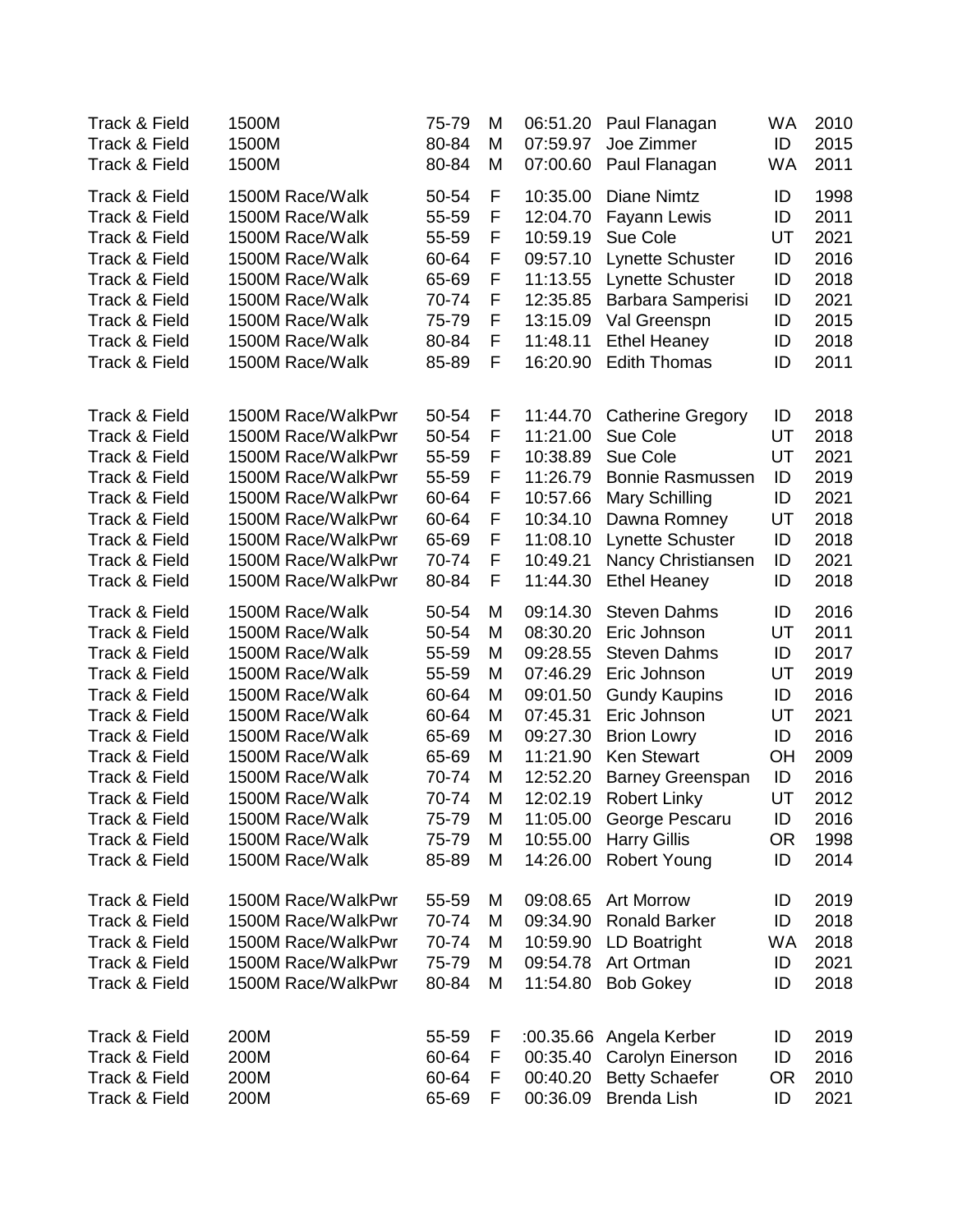| Track & Field            | 200M | 65-69<br>F | 00:40.30 | Susan Hill             | FL        | 2016 |
|--------------------------|------|------------|----------|------------------------|-----------|------|
| Track & Field            | 200M | 70-74<br>F | 00:38.38 | Pat Kelly              | CA        | 2021 |
| Track & Field            | 200M | 70-74<br>F | 00:47.60 | <b>Margaret Conner</b> | ID        | 2008 |
| Track & Field            | 200M | F<br>75-79 | 00:51.45 | Pat Fujii              | ID        | 2006 |
| Track & Field            | 200M | F<br>80-84 | 01:00.80 | Pat Fujii              | ID        | 2011 |
| Track & Field            | 200M | 85-89<br>F | 01:33.36 | Pat Fujii              | ID        | 2019 |
| Track & Field            | 200M | 50-54<br>M | 00:26.30 | Kevin Kellum           | ID        | 2011 |
| <b>Track &amp; Field</b> | 200M | 50-54<br>M | 00:24.85 | David Gibbon           | <b>WA</b> | 2019 |
| Track & Field            | 200M | 55-59<br>M | 00:27.22 | John Dougherty         | ID        | 2006 |
| Track & Field            | 200M | 55-59<br>M | 00:26.20 | <b>Chris Bayley</b>    | AZ        | 2016 |
| Track & Field            | 200M | 60-64<br>M | 00:27.07 | John Galazin           | ID        | 2007 |
| Track & Field            | 200M | 60-64<br>M | 00:30.11 | Joe Cavan              | <b>OR</b> | 2005 |
| Track & Field            | 200M | 65-69<br>M | 00:27.28 | Glynn Osborn           | ID        | 2018 |
| Track & Field            | 200M | 65-69<br>M | 00:33.09 | Franklyn Mosher        | CA        | 2014 |
| Track & Field            | 200M | 70-74<br>M | 00:31.10 | Claude V. Long         | ID        | 2003 |
| Track & Field            | 200M | 70-74<br>M | 00:29.64 | Jack Coy               | <b>OR</b> | 2002 |
| <b>Track &amp; Field</b> | 200M | 75-79<br>M | 00:30.80 | <b>Bill Platts</b>     | ID        | 2004 |
| Track & Field            | 200M | 75-79<br>M | 00:35.40 | Jack Stoterau          | AZ        | 2011 |
| Track & Field            | 200M | 80-84<br>M | 00:36.80 | James Moorhead         | ID        | 2011 |
| Track & Field            | 200M | 80-84<br>M | 00:43.18 | Donald Leis            | CA        | 2012 |
| Track & Field            | 200M | 85-89<br>M | 00:46.10 | <b>Howard Walling</b>  | ID        | 2016 |
|                          |      |            |          |                        |           |      |
| Track & Field            | 400M | 45-49<br>F | 01:28.00 | Angela Kerber          | ID        | 2011 |
| <b>Track &amp; Field</b> | 400M | 50-54<br>F | 01:11.43 | <b>Christine Owen</b>  | ID        | 2019 |
| Track & Field            | 400M | 50-54<br>F | 01:26.40 | Susan Hill             | CO        | 1998 |
| Track & Field            | 400M | 55-59<br>F | 01:19.50 | Lois Allen             | ID        | 2011 |
| Track & Field            | 400M | 60-64<br>F | 01:23.77 | Lois Allen             | ID        | 2018 |
| Track & Field            | 400M | 60-64<br>F | 01:31.50 | <b>Betty Schaefer</b>  | <b>OR</b> | 2010 |
| Track & Field            | 400M | 65-69<br>F | 01:37.71 | Lois Allen             | ID        | 2021 |
| Track & Field            | 400M | 65-69<br>F | 01:41.90 | Susan Hill             | <b>FL</b> | 2016 |
| Track & Field            | 400M | 70-74<br>F | 01:50.60 | <b>Margaret Conner</b> | ID        | 2008 |
| Track & Field            | 400M | F<br>70-74 | 01:28.06 | Pat Kelly              | CA        | 2021 |
| Track & Field            | 400M | 75-79<br>F | 01:57.50 | M Marie Jetley         | ID        | 2013 |
| Track & Field            | 400M | 80-84<br>F |          | 02:49.30 Pat Fujii     | ID        | 2011 |
| Track & Field            | 400M | 85-89<br>F |          | 03:56.10 Pat Fujii     | ID        | 2016 |
| Track & Field            | 400M | 50-54<br>M | 00:57.90 | <b>Brian McKinley</b>  | ID        | 2005 |
| <b>Track &amp; Field</b> | 400M | 50-54<br>M | 01:01.75 | Leondus Worsley        | IL        | 2014 |
| <b>Track &amp; Field</b> | 400M | 55-59<br>M | 01:02.04 | Mark Werthmann         | ID        | 2013 |
| Track & Field            | 400M | 55-59<br>M | 01:06.51 | <b>Delmar Kelly</b>    | <b>NV</b> | 2014 |
| Track & Field            | 400M | 60-64<br>M | 01:00.09 | John Galazin           | ID        | 2006 |
| Track & Field            | 400M | 60-64<br>M | 01:03.49 | <b>Richard Jolley</b>  | UT        | 2014 |
| <b>Track &amp; Field</b> | 400M | 65-69<br>M | 01:01.34 | Glynn Osborn           | ID        | 2018 |
| Track & Field            | 400M | 65-69<br>M | 01:14.62 | David Waln             | <b>OR</b> | 2018 |
| <b>Track &amp; Field</b> | 400M | 70-74<br>M | 01:16.60 | Jim R. Moorhead        | ID        | 1998 |
| Track & Field            | 400M | 70-74<br>M | 01:21.90 | Roger Vergin           | <b>WA</b> | 2010 |
| Track & Field            | 400M | 75-79<br>M | 01:18.50 | Jim R. Moorhead        | ID        | 2003 |
| Track & Field            | 400M | 75-79<br>M | 01:17.61 | Paul Flanagan          | <b>WA</b> | 2006 |
| Track & Field            | 400M | 80-84<br>M | 01:44.94 | Doug Woollen           | WA        | 2021 |
|                          |      |            |          |                        |           |      |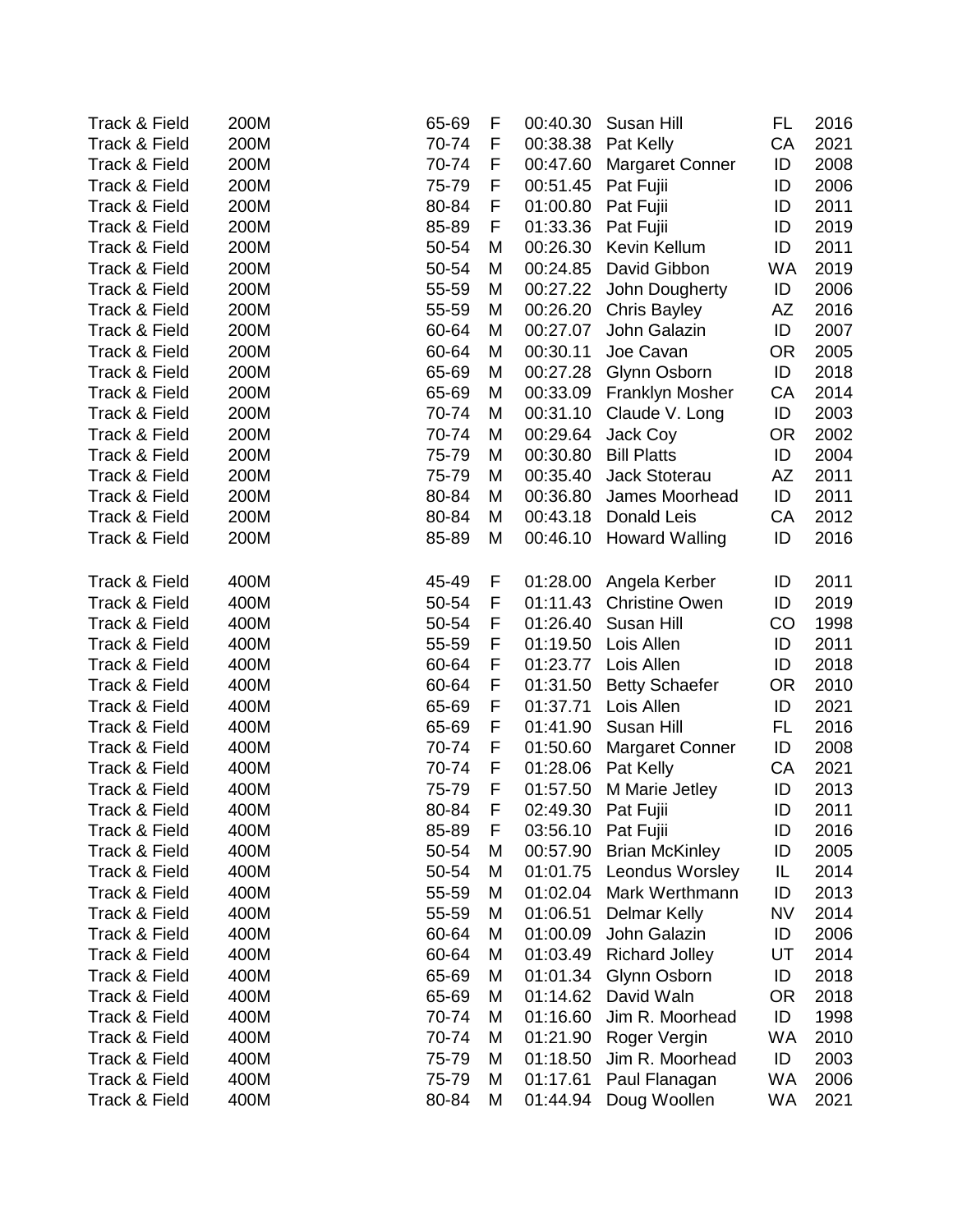| Track & Field            | 400M            | 80-84 | M | 01:42.67 | Joe Zimmer             | ID        | 2014 |
|--------------------------|-----------------|-------|---|----------|------------------------|-----------|------|
| Track & Field            | 400M            | 85-89 | M | 02:28.20 | <b>Bruce Groves</b>    | ID        | 1998 |
|                          |                 |       |   |          |                        |           |      |
| <b>Track &amp; Field</b> | 50M Dash        | 50-54 | F | 00:08.29 | Signe Bedard           | ID        | 2012 |
| Track & Field            | 50M Dash        | 50-54 | F | 00:09.40 | <b>Carol Ruth</b>      | CA        | 2008 |
| Track & Field            | 50M Dash        | 55-59 | F | 00:08.75 | Angela Kerber          | ID        | 2019 |
| Track & Field            | 50M Dash        | 55-59 | F | 00:09.57 | Joyce Tayler           | WA        | 2017 |
| Track & Field            | 50M Dash        | 60-64 | F | 00:08.83 | Carolyn Einerson       | ID        | 2016 |
| Track & Field            | 50M Dash        | 65-69 | F | 00:09.06 | <b>Brenda Lish</b>     | ID        | 2021 |
| Track & Field            | 50M Dash        | 65-69 | F | 00:10.23 | Susan Hill             | FL        | 2016 |
| Track & Field            | 50M Dash        | 70-74 | F | 00:09.19 | Pat Kelly              | CA        | 2021 |
| Track & Field            | 50M Dash        | 70-74 | F | 00:11.30 | <b>Margaret Conner</b> | ID        | 2008 |
| Track & Field            | 50M Dash        | 75-79 | F | 00:10.99 | Patsy Queen            | ID        | 2015 |
| Track & Field            | 50M Dash        | 80-84 | F | 00:13.50 | Pat Fujii              | ID        | 2011 |
| Track & Field            | 50M Dash        | 85-89 | F | 00:15.57 | Pat Fujii              | ID        | 2017 |
| Track & Field            | 50M Dash        | 50-54 | M | 00:06.68 | Kevin Kellum           | ID        | 2012 |
| Track & Field            | 50M Dash        | 50-54 | M | 00:06.70 | <b>Chip Crowl</b>      | CA        | 2008 |
| Track & Field            | 50M Dash        | 55-59 | M | 00:07.02 | Curtis Jackson         | ID        | 2012 |
| Track & Field            | 50M Dash        | 55-59 | M | 00:06.60 | David Gibbon           | UT        | 2021 |
| Track & Field            | 50M Dash        | 60-64 | M | 00:07.40 | John Doherty           | ID        | 2011 |
| Track & Field            | 50M Dash        | 60-64 | M | 00:07.40 | Pierce Roan            | ID        | 2008 |
| Track & Field            | 50M Dash        | 60-64 | M | 00:07.03 | Greg Pizza             | CA        | 2017 |
| Track & Field            | 50M Dash        | 65-69 | M | 00:07.29 | Glynn Osborn           | ID        | 2018 |
| Track & Field            | 50M Dash        | 65-69 | M | 00:07.70 | <b>Bert Burnham</b>    | <b>WA</b> | 2008 |
| Track & Field            | 50M Dash        | 70-74 | M | 00:08.36 | Morgan Smith           | ID        | 2014 |
| Track & Field            | 50M Dash        | 70-74 | M | 00:08.36 | James Lucker           | ID        | 2012 |
| <b>Track &amp; Field</b> | 50M Dash        | 70-74 | M | 00:08.02 | <b>Ronald Tilgner</b>  | MT        | 2017 |
| Track & Field            | 50M Dash        | 75-79 | M | 00:08.87 | James Lucker           | ID        | 2017 |
| Track & Field            | 50M Dash        | 75-79 | M | 00:08.80 | Darwin Girmm           | <b>OR</b> | 2010 |
| Track & Field            | 50M Dash        | 80-84 | M | 00:08.00 | <b>Bill Platts</b>     | ID        | 2008 |
| Track & Field            | 50M Dash        | 80-84 | M | 00:10.01 | John Parker            | <b>WY</b> | 2018 |
| <b>Track &amp; Field</b> | 50M Dash        | 85-89 | M | 00:08.76 | <b>Bill Platts</b>     | ID        | 2013 |
|                          |                 |       |   |          |                        |           |      |
| Track & Field            | 5000M Race/Walk | 50-54 | F | 30:17.00 | Mary Snyder            | ID        | 2002 |
| Track & Field            | 5000M Race/Walk | 55-59 | F | 31:17.00 | Kristin Christensen    | ID        | 2007 |
| Track & Field            | 5000M Race/Walk | 60-64 | F | 30:11.00 | Pamela Holton          | ID        | 2006 |
| <b>Track &amp; Field</b> | 5000M Race/Walk | 65-69 | F | 31:44.00 | <b>Margaret Conner</b> | ID        | 2007 |
| Track & Field            | 5000M Race/Walk | 65-69 | F | 37:37.66 | Nancy Linkly           | UT        | 2012 |
| <b>Track &amp; Field</b> | 5000M Race/Walk | 70-74 | F | 47:35.00 | Val Greenspan          | ID        | 2014 |
| <b>Track &amp; Field</b> | 5000M Race/Walk | 75-79 | F | 44:33.46 | <b>Ethel Heaney</b>    | ID        | 2017 |
| <b>Track &amp; Field</b> | 5000M Race/Walk | 50-54 | M | 17:45.00 | <b>Bob Walker</b>      | ID        | 2006 |
| <b>Track &amp; Field</b> | 5000M Race/Walk | 50-54 | M | 19:22.00 | Larry Mays             | WA        | 2006 |
| Track & Field            | 5000M Race/Walk | 55-59 | M | 29:19.00 | <b>Robert Kranz</b>    | HI        | 2006 |
| Track & Field            | 5000M Race/Walk | 55-59 | M | 32:09.00 | <b>Gundars Kapis</b>   | ID        | 2014 |
| Track & Field            | 5000M Race/Walk | 60-64 | M | 30:03.00 | Don Huston             | ID        | 1994 |
| <b>Track &amp; Field</b> | 5000M Race/Walk | 65-69 | M | 29:14.00 | <b>Rohit Parekh</b>    | ID        | 2006 |
| Track & Field            | 5000M Race/Walk | 65-69 | M | 28:08.00 | <b>Mike Mills</b>      | CO        | 2006 |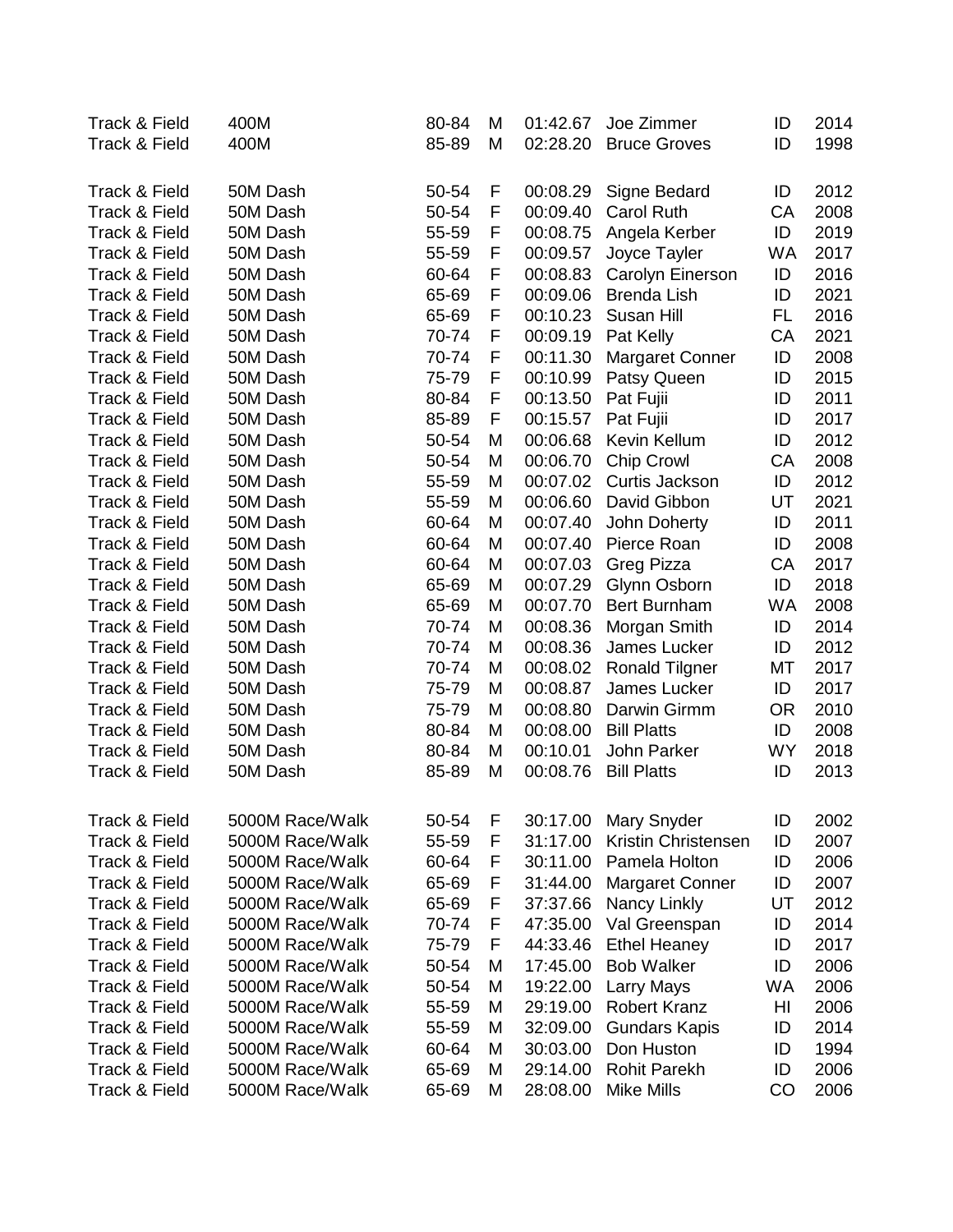| <b>Track &amp; Field</b> | 5000M Race/Walk | 70-74 | M | 44:33.08            | <b>Barney Greenspan</b>       | ID        | 2017 |
|--------------------------|-----------------|-------|---|---------------------|-------------------------------|-----------|------|
| Track & Field            | 5000M Race/Walk | 70-74 | M | 36:55.32            | Don Huston                    | UT        | 2004 |
| Track & Field            | 5000M Race/Walk | 75-79 | M | 35:54.00            | <b>Bruce Groves</b>           | ID        | 1991 |
| Track & Field            | 5000M Race/Walk | 75-79 | M | 23:46.00            | Paul Flanagan                 | WA        | 2006 |
| Track & Field            | 5000M Race/Walk | 80-84 | M | 32:19.00            | <b>Bruce Groves</b>           | ID        | 1995 |
| <b>Track &amp; Field</b> | 800M            | 50-54 | F | 02:41.09            | <b>Christine Olwn</b>         | ID        | 2018 |
| <b>Track &amp; Field</b> | 800M            | 50-54 | F | 03:32.40            | <b>Carol Ruth</b>             | CA        | 2008 |
| <b>Track &amp; Field</b> | 800M            | 55-59 | F | 03:07.67            | Lois Wight                    | ID        | 2012 |
| Track & Field            | 800M            | 55-59 | F | 03:17.92            | Mary Aiwohi                   | <b>OR</b> | 2018 |
| Track & Field            | 800M            | 60-64 | F | 03:16.00            | Clair Ingraham                | ID        | 1996 |
| <b>Track &amp; Field</b> | 800M            | 65-69 | F | 04:16.90            | <b>Margaret Conner</b>        | ID        | 2003 |
| Track & Field            | 800M            | 65-69 | F | 03:17.86            | Suzi Maclead                  | <b>OR</b> | 2002 |
| Track & Field            | 800M            | 70-74 | F | 04:20.70            | <b>Margaret Conner</b>        | ID        | 2008 |
| Track & Field            | 800M            | 50-54 | M | 02:24.42            | Werner Hoeger                 | ID        | 2006 |
| Track & Field            | 800M            | 50-54 | M | 02:10.50            | Henry James                   | WA        | 2008 |
| <b>Track &amp; Field</b> | 800M            | 55-59 | M | 02:23.30            | <b>Bob Walker</b>             | ID        | 2008 |
| <b>Track &amp; Field</b> | 800M            | 55-59 | M | 03:19.90            | Michael Shepherd              | <b>WA</b> | 2008 |
| Track & Field            | 800M            | 60-64 | M | 02:25.66            | John Galazin                  | ID        | 2006 |
| Track & Field            | 800M            | 60-64 | M | 03:00.30            | Peter Reece                   | <b>WA</b> | 2018 |
| <b>Track &amp; Field</b> | 800M            | 65-69 | M | 02:46.00            | Melvin Branch                 | ID        | 1995 |
| Track & Field            | 800M            | 65-69 | M | 03:44.35            | Mike Mills                    | CO        | 2006 |
| Track & Field            | 800M            | 70-74 | M | 03:11.00            | <b>Donald Roberts</b>         | ID        | 2014 |
| Track & Field            | 800M            | 70-74 | M | 03:01.30            | Desmond O'Rourke              | <b>WA</b> | 2010 |
| Track & Field            | 800M            | 75-79 | M | 03:30.20            | Joe Zimmer                    | ID        | 2012 |
| <b>Track &amp; Field</b> | 800M            | 75-79 | M | 03:06.02            | Paul Flanagan                 | <b>WA</b> | 2006 |
| Track & Field            | 800M            | 80-84 | M | 03:56.96            | <b>Bruce Groves</b>           | ID        | 1992 |
| Track & Field            | 800M            | 80-84 | M | 03:23.50            | Paul Flanagan                 | WA        | 2011 |
| <b>Track &amp; Field</b> | <b>Discus</b>   | 50-54 | F |                     | 84' 10.00" Yvonne Kirkpatrick | ID        | 2008 |
| Track & Field            | <b>Discus</b>   | 55-59 | F |                     | 78' 00.50" Yvonne Kirkpatrick | ID        | 2012 |
| <b>Track &amp; Field</b> | <b>Discus</b>   | 60-64 | F |                     | 74' 02.00" Yvonne Kirkpatrick | ID        | 2015 |
| Track & Field            | <b>Discus</b>   | 60-64 | F | 56' 03.50"          | <b>Mary Clark</b>             | IL        | 2009 |
| Track & Field            | <b>Discus</b>   | 65-69 | F |                     | 54' 11.00" Leigh Connolly     | ID        | 2012 |
| Track & Field            | <b>Discus</b>   | 65-69 | F |                     | 55' 04.00" Beck Herlinda      | WA        | 2021 |
| Track & Field            | Discus          | 70-74 | F |                     | 52' 06.00" Edith Kennedy      | ID        | 1998 |
| <b>Track &amp; Field</b> | <b>Discus</b>   | 75-79 | F |                     | 48' 09.00" Donna Pence        | ID        | 2017 |
| Track & Field            | <b>Discus</b>   | 80-84 | F |                     | 30' 01.00" Lorry Roberts      | ID        | 2008 |
| Track & Field            | <b>Discus</b>   | 50-54 | M |                     | 126' 07.50" Curtis Silvester  | ID        | 2008 |
| Track & Field            | <b>Discus</b>   | 50-54 | M |                     | 141' 07.50" Arlen Olson       | WA        | 2018 |
| <b>Track &amp; Field</b> | <b>Discus</b>   | 55-59 | M |                     | 157' 5.00" Cameron Bolles     | ID        | 2021 |
| Track & Field            | <b>Discus</b>   | 55-59 | M |                     | 142' 02.00' Rusty Olsen       | WA        | 2018 |
| Track & Field            | <b>Discus</b>   | 60-64 | M | 121' 08.00 Jack Way |                               | ID        | 2014 |
| Track & Field            | <b>Discus</b>   | 60-64 | M |                     | 144' 02.00" Marvin Orrock     | UT        | 2014 |
| Track & Field            | <b>Discus</b>   | 65-69 | M |                     | 133' 00.00" Hal Wallace       | ID        | 1996 |
| <b>Track &amp; Field</b> | <b>Discus</b>   | 65-69 | M |                     | 136' 02.25" William Lammers   | AZ        | 2011 |
| Track & Field            | <b>Discus</b>   | 70-74 | М |                     | 133' 11.00" Neil Saling       | ID        | 2008 |
| Track & Field            | <b>Discus</b>   | 70-74 | М |                     | 120' 11.75" Bob Lawson        | <b>WA</b> | 2009 |
| Track & Field            | <b>Discus</b>   | 75-79 | м |                     | 114' 00.00" Hal Wallace       | ID        | 2003 |
| Track & Field            | <b>Discus</b>   | 75-79 | M |                     | 104' 11.00" Bob Lawson        | WA        | 2011 |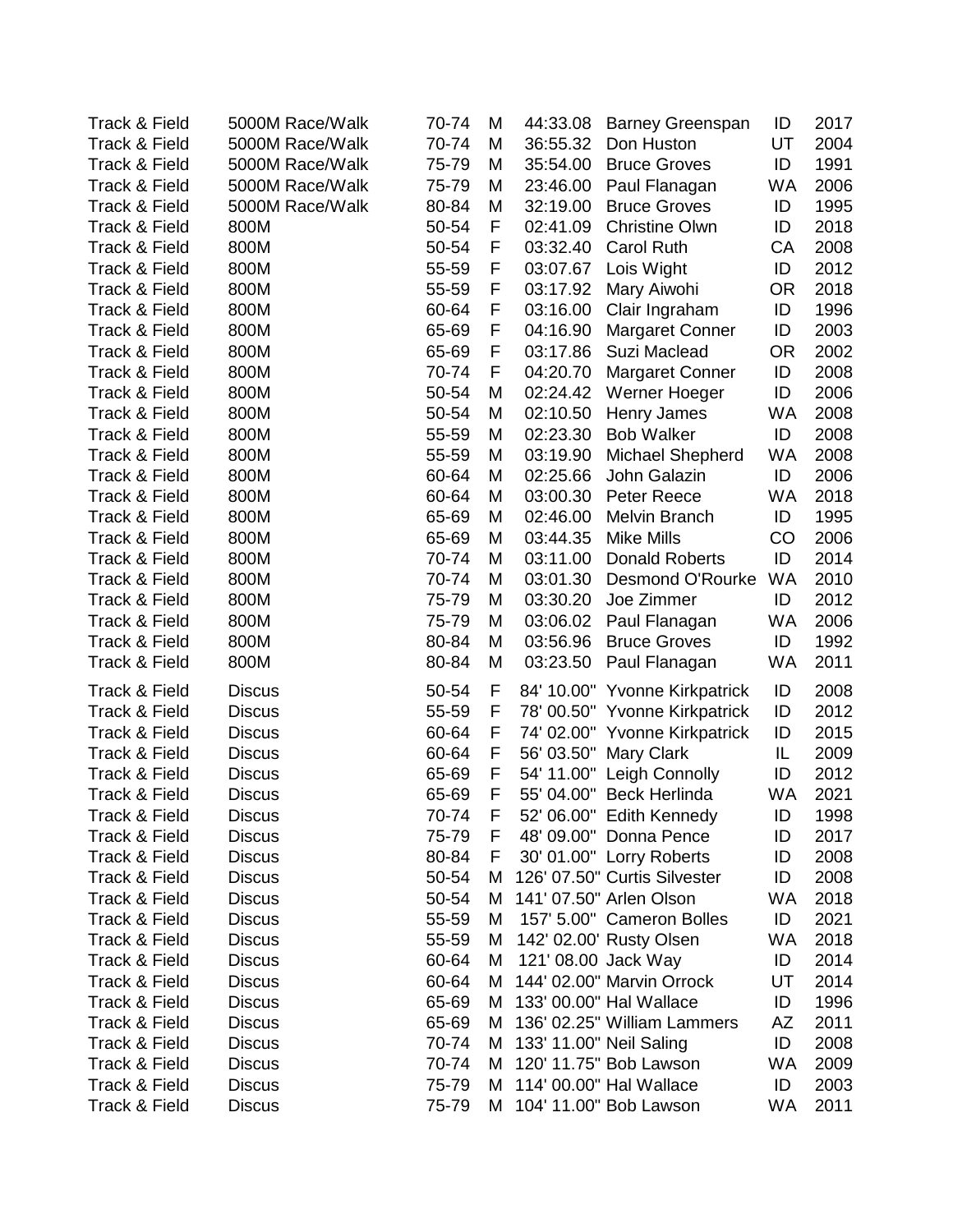| <b>Discus</b> | 80-84  | M |            |                          | ID                                                                                                                                                                                                                                                                                                                                                                                                                                                                                                                                                                                                                                                                                                                                                                                                                                                                                                                                                                                                                                                                                                                                                                                                                                 | 2012 |
|---------------|--------|---|------------|--------------------------|------------------------------------------------------------------------------------------------------------------------------------------------------------------------------------------------------------------------------------------------------------------------------------------------------------------------------------------------------------------------------------------------------------------------------------------------------------------------------------------------------------------------------------------------------------------------------------------------------------------------------------------------------------------------------------------------------------------------------------------------------------------------------------------------------------------------------------------------------------------------------------------------------------------------------------------------------------------------------------------------------------------------------------------------------------------------------------------------------------------------------------------------------------------------------------------------------------------------------------|------|
| <b>Discus</b> | 80-84  | M | 86' 02.00" |                          | UT                                                                                                                                                                                                                                                                                                                                                                                                                                                                                                                                                                                                                                                                                                                                                                                                                                                                                                                                                                                                                                                                                                                                                                                                                                 | 2017 |
| <b>Discus</b> | 85-89  | M |            |                          | ID                                                                                                                                                                                                                                                                                                                                                                                                                                                                                                                                                                                                                                                                                                                                                                                                                                                                                                                                                                                                                                                                                                                                                                                                                                 | 2008 |
| <b>Discus</b> | 85-89  | M |            |                          | <b>NM</b>                                                                                                                                                                                                                                                                                                                                                                                                                                                                                                                                                                                                                                                                                                                                                                                                                                                                                                                                                                                                                                                                                                                                                                                                                          | 2006 |
| <b>Discus</b> | 90-94  | M | 78'05.00'  | <b>Bill Platts</b>       | ID                                                                                                                                                                                                                                                                                                                                                                                                                                                                                                                                                                                                                                                                                                                                                                                                                                                                                                                                                                                                                                                                                                                                                                                                                                 | 2018 |
| <b>Discus</b> | 90-94  | M |            | <b>Herbert Wilkinson</b> | UT                                                                                                                                                                                                                                                                                                                                                                                                                                                                                                                                                                                                                                                                                                                                                                                                                                                                                                                                                                                                                                                                                                                                                                                                                                 | 2014 |
| Football      | 50-54  | F |            |                          | ID                                                                                                                                                                                                                                                                                                                                                                                                                                                                                                                                                                                                                                                                                                                                                                                                                                                                                                                                                                                                                                                                                                                                                                                                                                 | 2018 |
| Football      | 50-54  | F |            |                          | UT                                                                                                                                                                                                                                                                                                                                                                                                                                                                                                                                                                                                                                                                                                                                                                                                                                                                                                                                                                                                                                                                                                                                                                                                                                 | 2013 |
| Football      | 55-59  | F |            |                          | ID                                                                                                                                                                                                                                                                                                                                                                                                                                                                                                                                                                                                                                                                                                                                                                                                                                                                                                                                                                                                                                                                                                                                                                                                                                 | 2009 |
| Football      | 55-59  | F |            |                          | <b>WA</b>                                                                                                                                                                                                                                                                                                                                                                                                                                                                                                                                                                                                                                                                                                                                                                                                                                                                                                                                                                                                                                                                                                                                                                                                                          | 2017 |
| Football      | 60-64  | F |            |                          | ID                                                                                                                                                                                                                                                                                                                                                                                                                                                                                                                                                                                                                                                                                                                                                                                                                                                                                                                                                                                                                                                                                                                                                                                                                                 | 2009 |
| Football      | 65-69  | F |            |                          | ID                                                                                                                                                                                                                                                                                                                                                                                                                                                                                                                                                                                                                                                                                                                                                                                                                                                                                                                                                                                                                                                                                                                                                                                                                                 | 2012 |
| Football      | 70-74  | F |            |                          | ID                                                                                                                                                                                                                                                                                                                                                                                                                                                                                                                                                                                                                                                                                                                                                                                                                                                                                                                                                                                                                                                                                                                                                                                                                                 | 2021 |
| Football      | 50-54  | M |            |                          | ID                                                                                                                                                                                                                                                                                                                                                                                                                                                                                                                                                                                                                                                                                                                                                                                                                                                                                                                                                                                                                                                                                                                                                                                                                                 | 2015 |
| Football      | 50-54  | M |            |                          | UT                                                                                                                                                                                                                                                                                                                                                                                                                                                                                                                                                                                                                                                                                                                                                                                                                                                                                                                                                                                                                                                                                                                                                                                                                                 | 2009 |
| Football      | 55-59  | M |            |                          | ID                                                                                                                                                                                                                                                                                                                                                                                                                                                                                                                                                                                                                                                                                                                                                                                                                                                                                                                                                                                                                                                                                                                                                                                                                                 | 2016 |
| Football      | 55-59  | Μ |            |                          | UT                                                                                                                                                                                                                                                                                                                                                                                                                                                                                                                                                                                                                                                                                                                                                                                                                                                                                                                                                                                                                                                                                                                                                                                                                                 | 2011 |
| Football      | 60-64  | Μ |            |                          | ID                                                                                                                                                                                                                                                                                                                                                                                                                                                                                                                                                                                                                                                                                                                                                                                                                                                                                                                                                                                                                                                                                                                                                                                                                                 | 2014 |
| Football      | 60-64  | M |            |                          | CA                                                                                                                                                                                                                                                                                                                                                                                                                                                                                                                                                                                                                                                                                                                                                                                                                                                                                                                                                                                                                                                                                                                                                                                                                                 | 2017 |
| Football      | 65-69  | M |            |                          | ID                                                                                                                                                                                                                                                                                                                                                                                                                                                                                                                                                                                                                                                                                                                                                                                                                                                                                                                                                                                                                                                                                                                                                                                                                                 | 2014 |
| Football      | 65-69  | Μ |            |                          | CO                                                                                                                                                                                                                                                                                                                                                                                                                                                                                                                                                                                                                                                                                                                                                                                                                                                                                                                                                                                                                                                                                                                                                                                                                                 | 2014 |
| Football      | 70-74  | Μ |            |                          | ID                                                                                                                                                                                                                                                                                                                                                                                                                                                                                                                                                                                                                                                                                                                                                                                                                                                                                                                                                                                                                                                                                                                                                                                                                                 | 2018 |
| Football      | 70-74  | M |            |                          | <b>WA</b>                                                                                                                                                                                                                                                                                                                                                                                                                                                                                                                                                                                                                                                                                                                                                                                                                                                                                                                                                                                                                                                                                                                                                                                                                          | 2009 |
| Football      | 75-79  | M |            |                          | ID                                                                                                                                                                                                                                                                                                                                                                                                                                                                                                                                                                                                                                                                                                                                                                                                                                                                                                                                                                                                                                                                                                                                                                                                                                 | 2021 |
| Football      | 75-79  | M | 97' 01.75" | <b>Bob Lawson</b>        | <b>WA</b>                                                                                                                                                                                                                                                                                                                                                                                                                                                                                                                                                                                                                                                                                                                                                                                                                                                                                                                                                                                                                                                                                                                                                                                                                          | 2011 |
| Football      | 80-84  | M | 92' 04.25" |                          | ID                                                                                                                                                                                                                                                                                                                                                                                                                                                                                                                                                                                                                                                                                                                                                                                                                                                                                                                                                                                                                                                                                                                                                                                                                                 | 2009 |
| Football      | 85-89  | M | 99' 06.00" |                          | ID                                                                                                                                                                                                                                                                                                                                                                                                                                                                                                                                                                                                                                                                                                                                                                                                                                                                                                                                                                                                                                                                                                                                                                                                                                 | 2016 |
| Hammer        | 50-54  | F | 46' 06.25" | <b>Shannon Ewing</b>     | ID                                                                                                                                                                                                                                                                                                                                                                                                                                                                                                                                                                                                                                                                                                                                                                                                                                                                                                                                                                                                                                                                                                                                                                                                                                 | 2010 |
| Hammer        | 55-59  | F |            |                          | ID                                                                                                                                                                                                                                                                                                                                                                                                                                                                                                                                                                                                                                                                                                                                                                                                                                                                                                                                                                                                                                                                                                                                                                                                                                 | 2012 |
| Hammer        | 60-64  | F |            |                          | ID                                                                                                                                                                                                                                                                                                                                                                                                                                                                                                                                                                                                                                                                                                                                                                                                                                                                                                                                                                                                                                                                                                                                                                                                                                 | 2018 |
| Hammer        | 60-64  | F |            |                          | ID                                                                                                                                                                                                                                                                                                                                                                                                                                                                                                                                                                                                                                                                                                                                                                                                                                                                                                                                                                                                                                                                                                                                                                                                                                 | 2009 |
| Hammer        | 60-64  | F |            |                          | IL                                                                                                                                                                                                                                                                                                                                                                                                                                                                                                                                                                                                                                                                                                                                                                                                                                                                                                                                                                                                                                                                                                                                                                                                                                 | 2009 |
| Hammer        | 60-64  | F |            |                          | KY                                                                                                                                                                                                                                                                                                                                                                                                                                                                                                                                                                                                                                                                                                                                                                                                                                                                                                                                                                                                                                                                                                                                                                                                                                 | 2010 |
| Hammer        | 65-69  | F |            |                          | ID                                                                                                                                                                                                                                                                                                                                                                                                                                                                                                                                                                                                                                                                                                                                                                                                                                                                                                                                                                                                                                                                                                                                                                                                                                 | 2012 |
| Hammer        | 65-69  | F |            |                          | GA.                                                                                                                                                                                                                                                                                                                                                                                                                                                                                                                                                                                                                                                                                                                                                                                                                                                                                                                                                                                                                                                                                                                                                                                                                                | 2008 |
| Hammer        | 70-74  | F |            |                          | ID                                                                                                                                                                                                                                                                                                                                                                                                                                                                                                                                                                                                                                                                                                                                                                                                                                                                                                                                                                                                                                                                                                                                                                                                                                 | 2018 |
| Hammer        | 50-54  | M |            |                          | ID                                                                                                                                                                                                                                                                                                                                                                                                                                                                                                                                                                                                                                                                                                                                                                                                                                                                                                                                                                                                                                                                                                                                                                                                                                 | 2012 |
| Hammer        | 50-54  | M |            |                          | WA                                                                                                                                                                                                                                                                                                                                                                                                                                                                                                                                                                                                                                                                                                                                                                                                                                                                                                                                                                                                                                                                                                                                                                                                                                 | 2018 |
| Hammer        | 55-59  | Μ |            |                          | ID                                                                                                                                                                                                                                                                                                                                                                                                                                                                                                                                                                                                                                                                                                                                                                                                                                                                                                                                                                                                                                                                                                                                                                                                                                 | 2012 |
| Hammer        | 55-59  | M |            |                          | <b>MN</b>                                                                                                                                                                                                                                                                                                                                                                                                                                                                                                                                                                                                                                                                                                                                                                                                                                                                                                                                                                                                                                                                                                                                                                                                                          | 2010 |
| Hammer        | 60-64  | M |            |                          | ID                                                                                                                                                                                                                                                                                                                                                                                                                                                                                                                                                                                                                                                                                                                                                                                                                                                                                                                                                                                                                                                                                                                                                                                                                                 | 2018 |
| Hammer        | 60-64  | M |            |                          | <b>OR</b>                                                                                                                                                                                                                                                                                                                                                                                                                                                                                                                                                                                                                                                                                                                                                                                                                                                                                                                                                                                                                                                                                                                                                                                                                          | 2009 |
|               | 65-69  | M |            |                          | ID                                                                                                                                                                                                                                                                                                                                                                                                                                                                                                                                                                                                                                                                                                                                                                                                                                                                                                                                                                                                                                                                                                                                                                                                                                 | 2012 |
| Hammer        | 65-69  | M |            |                          | GA                                                                                                                                                                                                                                                                                                                                                                                                                                                                                                                                                                                                                                                                                                                                                                                                                                                                                                                                                                                                                                                                                                                                                                                                                                 | 2008 |
| Hammer        | 70-74  | M |            |                          | ID                                                                                                                                                                                                                                                                                                                                                                                                                                                                                                                                                                                                                                                                                                                                                                                                                                                                                                                                                                                                                                                                                                                                                                                                                                 | 2009 |
| Hammer        | 70-74  | M |            |                          | WA                                                                                                                                                                                                                                                                                                                                                                                                                                                                                                                                                                                                                                                                                                                                                                                                                                                                                                                                                                                                                                                                                                                                                                                                                                 | 2009 |
| Hammer        | 75-79  | M |            |                          | ID                                                                                                                                                                                                                                                                                                                                                                                                                                                                                                                                                                                                                                                                                                                                                                                                                                                                                                                                                                                                                                                                                                                                                                                                                                 | 2018 |
| Hammer        | 75-79  | M |            |                          | WA                                                                                                                                                                                                                                                                                                                                                                                                                                                                                                                                                                                                                                                                                                                                                                                                                                                                                                                                                                                                                                                                                                                                                                                                                                 | 2011 |
|               | Hammer |   |            |                          | 93' 06.00" Bill Platts<br>James Osterud<br>84' 11.00" Bill Platts<br>44' 09.00" Hugh Hackett<br>49' 09.00"<br>60' 02.00" Katherine Gregory<br>90' 05.00" Angela Wach<br>48' 01.75" Gwen Engle<br>81' 01.00" Joyce Taylor<br>69' 09.75" Leigh Connolly<br>65' 00.00" Leigh Connolly<br>45' 11.00" Leigh Connolly<br>138' 04.00" James North<br>151' 02.75" Jerry Ropelato<br>158' 01.00" Robert Shirts<br>116' 02.75" Don Parry<br>166' 10.00" Jack Way<br>131' 05.00" Greg Pizza<br>141' 00.00" Joe Rooney<br>134' 10.00" Doug Endres<br>123' 04.00" Joe Rooney<br>105' 06.75" Bob Lawson<br>81' 04.00" Bruce Botnov<br><b>Bill Platts</b><br><b>Bill Platts</b><br>79' 00.00" Yvonne Kirkpatrick<br>85' 08.00" Yvonne Kirkpatrick<br>57' 11.25" Leigh Connolly<br>63' 04.50" Mary Clark<br>54' 06.50" Catherine Bishop<br>55' 01.50" Leigh Connolly<br>66' 00.00" William Wuth<br>56' 03.50" Leigh Connolly<br>102' 10.50" Chuck Ewing<br>111' 00.00" Arlen Olson<br>48' 08.00" Jer Hume<br>84' 10.75" Steve Keough<br>89' 03.00' Jer Hume<br>98' 03.00" Bill Deeter<br>94' 06.00" Jay Bair<br>66' 00.00" William Wuth<br>108' 02.75" John Tansley<br>114' 00.00" Bob Lawson<br>62' 03.00 Larry Johnson<br>105' 08.75" Bob Lawson |      |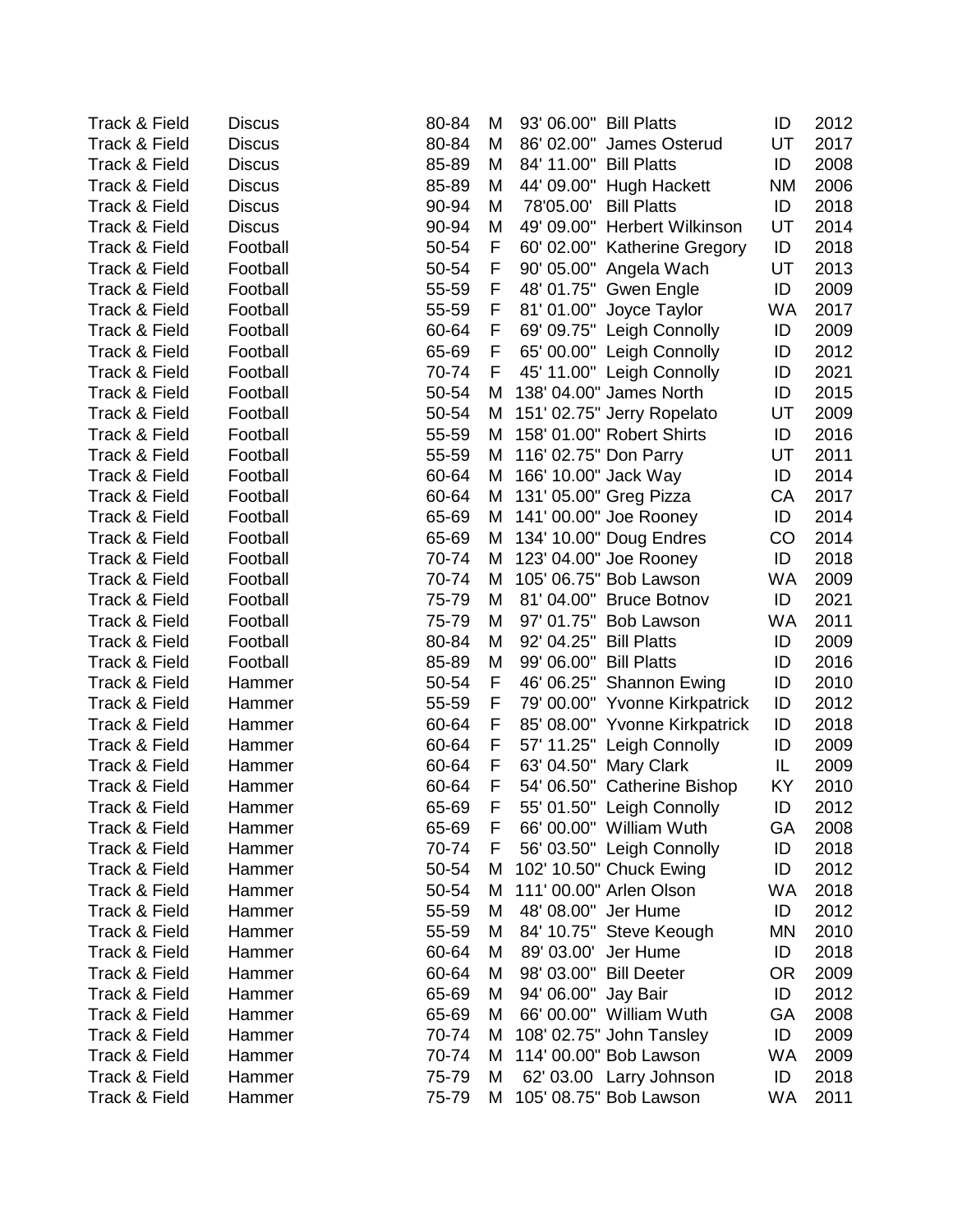| <b>Track &amp; Field</b> | Hammer    | 85-89 | M | 45' 10.00"              | John Jensen                  | ID         | 2008 |
|--------------------------|-----------|-------|---|-------------------------|------------------------------|------------|------|
| Track & Field            | Hammer    | 90-94 | M | 72' 10.50"              | <b>Bill Platts</b>           | ID         | 2018 |
| <b>Track &amp; Field</b> | High Jump | 50-54 | F | 2' 06.00"               | Mireya Messner               | ID         | 1996 |
| Track & Field            | High Jump | 50-54 | F | 4' 07.00"               | Angela Wach                  | UT         | 2013 |
| Track & Field            | High Jump | 55-59 | F | 3' 09.00"               | Angela Kerber                | ID         | 2002 |
| Track & Field            | High Jump | 60-64 | F | 3' 10.00"               | Joann Behr                   | ID         | 2006 |
| Track & Field            | High Jump | 60-64 | F | 3' 02.00"               | <b>Mary Clark</b>            | IL         | 2009 |
| <b>Track &amp; Field</b> | High Jump | 65-69 | F | 2' 09.00"               | Patsy Queen                  | ID         | 2006 |
| <b>Track &amp; Field</b> | High Jump | 65-69 | F | 3' 02.00"               | Nancy Nelson                 | <b>OR</b>  | 2011 |
| Track & Field            | High Jump | 70-74 | F | 3' 05.00"               | Susan Hill                   | <b>FLA</b> | 2019 |
| <b>Track &amp; Field</b> | High Jump | 70-74 | F | 3' 00.00"               | Lotte Franklin               | ID         | 1996 |
| <b>Track &amp; Field</b> | High Jump | 75-79 | F | 2' 07.00"               | Patsy Queen                  | ID         | 2014 |
| Track & Field            | High Jump | 50-54 | M | 5' 05.00"               | Kevin Kellum                 | ID         | 2012 |
| Track & Field            | High Jump | 50-54 | M | 5' 03.00"               | <b>Dwight McMaster</b>       | <b>WA</b>  | 2012 |
| Track & Field            | High Jump | 55-59 | M | 6' 05.75"               | <b>Delmar Kelly</b>          | ID         | 2010 |
| Track & Field            | High Jump | 55-59 | M | 5' 02.00"               | <b>Marvin Orrock</b>         | UT         | 2011 |
| <b>Track &amp; Field</b> | High Jump | 60-64 | M | 4' 09.00"               | <b>Ricky Berg</b>            | ID         | 2006 |
| <b>Track &amp; Field</b> | High Jump | 60-64 | M | 5' 01.00"               | <b>Marvin Orrock</b>         | UT         | 2013 |
| Track & Field            | High Jump | 65-69 | M | 4' 04.75"               | William Wuth                 | GA         | 2008 |
| Track & Field            | High Jump | 65-69 | M | 4' 02.00"               | Daniel Packham               | ID         | 2018 |
| Track & Field            | High Jump | 70-74 | M | 4' 03.75"               | Dean Dopp                    | ID         | 2011 |
| <b>Track &amp; Field</b> | High Jump | 70-74 | M | 4' 02.00"               | <b>Ralph Reiche</b>          | UT         | 2011 |
| Track & Field            | High Jump | 75-79 | M | 3' 06.00"               | <b>Robert Asin</b>           | ID         | 1991 |
| Track & Field            | High Jump | 75-79 | M | 4' 00.00"               | <b>Ralph Reiche</b>          | UT         | 2013 |
| Track & Field            | High Jump | 80-84 | M | 3' 01.25"               | Nolan Packham                | ID         | 2010 |
| <b>Track &amp; Field</b> | High Jump | 80-84 | M | 3' 06.25"               | <b>Ralph Reiche</b>          | CA         | 2019 |
| Track & Field            | High Jump | 85-89 | M | 3' 00.00"               | <b>Marcel Rocker</b>         | ID         | 1996 |
| Track & Field            | High Jump | 90-94 | M | 3' 04.00"               | <b>Herbert Wilkinson</b>     | UT         | 2013 |
| <b>Track &amp; Field</b> | Javelin   | 50-54 | F | 53' 06.00"              | <b>Yvonne Kirkpatrick</b>    | ID         | 2007 |
| Track & Field            | Javelin   | 50-54 | F | 85' 08.50"              | <b>Allison McCormick</b>     | <b>OR</b>  | 2010 |
| <b>Track &amp; Field</b> | Javelin   | 55-59 | F | 67' 03.00"              | Joann Behr                   | ID         | 2002 |
| Track & Field            | Javelin   | 55-59 | F | 30' 04.00"              | <b>Betsy Snipe</b>           | WA         | 2006 |
| Track & Field            | Javelin   | 60-64 | F | 59' 00.00"              | Mary Schiling                | ID         | 2018 |
| Track & Field            | Javelin   | 60-64 | F |                         | 52' 03.50" Catherine Bishop  | ΚY         | 2010 |
| <b>Track &amp; Field</b> | Javelin   | 65-69 | F |                         | 51' 04.00" Leigh Connolly    | ID         | 2012 |
| <b>Track &amp; Field</b> | Javelin   | 70-74 | F |                         | 40' 11.50" Edith Kennedy     | ID         | 1998 |
| <b>Track &amp; Field</b> | Javelin   | 75-79 | F |                         | 39' 06.00" Margaret Conner   | ID         | 2014 |
| <b>Track &amp; Field</b> | Javelin   | 80-84 | F |                         | 22' 00.00" Ethel Heaney      | ID         | 2018 |
| <b>Track &amp; Field</b> | Javelin   | 40-44 | M |                         | 121' 03.75" Morgan Hick      | ID         | 2011 |
| Track & Field            | Javelin   | 50-54 | M |                         | 131' 00.25" Hugo Jacobsmeyer | ID         | 2003 |
| Track & Field            | Javelin   | 50-54 | М |                         | 143' 07.50" Walt Chamberlain | <b>OR</b>  | 2004 |
| <b>Track &amp; Field</b> | Javelin   | 55-59 | M |                         | 157' 04.50' Robert Shirts    | ID         | 2016 |
| <b>Track &amp; Field</b> | Javelin   | 55-59 | М |                         | 113' 02.25" Marvin Orrock    | UT         | 2009 |
| Track & Field            | Javelin   | 60-64 | М |                         | 146' 05.25" Hugo Jacobsmeyer | ID         | 2009 |
| <b>Track &amp; Field</b> | Javelin   | 60-64 |   |                         | M 143' 10.50" Peter Labarge  | WA         | 2002 |
| Track & Field            | Javelin   | 65-69 | М | 116' 08.00" Jack Way    |                              | ID         | 2017 |
| Track & Field            | Javelin   | 65-69 | М |                         | 114' 06.00" Dennis Rider     | <b>NV</b>  | 2009 |
| Track & Field            | Javelin   | 70-74 | M | 119' 07.50" Bill Platts |                              | ID         | 2002 |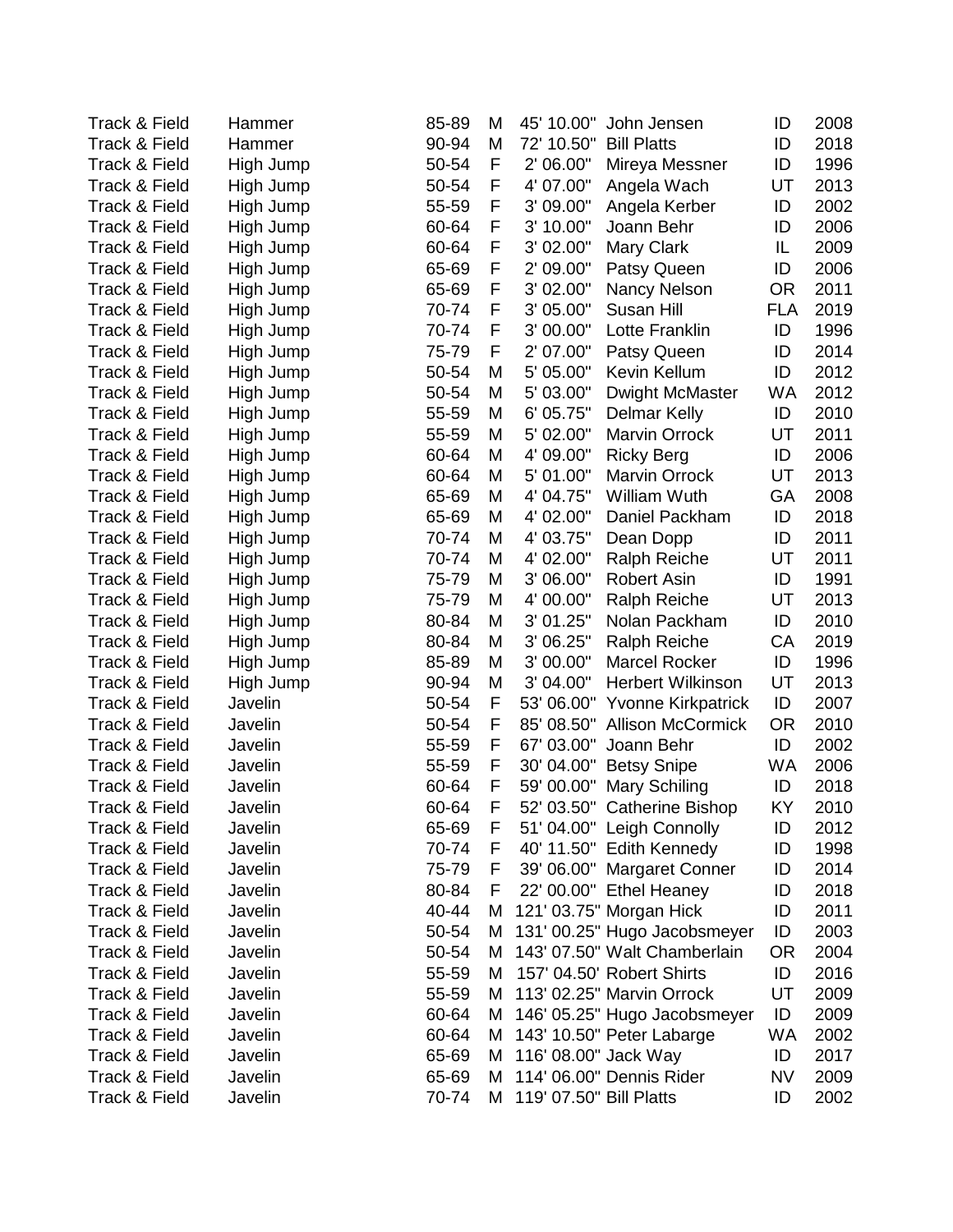| <b>Track &amp; Field</b> | Javelin    | 70-74 | M |                         | 163' 02.50" Gary Stenlund    | WA         | 2010 |
|--------------------------|------------|-------|---|-------------------------|------------------------------|------------|------|
| Track & Field            | Javelin    | 75-79 | M | 121' 08.50" Bill Platts |                              | ID         | 2004 |
| Track & Field            | Javelin    | 75-79 | M |                         | 110' 00.00" James Brown      | <b>NV</b>  | 2021 |
| <b>Track &amp; Field</b> | Javelin    | 80-84 | M | 115' 08.00" Bill Platts |                              | ID         | 2010 |
| Track & Field            | Javelin    | 80-84 | M |                         | 73' 04.00" James Osterud     | UT         | 2017 |
| Track & Field            | Javelin    | 85-89 | M | 109' 10.00" Bill Platts |                              | ID         | 2014 |
| <b>Track &amp; Field</b> | Javelin    | 85-89 | M |                         | 48' 07.00" Hugh Hackett      | <b>NM</b>  | 2006 |
| Track & Field            | Javelin    | 90-94 | M | 97' 05.00"              | <b>Bill Platts</b>           | ID         | 2018 |
| Track & Field            | Javelin    | 90-94 | M |                         | 44' 09.00" Herbert Wilkinson | UT         | 2014 |
| Track & Field            | Long Jump  | 50-54 | F |                         | 12' 02.00" Angela Kerber     | ID         | 2014 |
| <b>Track &amp; Field</b> | Long Jump  | 50-54 | F | 11' 11.00"              | Angela Wach                  | UT         | 2013 |
| <b>Track &amp; Field</b> | Long Jump  | 55-59 | F |                         | 11' 09.00" Angela Kerber     | ID         | 2019 |
| Track & Field            | Long Jump  | 55-59 | F | 06' 03.25"              | <b>Betsy Snipe</b>           | WA         | 2006 |
| <b>Track &amp; Field</b> | Long Jump  | 60-64 | F | 10' 04.50"              | Joann Behr                   | ID         | 2006 |
| Track & Field            | Long Jump  | 60-64 | F | 07' 01.25"              | Mary Clark                   | IL         | 2009 |
| Track & Field            | Long Jump  | 65-69 | F | 09' 07.00"              | Edith Kennedy                | ID         | 1995 |
| Track & Field            | Long Jump  | 65-69 | F | 03' 06.00"              | Susan Hill                   | <b>FLA</b> | 2016 |
| Track & Field            | Long Jump  | 70-74 | F | 08' 07.00"              | <b>Edith Kennedy</b>         | ID         | 1998 |
| Track & Field            | Long Jump  | 75-79 | F | 07' 06.00"              | Patsy Queen                  | ID         | 2015 |
| <b>Track &amp; Field</b> | Long Jump  | 80-84 | F | 05' 09.25"              | Pat Fujii                    | ID         | 2013 |
| Track & Field            | Long Jump  | 85-89 | F | 03' 11.00"              | Pat Fujii                    | ID         | 2016 |
| Track & Field            | Long Jump  | 50-54 | M | 19' 01.00"              | Kevin Kellum                 | ID         | 2012 |
| Track & Field            | Long Jump  | 50-54 | M | 18' 09.00"              | <b>Scott Williams</b>        | МT         | 2012 |
| Track & Field            | Long Jump  | 55-59 | M | 16' 02.00"              | Daniel Packham               | ID         | 2011 |
| Track & Field            | Long Jump  | 55-59 | M | 16' 07.00"              | <b>Steve Worley</b>          | <b>OR</b>  | 2010 |
| Track & Field            | Long Jump  | 60-64 | M |                         | 16' 10.75" Daniel Packham    | ID         | 2013 |
| Track & Field            | Long Jump  | 60-64 | M |                         | 15' 05.00" Tom Obray         | UT         | 2017 |
| Track & Field            | Long Jump  | 65-69 | M | 14' 08.00"              | Daniel Packham               | ID         | 2018 |
| <b>Track &amp; Field</b> | Long Jump  | 65-69 | M | 13' 09.00"              | William Wuth                 | GA         | 2008 |
| Track & Field            | Long Jump  | 70-74 | M | 13' 05.00"              | <b>Bill Platts</b>           | ID         | 1998 |
| Track & Field            | Long Jump  | 70-74 | M |                         | 13' 01.25" Roger Vergin      | WA         | 2010 |
| Track & Field            | Long Jump  | 75-79 | M | 12' 03.25"              | <b>Bill Platts</b>           | ID         | 2003 |
| Track & Field            | Long Jump  | 75-79 | M | 9' 01.00"               | Duncan Beck                  | WI         | 2017 |
| Track & Field            | Long Jump  | 80-84 | M | 11' 09.50" Bill Platts  |                              | ID         | 2010 |
| Track & Field            | Long Jump  | 80-84 | M |                         | 09' 01.00" Donald Leis       | СA         | 2012 |
| Track & Field            | Long Jump  | 85-89 | M | 11' 11.75"              | <b>Bill Platts</b>           | ID         | 2015 |
| Track & Field            | Long Jump  | 90-94 | M | 09' 11.05"              | <b>Bill Platts</b>           | ID         | 2019 |
| <b>Track &amp; Field</b> | Pole Vault | 50-54 | F | 05' 00.00"              | Lisa Hlavinka                | ID         | 2019 |
| <b>Track &amp; Field</b> | Pole Vault | 60-64 | F | 04' 03.75"              | <b>Mary Clark</b>            | IL         | 2009 |
| <b>Track &amp; Field</b> | Pole Vault | 50-54 | M | 10' 01.00"              | Darin Hlavinka               | ID         | 2018 |
| Track & Field            | Pole Vault | 50-54 | M | 13' 00.00"              | Louis Baucom                 | WA         | 2008 |
| Track & Field            | Pole Vault | 55-59 | M | 07' 06.75"              | Daniel Packham               | ID         | 2011 |
| <b>Track &amp; Field</b> | Pole Vault | 60-64 | M | 10' 06.00"              | <b>Bruce Perkins</b>         | ID         | 2006 |
| <b>Track &amp; Field</b> | Pole Vault | 60-64 | M | 07' 06.50"              | <b>Charles Bishop</b>        | KY         | 2010 |
| <b>Track &amp; Field</b> | Pole Vault | 65-69 | M | 06' 03.00"              | Roger DeJonge                | ID         | 2017 |
| Track & Field            | Pole Vault | 65-69 | M | 09' 06.00"              | <b>Mardo Connelly</b>        | <b>NV</b>  | 2008 |
| Track & Field            | Pole Vault | 70-74 | M | 08' 02.00"              | Joseph Ford                  | ΤN         | 2021 |
| Track & Field            | Pole Vault | 80-84 | M | 07' 06.00"              | <b>Rudene Perkins</b>        | ID         | 2006 |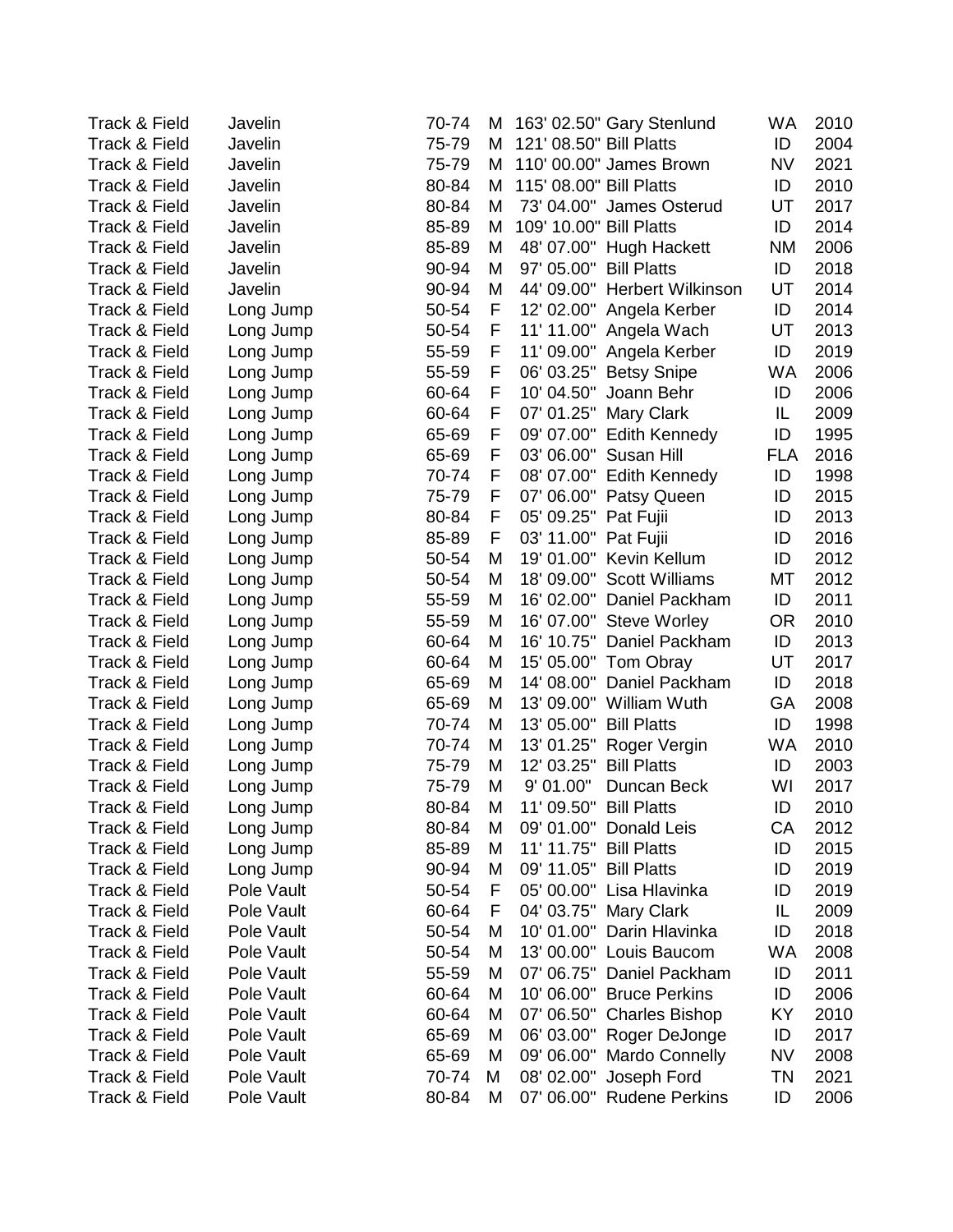| Track & Field<br>Track & Field | Pole Vault<br>Pole Vault | 80-84<br>85-89 | M<br>M | 05' 00.00"<br>5' 00.00" | John Parker<br>Ed Kent        | <b>WY</b><br>ID | 2018<br>2018 |
|--------------------------------|--------------------------|----------------|--------|-------------------------|-------------------------------|-----------------|--------------|
|                                |                          |                |        |                         |                               |                 |              |
| Track & Field                  | <b>Shot Put</b>          | 50-54          | F      |                         | 32' 08.00" Charlayne Streeter | ID              | 2018         |
| Track & Field                  | <b>Shot Put</b>          | 55-59          | F      | 31' 04.25"              | <b>Yvonne Kirkpatrick</b>     | ID              | 2010         |
| Track & Field                  | <b>Shot Put</b>          | 55-59          | F      | 27' 11.00"              | Joyce Taylor                  | <b>WA</b>       | 2017         |
| Track & Field                  | <b>Shot Put</b>          | 60-64          | F      | 28' 03.00"              | <b>Yvonne Kirkpatrick</b>     | ID              | 2015         |
| Track & Field                  | <b>Shot Put</b>          | 60-64          | F      | 24' 03.50"              | Mary Clark                    | IL              | 2009         |
| Track & Field                  | <b>Shot Put</b>          | 65-69          | F      | 26' 08.00"              | <b>Yvonne Kirkpatrick</b>     | ID              | 2019         |
| Track & Field                  | <b>Shot Put</b>          | 65-69          | F      | 20' 08.00"              | Susan Hill                    | <b>FLA</b>      | 2016         |
| Track & Field                  | <b>Shot Put</b>          | 70-74          | F      | 18' 09.00"              | Monica Ray                    | ID              | 2019         |
| Track & Field                  | <b>Shot Put</b>          | 70-74          | F      | 20' 09.00"              | Susan Hill                    | <b>FLA</b>      | 2019         |
| Track & Field                  | <b>Shot Put</b>          | 75-79          | F      | 19' 10.00"              | Donna Pence                   | ID              | 2017         |
| Track & Field                  | <b>Shot Put</b>          | 80-84          | F      | 12' 06.00"              | <b>Lorry Roberts</b>          | ID              | 2008         |
| Track & Field                  | <b>Shot Put</b>          | 50-54          | M      | 44' 09.00"              | Kevin Kullander               | ID              | 2013         |
| Track & Field                  | <b>Shot Put</b>          | 50-54          | M      | 40' 00.50"              | <b>Melvin Sadler</b>          | UT              | 2012         |
| Track & Field                  | <b>Shot Put</b>          | 55-59          | M      | 40' 00.50"              | Hugo Jacobsmeyer              | ID              | 2004         |
| Track & Field                  | <b>Shot Put</b>          | 55-59          | M      | 39' 09.50"              | <b>Rusty Olsen</b>            | <b>WA</b>       | 2018         |
| Track & Field                  | <b>Shot Put</b>          | 60-64          | M      | 40' 02.00"              | <b>Monty Reher</b>            | ID              | 2019         |
| Track & Field                  | <b>Shot Put</b>          | 60-64          | M      | 43' 05.50"              | Jerry Ford                    | <b>OR</b>       | 2007         |
| Track & Field                  | <b>Shot Put</b>          | 65-69          | M      | 40' 09.00"              | Jay Bair                      | ID              | 2015         |
| Track & Field                  | <b>Shot Put</b>          | 65-69          | Μ      | 40' 07.75"              | <b>William Lammers</b>        | AZ              | 2011         |
| Track & Field                  | <b>Shot Put</b>          | 70-74          | M      | 42' 03.00"              | Jay Bair                      | ID              | 2017         |
| Track & Field                  | <b>Shot Put</b>          | 70-74          | M      | 43' 01.50"              | <b>William Harvey</b>         | <b>NV</b>       | 2018         |
| Track & Field                  | <b>Shot Put</b>          | 75-79          | M      | 36' 01.00"              | <b>Hal Wallace</b>            | ID              | 2004         |
| Track & Field                  | <b>Shot Put</b>          | 75-79          | M      | 32' 02.00"              | <b>Robert Puddy</b>           | GA              | 2019         |
| Track & Field                  | <b>Shot Put</b>          | 80-84          | M      | 30' 06.00"              | <b>Bill Godfrey</b>           | ID              | 2018         |
| Track & Field                  | <b>Shot Put</b>          | 80-84          | M      | 31' 08.00"              | Will Godfrey                  | ID              | 2019         |
| Track & Field                  | <b>Shot Put</b>          | 80-84          | M      | 31' 09.00"              | James Osterud                 | UT              | 2017         |
| Track & Field                  | <b>Shot Put</b>          | 85-89          | M      | 33' 00.50"              | <b>Bill Platts</b>            | ID              | 2015         |
| Track & Field                  | <b>Shot Put</b>          | 85-89          | M      | 18' 08.00"              | Hugh Hackett                  | <b>NM</b>       | 2006         |
| Track & Field                  | Shot Put                 | 90-94          | M      | 29' 02.00"              | <b>Bill Platts</b>            | ID              | 2018         |
| Track & Field                  | <b>Shot Put</b>          | 90-94          | M      | 26' 00.00"              | <b>Herbert Wilkinsen</b>      | UT              | 2013         |
| Track & Field                  | Softball                 | 50-54          | ۲      |                         | 138' 02.00" Laura Burgan      | ID              | 2018         |
| Track & Field                  | Softball                 | 50-54          | F      |                         | 109' 00.00" Angela Wach       | UT              | 2013         |
| Track & Field                  | Softball                 | 55-59          | F      |                         | 120' 09.25" Joann Behr        | ID              | 2002         |
| Track & Field                  | Softball                 | 55-59          | F      |                         | 94' 06.00" Joyce Taylor       | <b>WA</b>       | 2017         |
| Track & Field                  | Softball                 | 60-64          | F      |                         | 120' 03.00" Joann Behr        | ID              | 2006         |
| Track & Field                  | Softball                 | 65-69          | F      |                         | 78' 10.00" Leigh Connolly     | ID              | 2012         |
| Track & Field                  | Softball                 | 65-69          | F      |                         | 89' 11.00" Beck Herlinde      | WA              | 2021         |
| Track & Field                  | Softball                 | 70-74          | F      |                         | 71' 02.00" Edith Kennedy      | ID              | 1998         |
| Track & Field                  | Softball                 | 75-79          | F      |                         | 53' 09.50" Lorry Roberts      | ID              | 2002         |
| Track & Field                  | Softball                 | 80-84          | F      |                         | 42' 03.00" Lorry Roberts      | ID              | 2008         |
| Track & Field                  | Softball                 | 50-54          | M      |                         | 232' 02.25" John Doherty      | ID              | 2002         |
| Track & Field                  | Softball                 | 50-54          | M      |                         | 198' 06.50" Jerry Ropelato    | UT              | 2009         |
| Track & Field                  | Softball                 | 55-59          | M      |                         | 202' 05.00" Hugo Jacobsmeyer  | ID              | 2006         |
| Track & Field                  | Softball                 | 55-59          | м      |                         | 257' 09.00" David Gibbon      | UT              | 2021         |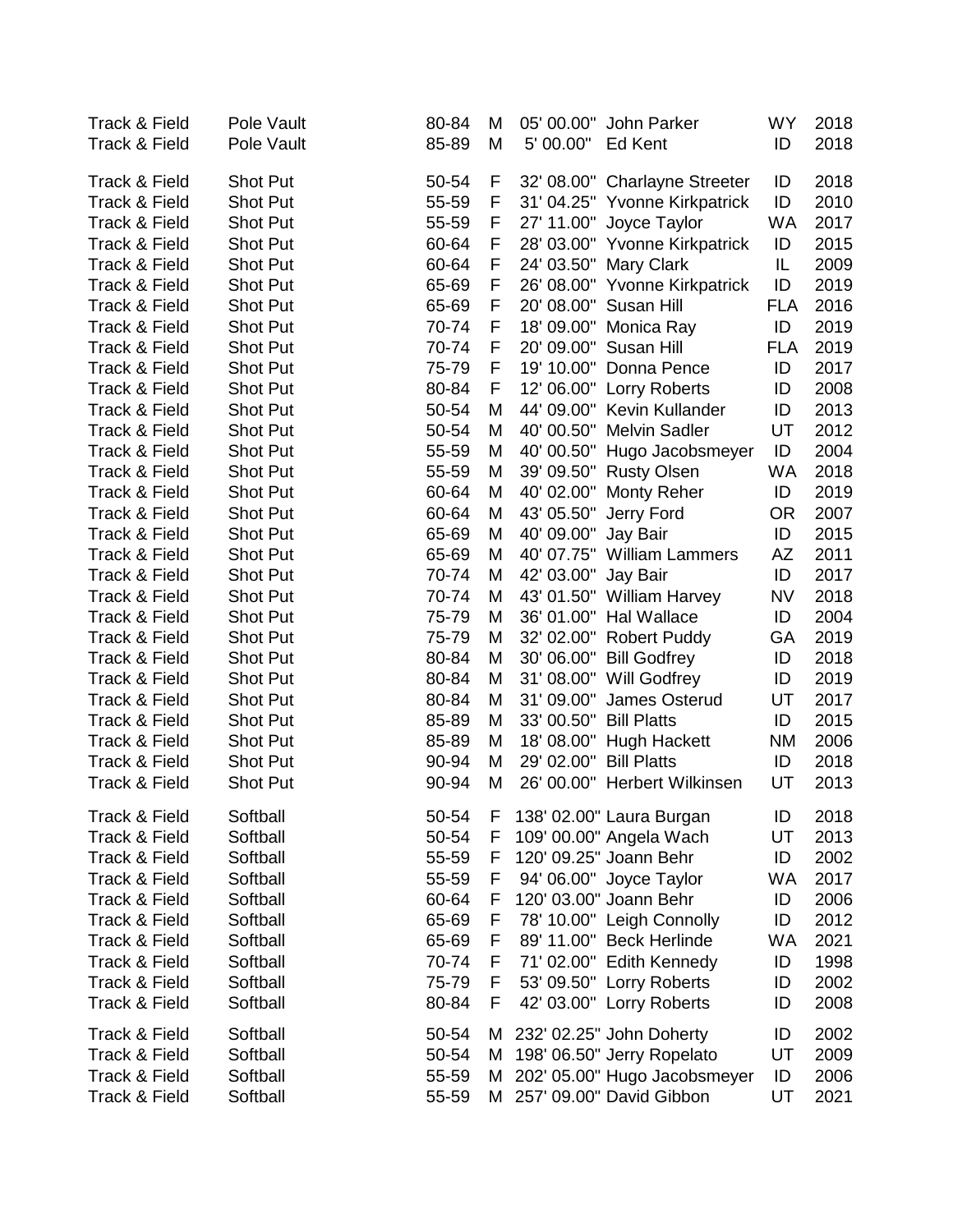| <b>Track &amp; Field</b> | Softball                  | 60-64 | M |                         | 223' 07.75" James Thompson   | ID        | 2009 |
|--------------------------|---------------------------|-------|---|-------------------------|------------------------------|-----------|------|
| <b>Track &amp; Field</b> | Softball                  | 60-64 | M |                         | 195' 07.00" Greg Pizza       | CA        | 2017 |
| <b>Track &amp; Field</b> | Softball                  | 65-69 | M |                         | 199' 03.00" James Thompson   | ID        | 2012 |
| <b>Track &amp; Field</b> | Softball                  | 65-69 | M |                         | 173' 01.00" Gary Wuest       | CA        | 2014 |
| <b>Track &amp; Field</b> | Softball                  | 70-74 | M | 183' 10.50" Bill Platts |                              | ID        | 2002 |
| <b>Track &amp; Field</b> | Softball                  | 70-74 | M |                         | 169' 07.00" Gary Wuest       | CA        | 2017 |
| <b>Track &amp; Field</b> | Softball                  | 75-79 | M | 154' 11.50" Bill Platts |                              | ID        | 2003 |
| Track & Field            | Softball                  | 75-79 | M |                         | 152' 01.00" James Brown      | <b>NV</b> | 2021 |
| Track & Field            | Softball                  | 80-84 | M | 130' 01.75" Bill Platts |                              | ID        | 2010 |
| Track & Field            | Softball                  | 85-89 | M | 108' 00.00" Bill Platts |                              | ID        | 2015 |
| <b>Track &amp; Field</b> | Softball                  | 90-94 | M | 81' 02.00"              | <b>Bill Platts</b>           | ID        | 2018 |
| <b>Track &amp; Field</b> | Softball                  | 90-94 | M |                         | 72' 08.00" Herbert Wilkinson | UT        | 2013 |
| <b>Track &amp; Field</b> | Standing Long Jump        | 50-54 | F | 5' 11.50"               | <b>Yvonne Kirkpatrick</b>    | ID        | 2005 |
| Track & Field            | Standing Long Jump        | 50-54 | F | 7' 05.25"               | Angela Wach                  | UT        | 2013 |
| Track & Field            | <b>Standing Long Jump</b> | 55-59 | F | 6' 05.00"               | Candace Argo                 | ID        | 2012 |
| Track & Field            | <b>Standing Long Jump</b> | 55-59 | F | 5' 07.00"               | Joyce Taylor                 | WA        | 2017 |
| Track & Field            | Standing Long Jump        | 60-64 | F | 6' 05.00"               | Joann Behr                   | ID        | 2006 |
| <b>Track &amp; Field</b> | Standing Long Jump        | 60-64 | F | 5' 06.00"               | Nancy Nelson                 | <b>OR</b> | 2010 |
| <b>Track &amp; Field</b> | Standing Long Jump        | 65-69 | F | 5' 06.00"               | <b>Yvonne Kirkpatrick</b>    | ID        | 2019 |
| Track & Field            | Standing Long Jump        | 65-69 | F | 5' 04.00"               | Nancy Nelson                 | <b>OR</b> | 2011 |
| Track & Field            | Standing Long Jump        | 70-74 | F | 4' 02.00"               | Pat Fujii                    | ID        | 2006 |
| Track & Field            | Standing Long Jump        | 75-79 | F | 4' 04.00"               | Pat Fujii                    | ID        | 2008 |
| Track & Field            | Standing Long Jump        | 80-84 | F | 3' 05.00"               | Pat Fujii                    | ID        | 2013 |
| <b>Track &amp; Field</b> | Standing Long Jump        | 85-89 | F | 2' 11.00"               | Pat Fujii                    | ID        | 2016 |
| Track & Field            | <b>Standing Long Jump</b> | 50-54 | M | 8' 07.00"               | Kevin Kullander              | ID        | 2013 |
| <b>Track &amp; Field</b> | <b>Standing Long Jump</b> | 50-54 | M | 8' 06.00"               | <b>Melvin Sadler</b>         | UT        | 2012 |
| <b>Track &amp; Field</b> | Standing Long Jump        | 55-59 | M | 8' 07.00"               | Daniel Packham               | ID        | 2012 |
| <b>Track &amp; Field</b> | Standing Long Jump        | 55-59 | M | 8' 08.00"               | <b>Chris Bayley</b>          | AZ        | 2016 |
| Track & Field            | Standing Long Jump        | 60-64 | M | 8' 09.00"               | Daniel Packham               | ID        | 2013 |
| Track & Field            | <b>Standing Long Jump</b> | 60-64 | M | 8' 05.00"               | <b>Marvin Orrock</b>         | UT        | 2013 |
| Track & Field            | <b>Standing Long Jump</b> | 65-69 | M | 8' 01.00"               | Daniel Packham               | ID        | 2018 |
| Track & Field            | Standing Long Jump        | 65-69 | M | 7' 04.50"               | <b>Bert Burnham</b>          | <b>WA</b> | 2008 |
| Track & Field            | Standing Long Jump        | 70-74 | M | 7' 05.00"               | Will Godfrey                 | ID        | 2008 |
| Track & Field            | <b>Standing Long Jump</b> | 70-74 | M | 6' 08.00"               | Ronald Tilgner               | МT        | 2017 |
| Track & Field            | <b>Standing Long Jump</b> | 75-79 | M | 6' 11.25"               | <b>Will Godfrey</b>          | ID        | 2014 |
| Track & Field            | <b>Standing Long Jump</b> | 75-79 | M | 7' 03.25"               | Darwin Girmm                 | <b>OR</b> | 2010 |
| Track & Field            | Standing Long Jump        | 80-84 | M | 5' 10.00"               | Will Godfrey                 | ID        | 2018 |
| Track & Field            | <b>Standing Long Jump</b> | 85-89 | M | 3' 11.00"               | Hugh Hackett                 | <b>NM</b> | 2006 |
| Track & Field            | Standing Long Jump        | 90-94 | M | 4' 09.00"               | <b>Herbert Wilkinson</b>     | UT        | 2013 |
| Track & Field            | Triple Jump               | 50-54 | F | 24' 02.00"              | Angela Kerber                | ID        | 2014 |
| Track & Field            | Triple Jump               | 55-59 | F | 24' 10.00"              | Angela Kerber                | ID        | 2018 |
| Track & Field            | Triple Jump               | 55-59 | F | 11'01.00"               | <b>Betsy Snipe</b>           | WA        | 2006 |
| Track & Field            | Triple Jump               | 60-64 | F | 19' 05.25"              | <b>Yvonne Kirkpatrick</b>    | ID        | 2015 |
| <b>Track &amp; Field</b> | Triple Jump               | 60-64 | F | 15' 04.25"              | Mary Clark                   | IL        | 2009 |
| Track & Field            | Triple Jump               | 65-69 | F | 16' 11.75"              | Nancy Nelson                 | <b>OR</b> | 2011 |
| Track & Field            | Triple Jump               | 80-84 | F | 12' 07.75"              | Pat Fujii                    | ID        | 2013 |
| Track & Field            | Triple Jump               | 85-89 | F | 10' 05.50"              | Pat Fujii                    | ID        | 2016 |
| Track & Field            | Triple Jump               | 50-54 | M |                         | 34' 01.50" Kevin Kullander   | ID        | 2013 |